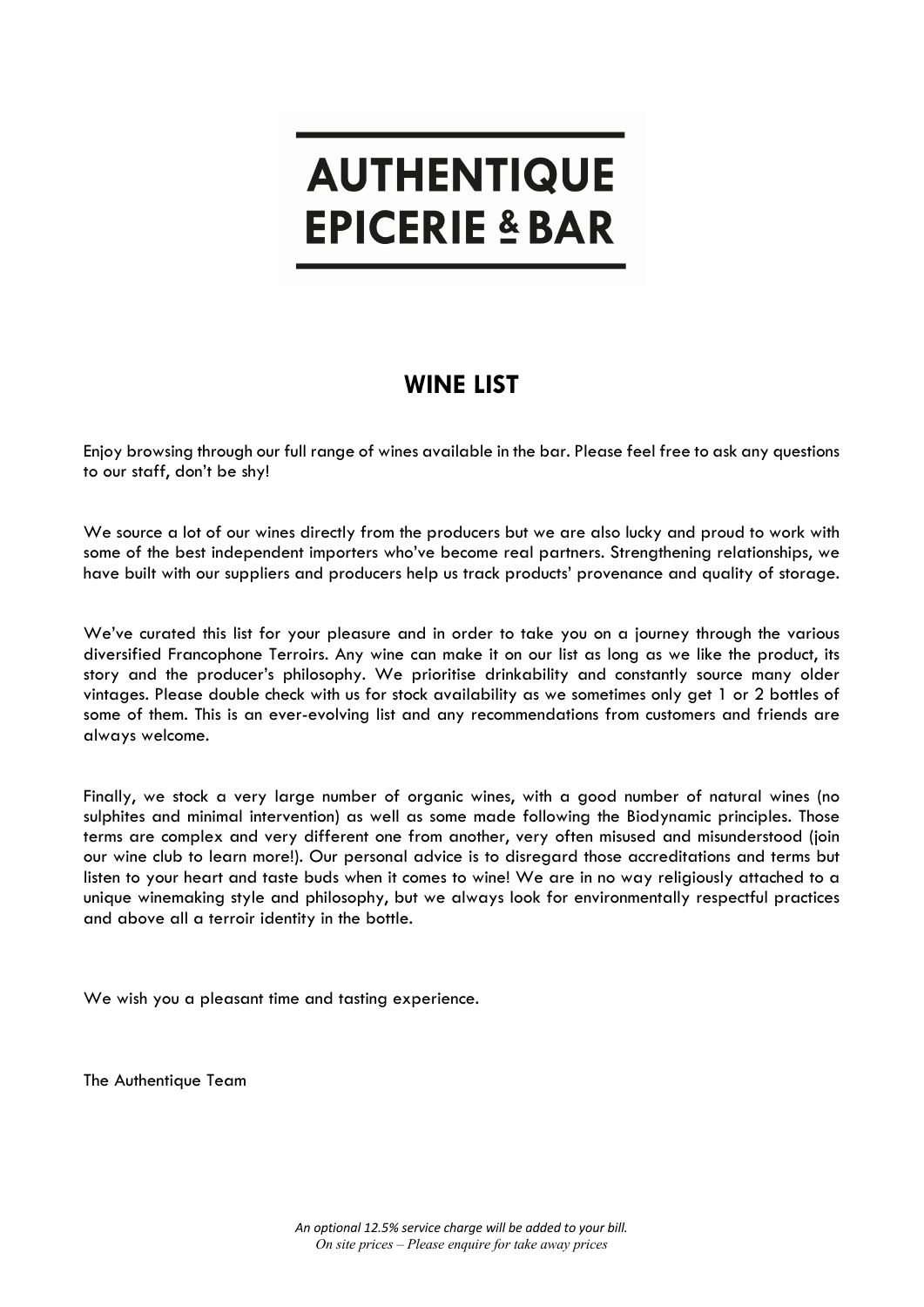# **TABLE OF CONTENT**

| <b>MAGNUMS</b>                    | $P.3 - 4$ |
|-----------------------------------|-----------|
| <b>CHAMPAGNE</b>                  | $P.5 - 6$ |
| <b>ALSACE</b>                     | $P.7 - 8$ |
| <b>LOIRE VALLEY</b>               | $P.9-12$  |
| <b>BURGUNDY &amp; BEAUJOLAIS</b>  | P.13-18   |
| <b>JURA &amp; SAVOIE</b>          | P.19-21   |
| <b>RHONE VALLEY</b>               | $P.22-26$ |
| <b>PROVENCE &amp; CORSICA</b>     | $P.27-29$ |
| <b>LANGUEDOC &amp; ROUSSILLON</b> | P.30-32   |
| <b>SOUTH WEST</b>                 | P.33-34   |
| <b>BORDEAUX</b>                   | P.35.37   |
| <b>FRANCOPHONE COUNTRIES</b>      | P.38-39   |
| <b>CRAFT BEERS AND CIDERS</b>     | P.40      |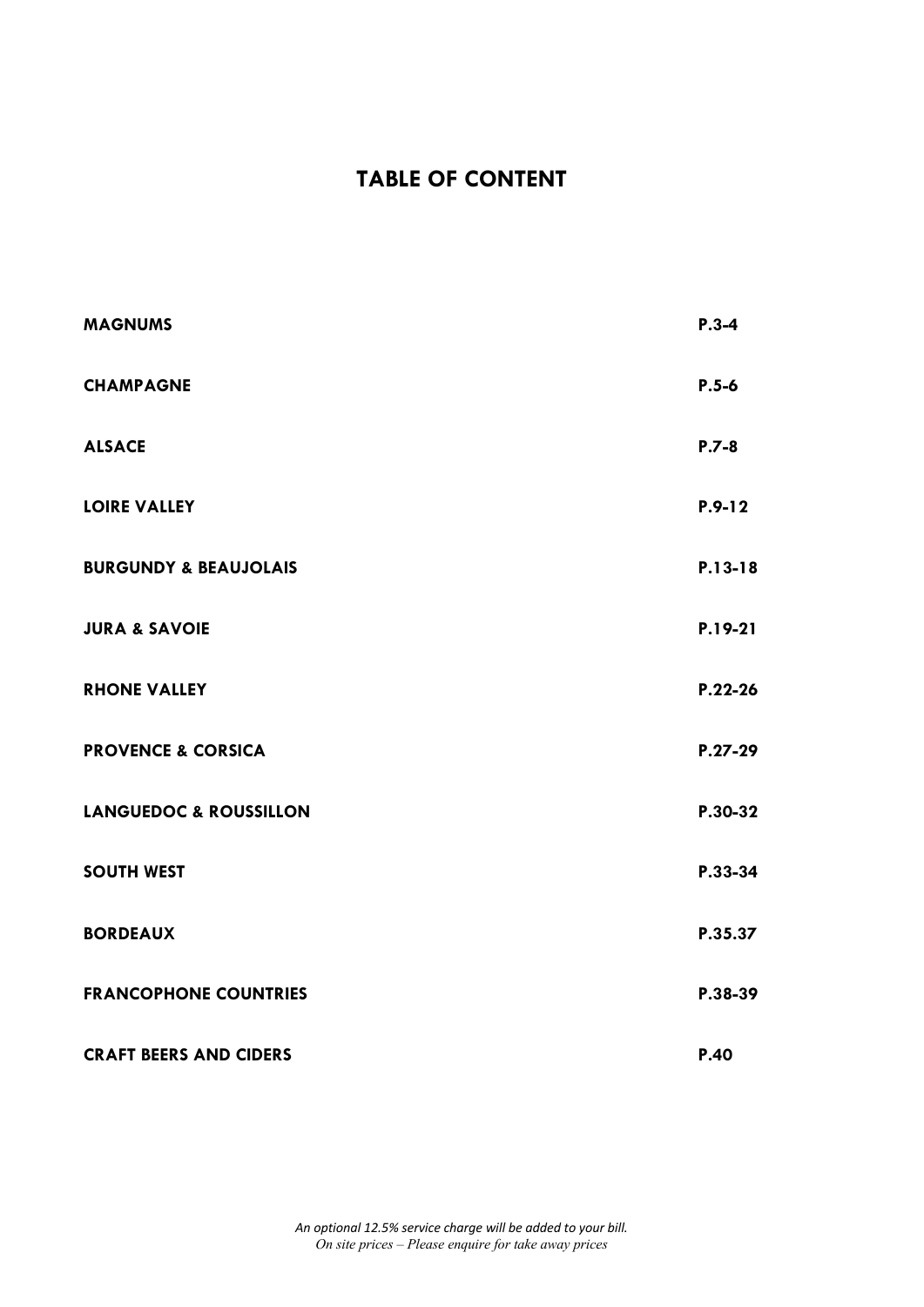## **MAGNUMS**

| Champagne                     |                              |                               |                 |      |
|-------------------------------|------------------------------|-------------------------------|-----------------|------|
| <b>Maurice Grumier</b>        | Champagne Extra-Brut         | Les Plates Pierres            | 2011            | £170 |
| Vouette & Sorbée              | <b>Champagne Brut Nature</b> | Blanc d'Argile                | <b>R18</b>      | £205 |
| Vouette & Sorbée              | <b>Champagne Brut Nature</b> | Fidèle                        | R <sub>17</sub> | £170 |
| Jacques Lassaigne             | Champagne Extra-Brut         | La Colline Inspirée           | NV.             | £225 |
| <b>WHITE</b>                  |                              |                               |                 |      |
| Alsace                        |                              |                               |                 |      |
| Domaine Léon Boesch           | <b>Alsace Riesling</b>       | Luss                          | 2011            | £79  |
| André Kientzler               | <b>Riesling Grand Cru</b>    | Geisberg                      | 1994            | £195 |
| Jura                          |                              |                               |                 |      |
| Domaine Rolet                 | Arbois                       | Cuvée Spéciale                | 1985            | £125 |
| <b>Burgundy</b>               |                              |                               |                 |      |
| <b>Maison A&amp;S</b>         | Bourgogne Aligoté            |                               | 2018            | £88  |
| <b>Maison A&amp;S</b>         | Bourgogne Aligoté            |                               | 2019            | £88  |
| Domaine Rollin                | <b>Pernand Vergelesses</b>   |                               | 2010            | £97  |
| <b>Loire Valley</b>           |                              |                               |                 |      |
| La Ferme de la Sansonnière    | Vin de France                | La Lune                       | 2016            | £100 |
| La Ferme de la Sansonnière    | Vin de France                | La Lune                       | 2017            | £100 |
| La Ferme de la Sansonnière    | Vin de France                | La Lune                       | 2018            | £100 |
|                               |                              |                               |                 |      |
| Northern Rhône                |                              |                               |                 |      |
| <b>Domaine Georges Vernay</b> | Condrieu                     | Les Terrasses de l'Empire     | 2018            | £169 |
| Sourthern Rhône               |                              |                               |                 |      |
| Domaine des Maravilhas        | Lirac                        | Pradau                        | 2020            | £75  |
| Languedoc-Roussillon          |                              |                               |                 |      |
| Clos des Fées                 | <b>Côtes Catalanes</b>       | Grenache Vieilles Vignes 2013 |                 | £100 |
| Provence                      |                              |                               |                 |      |
| <b>Clos Ste Magdeleine</b>    | Cassis                       |                               | 2019            | £86  |
| <b>ORANGE</b>                 |                              |                               |                 |      |
| Languedoc & Roussillon        |                              |                               |                 |      |
| <b>Domaine Danjou-Banessy</b> | Vin de France                | Supernova                     | 2020            | £89  |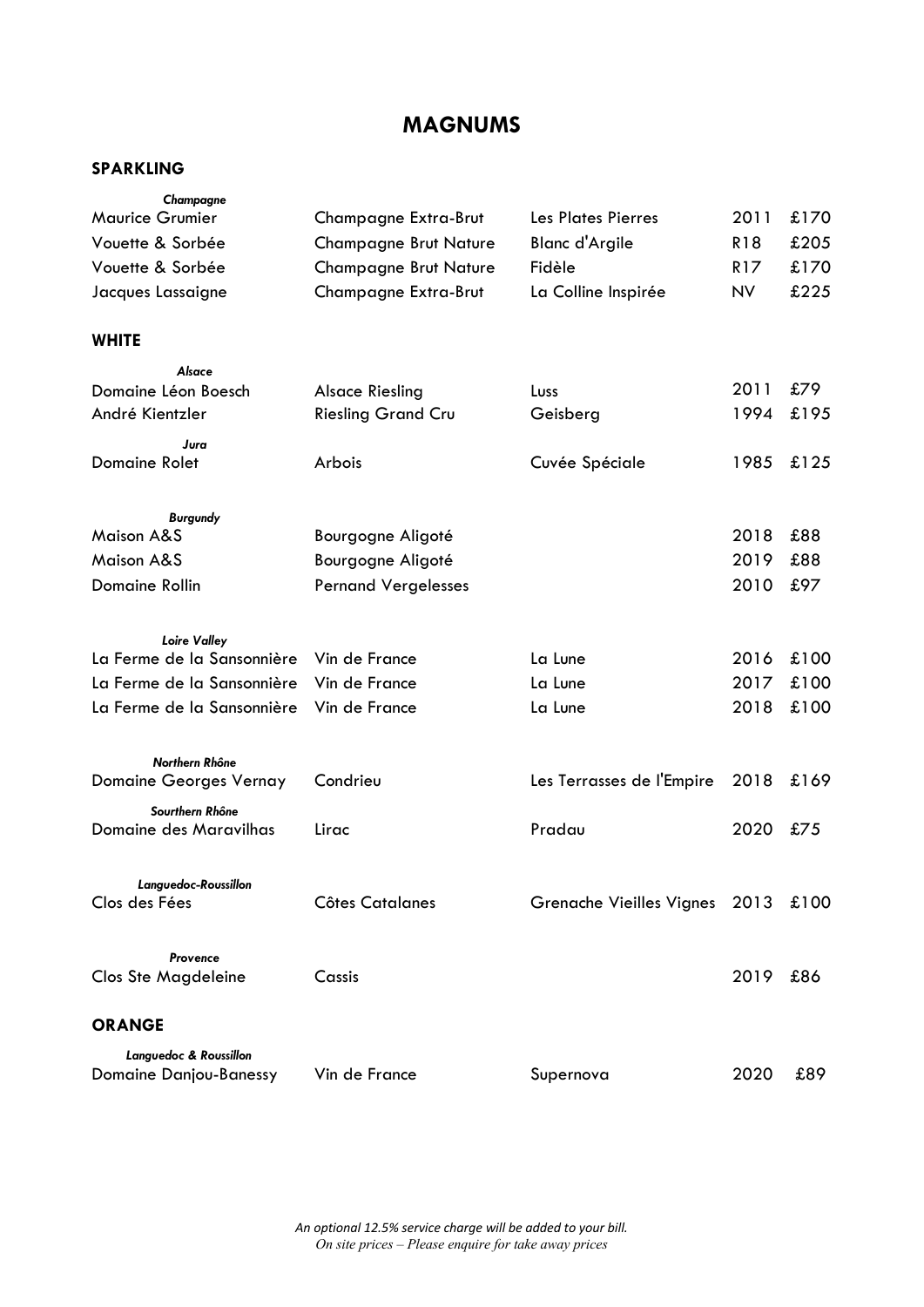## **MAGNUMS**

#### **RED**

| <b>Burgundy</b>                   |                           |                        |      |           |
|-----------------------------------|---------------------------|------------------------|------|-----------|
| <b>Maison A&amp;S</b>             | Hautes Côtes de Beaune    |                        | 2019 | £95       |
| <b>Maison A&amp;S</b>             | Maranges                  |                        | 2019 | £99       |
| Frédéric Magnien                  | Morey-Saint-Denis 1er Cru | <b>Clos Baulet</b>     | 2014 | £119      |
| Marquis d'Angerville              | Volnay 1er Cru            | Les Champans           | 2006 | £240      |
| <b>Loire Valley</b>               |                           |                        |      |           |
| Domaine Filliatreau               | Saumur-Champigny          | <b>Vieilles Vignes</b> | 2005 | £125      |
| <b>Clos Rougeard</b>              | Saumur-Champigny          | Les Poyeux             | 2003 | £480      |
| Northern Rhône                    |                           |                        |      |           |
| <b>Alain Graillot</b>             | Crozes-Hermitage          |                        | 2019 | £95       |
| Louis Deveron                     | Côte Rôtie                |                        | 1991 | £230      |
| Southern Rhône                    |                           |                        |      |           |
| Domaine des Maravilhas            | Vin de France             | Alice                  | 2020 | £56       |
| Le Vieux Donjon                   | Châteauneuf du Pape       |                        | 2010 | £170      |
| Château de Beaucastel             | Châteauneuf du Pape       |                        | 2007 | £195      |
| Languedoc & Roussillon            |                           |                        |      |           |
| Domaine de Montcalmès             | Terrasses du Larzac       |                        | 2015 | £110      |
| Peyre Rose                        | Coteaux du Languedoc      | Clos Syrah Léone       | 2002 | £219      |
| Peyre Rose                        | Coteaux du Languedoc      | Clos des Cistes        | 2002 | £219      |
| Château Gauby                     | Côtes du Roussillon       | Muntada                | 2008 | £255      |
| Domaine de la Grange<br>des Pères | Pays d'Hérault            |                        | 2007 | £500      |
| Provence                          |                           |                        |      |           |
| <b>Domaine Tempier</b>            | <b>Bandol</b>             | La Tourtine            | 2014 | £159      |
| Domaine de Trévallon              | <b>IGP Alpilles</b>       |                        |      | 2014 £220 |
|                                   |                           |                        |      |           |
| <b>Bordeaux</b>                   |                           |                        |      |           |
| Château Gombaude Guillot          | Pomerol                   |                        | 2011 | £165      |
| Château Gombaude Guillot          | Pomerol                   |                        | 2003 | £220      |
| Château Gombaude Guillot          | Pomerol                   |                        | 1995 | £210      |
| Château Gombaude Guillot          | Pomerol                   |                        | 1994 | £210      |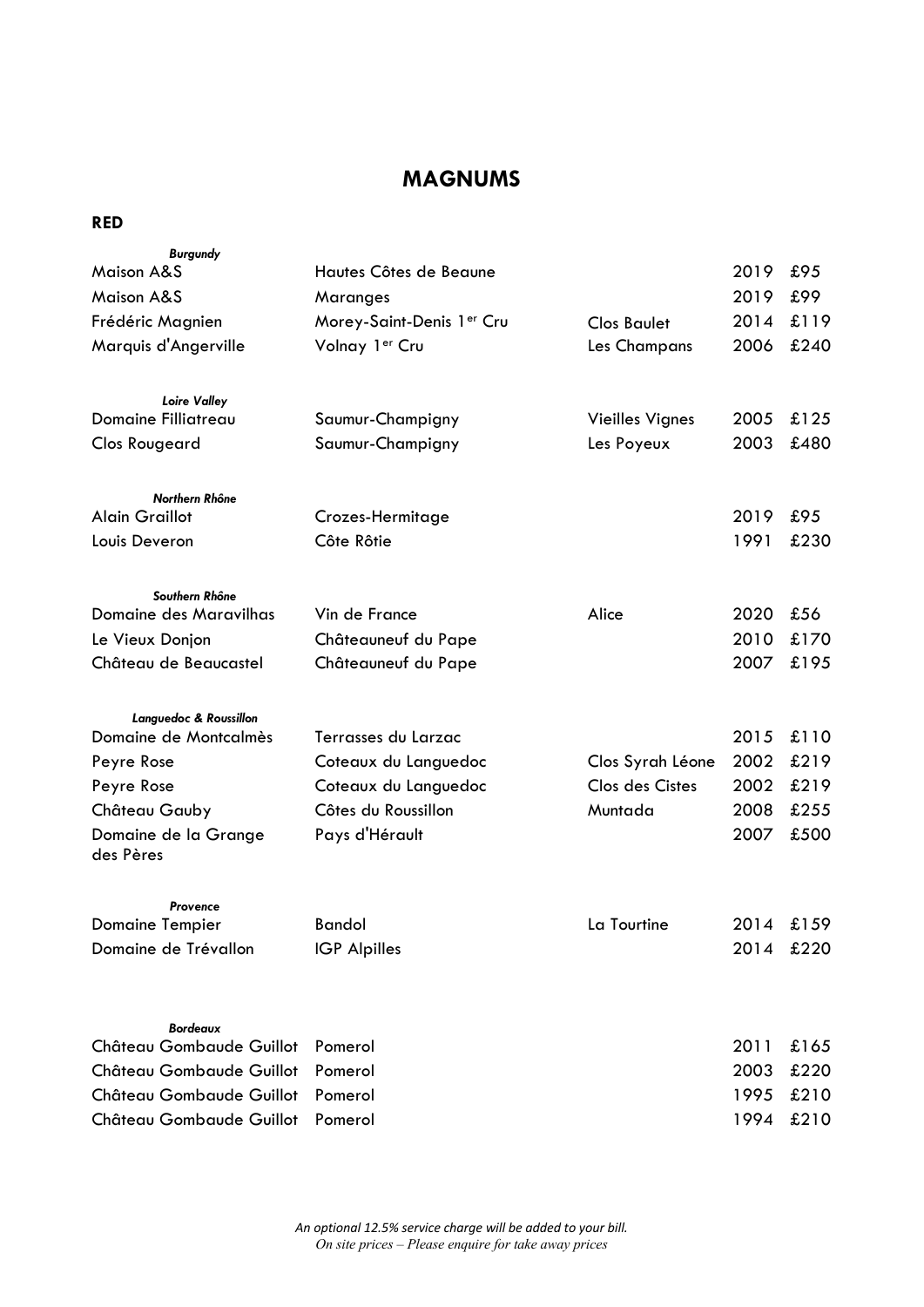# **CHAMPAGNE**

| Vallée de la Marne      |                                                         |                              |                 |        |
|-------------------------|---------------------------------------------------------|------------------------------|-----------------|--------|
| <b>Maurice Grumier</b>  | Champagne Extra-Brut BDN                                | O Ma Vallée (37,5cl)         | <b>NV</b>       | £23.50 |
| <b>Maurice Grumier</b>  | Champagne Extra-Brut BDN                                | O Ma Vallée                  | <b>NV</b>       | £39.90 |
| <b>Maurice Grumier</b>  | Champagne Extra-Brut                                    | Réserve Perpétuelle          | <b>NV</b>       | £47.90 |
| <b>Maurice Grumier</b>  | <b>Champagne Brut Nature</b>                            | <b>Instant Nature</b>        | <b>NV</b>       | £53    |
| <b>Maurice Grumier</b>  | Champagne Extra-Brut                                    | Les Plates Pierres           | 2012            | £79    |
| <b>Maurice Grumier</b>  | Champagne Extra-Brut Rosé                               | Les Rosiers                  | <b>NV</b>       | £89    |
| <b>Maurice Grumier</b>  | Champagne Extra-Brut                                    | Solera                       | <b>NV</b>       | £99    |
| Laherte Frères          | Champagne Extra-Brut Rosé                               | Rosé de Meunier              | NV              | £59.50 |
| Benoit Déhu             | Champagne Brut Nature BDN                               | La Rue des Noyers            | R13             | £110   |
| Côtes des Blancs        |                                                         |                              |                 |        |
| Michel Gonet            | <b>Champagne Brut Nature BDB</b>                        | <b>Les Hautes Mottes</b>     | 2016            | £119   |
| Stéphane Regnault       | Champagne Extra-Brut BDB                                | Lydien n29                   | R <sub>15</sub> | £97    |
| Les Vertus d'Élise      | Champagne Brut BDB                                      | Cuvée Délice d'Élise         | 2003            | £95    |
| Larmandier-Bernier      | Champagne Extra-Brut BDB                                | Vieilles Vignes du<br>Levant | 2011            | £135   |
| Agrapart & Fils         | Champagne Extra-Brut Gd Cru                             | Complantée                   | <b>NV</b>       | £107   |
| Montagne de Reims       |                                                         |                              |                 |        |
| David Léclapart         | Champagne Brut Nature BDN<br>1 <sup>er</sup> Cru        | L'Astre                      | R14             | £180   |
| David Léclapart         | <b>Champagne Brut Nature BDB</b><br>1 <sup>er</sup> Cru | L'Apôtre                     | R14             | £190   |
| Bérèche & Fils          | Champagne Extra-Brut Rosé                               | <b>Campania Remensis</b>     | 2017            | £107   |
| Bérèche & Fils          | Champagne Brut                                          | Reflet d'Antan               | <b>NV</b>       | £170   |
| Roger Coulon            | Champagne Extra-Brut 1er Cru                            | Heri-Hodie                   | NV              | £76    |
| <b>Emmanuel Brochet</b> | Champagne Extra-Brut                                    | Le Mont Benoit               | <b>NV</b>       | £90    |
| José Liévens            | Champagne Brut                                          | Le Chapitre                  | 2006            | £93    |
| <b>Maxime Ullens</b>    | Champagne Extra-Brut                                    | La Petite Montagne           | NV              | £98    |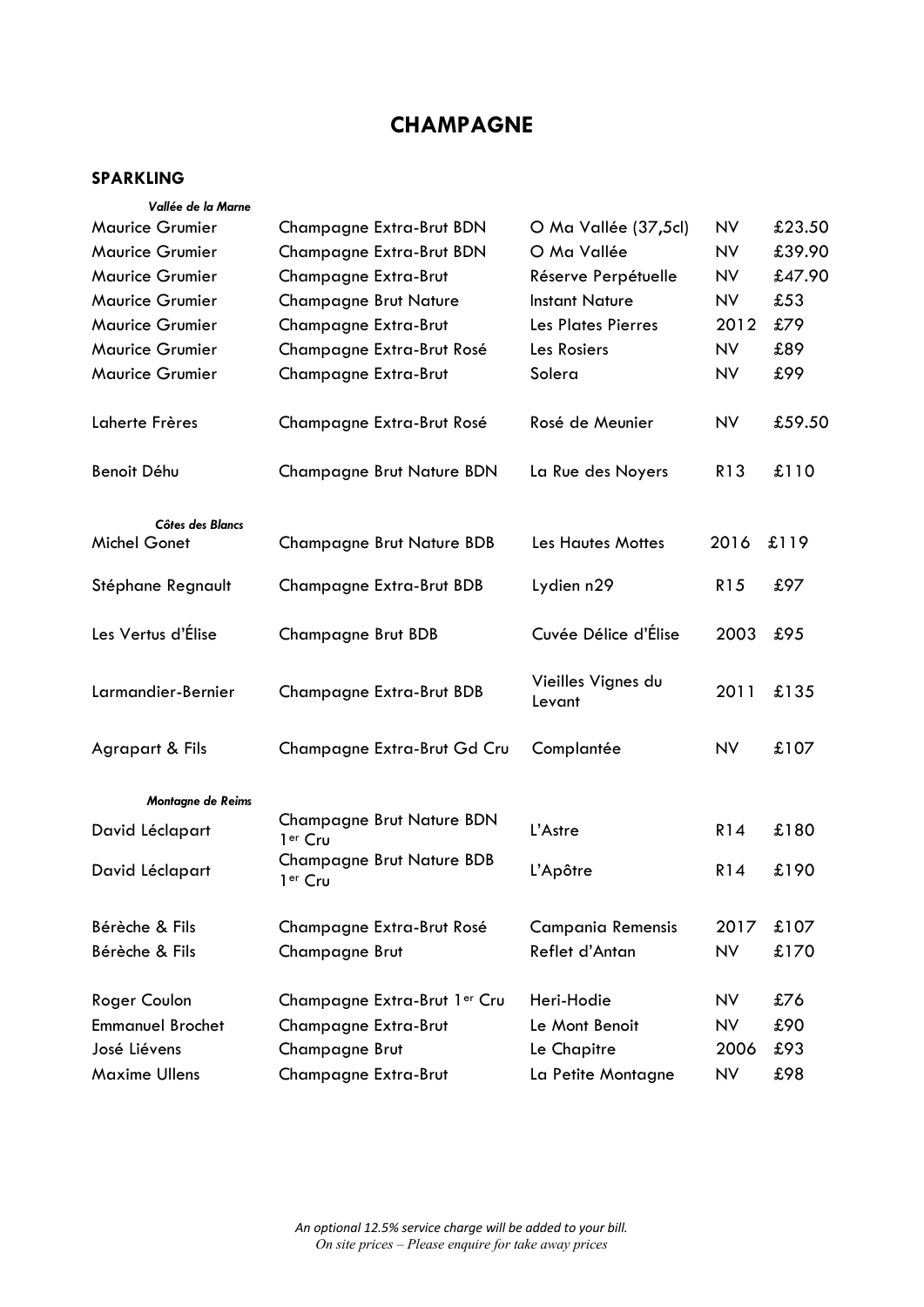## **CHAMPAGNE**

| Montgueux          |                                  |                             |                 |      |
|--------------------|----------------------------------|-----------------------------|-----------------|------|
| Jacques Lassaigne  | Champagne Extra-Brut BDB         | Les Vignes de<br>Montgueux  | <b>NV</b>       | £78  |
| Jacques Lassaigne  | <b>Champagne Brut Nature BDB</b> | <b>Clos Sainte-Sophie</b>   | 2014            | £195 |
| Côte des Bars      |                                  |                             |                 |      |
| Ruppert-Leroy      | Champagne Brut Nature BDN        | Les Cognaux                 | <b>R17</b>      | £88  |
| Clandestin         | Champagne Brut Nature BDN        | Les Semblables<br>(Boréal)  | R <sub>17</sub> | £83  |
| Clandestin         | Champagne Brut Nature BDN        | Les Semblables<br>(Austral) | R18             | £89  |
| Clandestin         | <b>Champagne Brut Nature BDB</b> | Les Grandes Lignes          | R <sub>16</sub> | £90  |
| Vouette & Sorbée   | <b>Champagne Brut Nature BDB</b> | <b>Blanc d'Argile</b>       | <b>NV</b>       | £109 |
| Vouette & Sorbée   | <b>Champagne Brut Nature BDB</b> | <b>Textures</b>             | R <sub>15</sub> | £140 |
| Vouette & Sorbée   | <b>Champagne Brut Nature BDB</b> | <b>Textures</b>             | <b>R17</b>      | £140 |
| Vouette & Sorbée   | <b>Champagne Brut Nature BDB</b> | Textures                    | <b>R18</b>      | £135 |
| Vouette & Sorbée   | Champagne Brut Nature Rosé       | Saignée de Sorbée           | <b>NV</b>       | £125 |
| Vouette & Sorbée   | <b>Champagne Brut Nature BDB</b> | Infine Chardonnay           | <b>R11</b>      | £240 |
| Vouette & Sorbée   | <b>Champagne Brut Nature BDN</b> | Infine Pinot Noir           | <b>R11</b>      | £240 |
| <b>WHITE</b>       |                                  |                             |                 |      |
| Montgueux          |                                  |                             |                 |      |
| Jacques Lassaigne  | Coteaux Champenois               | Acte I Scène III            | 2015            | £111 |
| Vallée de la Marne |                                  |                             |                 |      |
| Benoit Déhu        | Coteaux-Champenois               | La Rue des Noyers           | 2011            | £105 |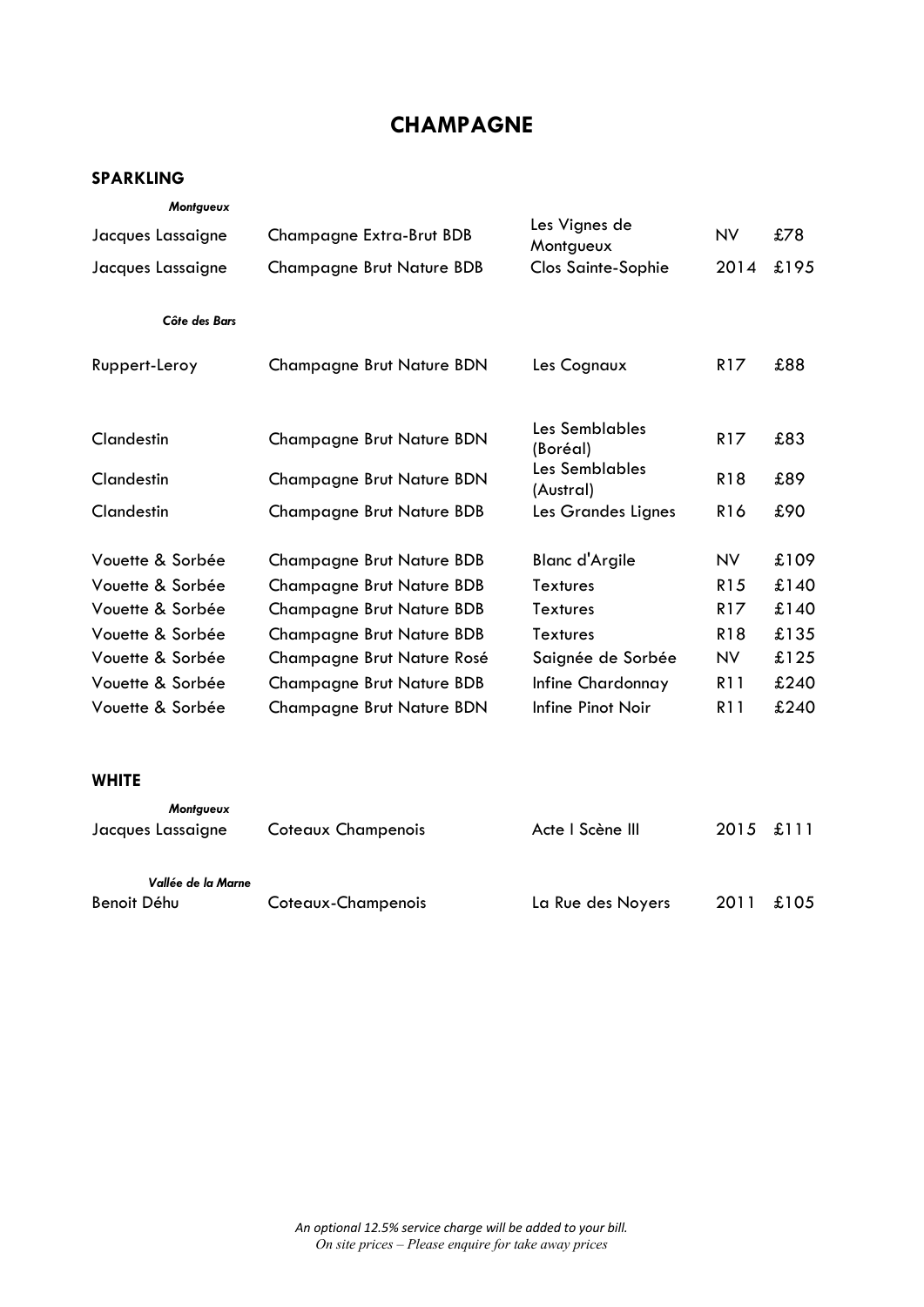# **ALSACE**

| Léon Boesch         |                    | Crémant d'Alsace Brut Nature |      | £38    |
|---------------------|--------------------|------------------------------|------|--------|
| <b>WHITE</b>        |                    |                              |      |        |
| Fréderic Mochel     | Alsace             | Traenheim                    | 2014 | £36    |
| Fréderic Mochel     | Alsace             | Trovium                      | 2014 | £59    |
| <b>Marcel Deiss</b> | Alsace             | Ribeauvillé                  | 2018 | £42    |
| Fréderic Mochel     | Alsace Pinot Blanc | Klevner                      | 2018 | £26.50 |

| Léon Beyer              | <b>Alsace Riesling</b>   | Reserve Personnelle                | 2019 | £32    |
|-------------------------|--------------------------|------------------------------------|------|--------|
| Léon Beyer              | Alsace Riesling Gd Cru   | Pfersigberg, Comtes<br>d'Eguisheim | 2012 | £57    |
| Fréderic Mochel         | Alsace Riesling Gd Cru   | Altenberg de<br>Bergbieten         | 2018 | £44    |
| Domaine Dirler-Cadé     | Alsace Riesling Gd Cru   | Saering                            | 2012 | £48    |
| Domaine Dirler-Cadé     | Alsace Riesling Gd Cru   | Spiegel                            | 2014 | £49    |
| Domaine Dirler-Cadé     | Alsace Riesling Gd Cru   | Spiegel                            | 2012 | £54    |
| Fréderic Mochel         | Alsace Riesling Gd Cru   | Altenberg de<br>Bergbieten         | 2011 | £59    |
| Fréderic Mochel         | Alsace Riesling Gd Cru   | Altenberg de<br>Bergbieten         | 2006 | £65    |
| <b>Valentin Zusslin</b> | Alsace Riesling Gd Cru   | Pfingstberg                        | 2009 | £70    |
| Domaine Lissner         | Alsace Sylvaner          | Dionysiuskapelle                   | 2020 | £35    |
| Léon Beyer              | <b>Alsace Pinot Gris</b> |                                    | 2017 | £34    |
| Léon Boesch             | Alsace Pinot Gris        | Le Cog                             | 2018 | £34.50 |
| Josmeyer                | Alsace Pinot Gris Gd Cru | <b>Brand</b>                       | 2014 | £84    |
| Josmeyer                | Alsace Pinot Gris Gd Cru | <b>Brand</b>                       | 2008 | £88    |
| Léon Beyer              | <b>Alsace Muscat</b>     | Réserve Personnelle                | 2017 | £32.50 |
| Domaine Dirler-Cadé     | Alsace Muscat Gd Cru     | Saering                            | 2014 | £44    |
| Domaine Dirler-Cadé     | Alsace Muscat Gd Cru     | Spiegel                            | 2014 | £49    |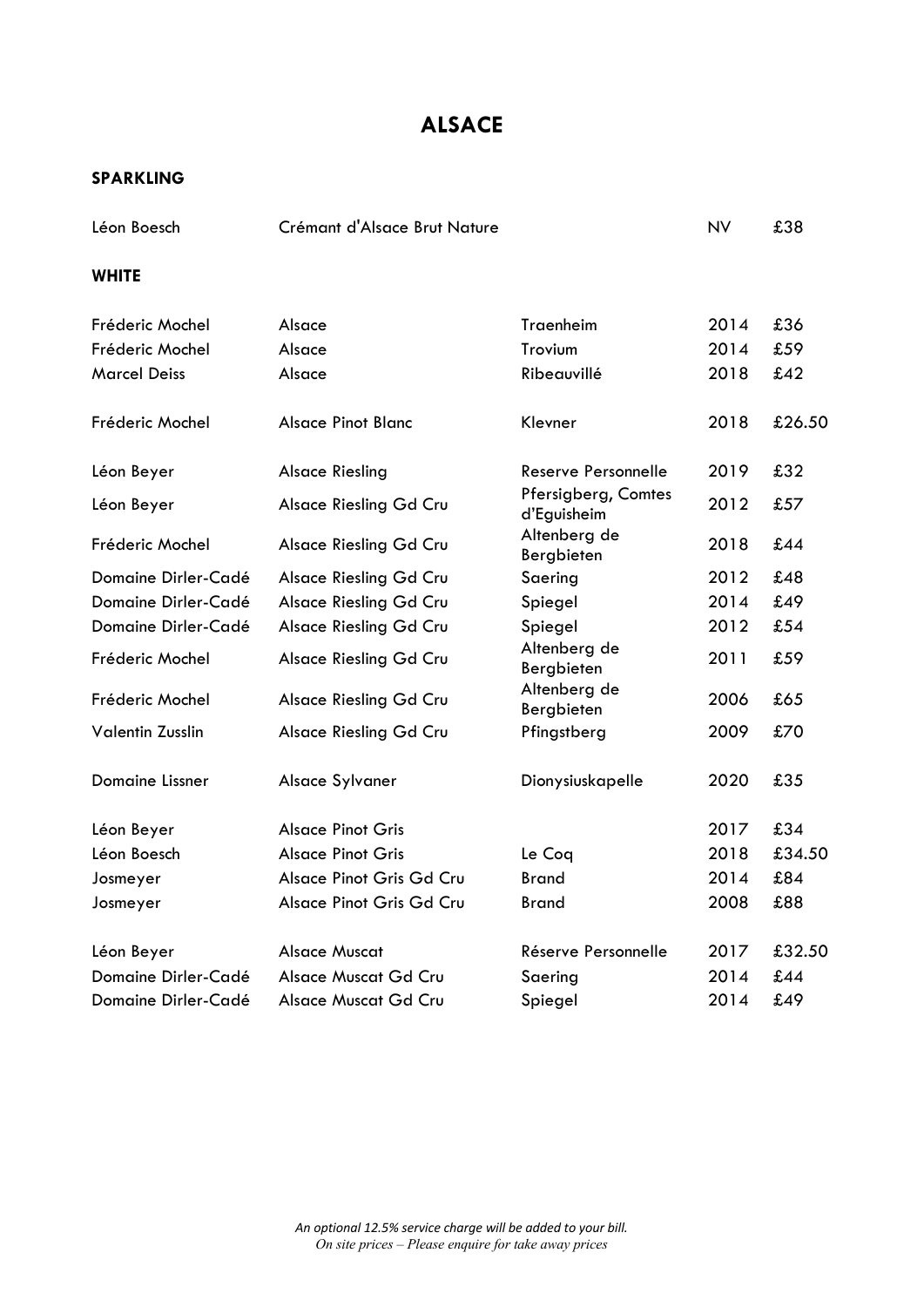# **ALSACE**

## **WHITE**

| Léon Beyer               | <b>Alsace Gewurztraminer</b>       | Réserve Personnelle        | 2018 | £33.50 |
|--------------------------|------------------------------------|----------------------------|------|--------|
| Domaine Léon Boesch      | Alsace Gewurztraminer              | Breitenberg                | 2011 | £42    |
| Domaine Léon Boesch      | Alsace Gewurztraminer Gd Cru       | Zinnkoepfle                | 2017 | £46.50 |
| Fréderic Mochel          | Alsace Gewurztraminer Gd Cru       | Altenberg de<br>Bergbieten | 2016 | £46    |
| Fréderic Mochel          | Alsace Gewurztraminer Gd Cru       | Altenberg de<br>Bergbieten | 2011 | £55    |
| Fréderic Mochel          | Alsace Gewurztraminer Gd Cru       | Altenberg de<br>Bergbieten | 2008 | £70    |
| <b>ORANGE</b>            |                                    |                            |      |        |
| Domaine Beck-<br>Hartweg | Alsace                             | Lieu-Dit Rittersberg       | 2019 | £45    |
| <b>RED</b>               |                                    |                            |      |        |
| Léon Beyer               | <b>Alsace Pinot Noir</b>           | Réserve Personnelle        | 2017 | £34    |
| Léon Beyer               | <b>Alsace Pinot Noir</b>           | Comtes d'Eguisheim         | 2015 | £57    |
| Domaine Bohn             | <b>Alsace Pinot Noir</b>           | Par NAthur                 | 2019 | £38    |
| <b>Marcel Deiss</b>      | <b>Alsace Pinot Noir</b>           | Burlenberg                 | 1999 | £109   |
| <b>SWEET</b>             |                                    |                            |      |        |
| Léon Beyer               | Alsace Gewurztraminer VT           | (37.5c)                    | 2017 | £39    |
| Frédéric Mochel          | <b>Alsace Riesling</b>             | Léo                        | 2015 | £47.50 |
| Valentin Zusslin         | Alsace Gewurztraminer VT           | Bollenberg                 | 2015 | £49    |
| Domaine Léon Boesch      | Alsace Gewurztraminer Gd Cru<br>VT | Zinnkoepflé                | 2015 | £77    |
| Josmeyer                 | Alsace Gewurztraminer VT           |                            | 1990 | £165   |
|                          |                                    |                            |      |        |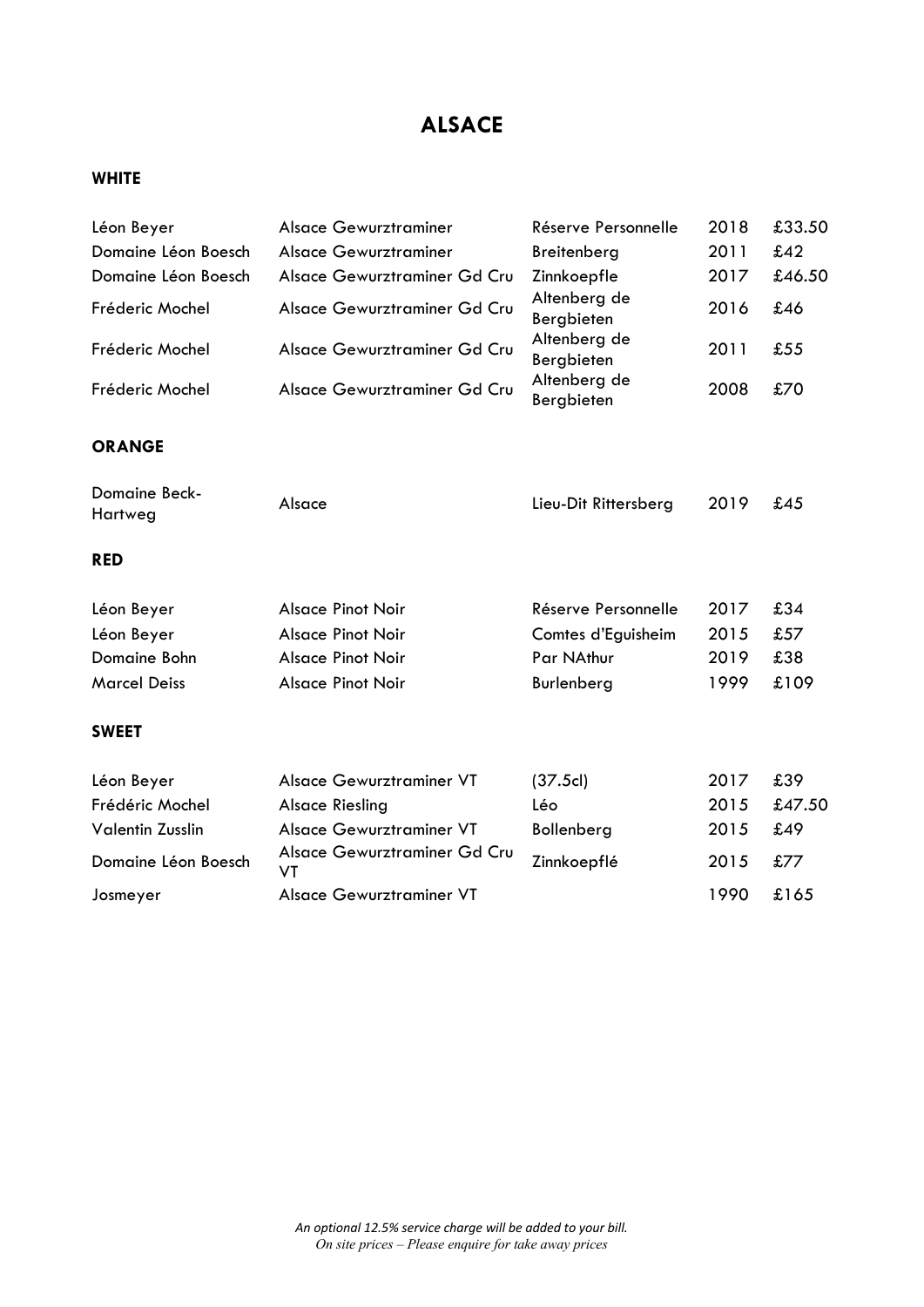| <b>Touraine</b>                   |                                      |                                       |           |        |
|-----------------------------------|--------------------------------------|---------------------------------------|-----------|--------|
| <b>Domaine Aubert</b>             | <b>Vouvray Mousseux Brut</b>         | Réserve                               | <b>NV</b> | £31    |
| <b>WHITE</b>                      |                                      |                                       |           |        |
| <b>Pays Nantais</b>               |                                      |                                       |           |        |
| <b>Domaine Les Trois Toits</b>    | Gros Plant du Pays<br><b>Nantais</b> |                                       | 2020      | £24    |
| <b>Domaine Les Trois Toits</b>    | Muscadet S&M Sur Lie                 | Phileas                               | 2019      | £26.50 |
| <b>Marc Pesnot</b>                | Vin de France                        | La Folle Blanche                      | 2020      | £33.50 |
| <b>Marc Pesnot</b>                | Vin de France                        | <b>Miss Terre</b>                     | 2019      | £35    |
| <b>Domaine Saint-Nicolas</b>      | Fiefs Vendéens                       | Le Haut des Clous                     | 2019      | £51    |
| Domaine de Bellevue               | Muscadet                             | Gaia                                  | 2013      | £49    |
| Anjou-Saumur                      |                                      |                                       |           |        |
| Le Rocher des Violettes           | Montlouis-sur-Loire                  | <b>Touche-Mitaine</b>                 | 2019      | £36    |
| Château d'Épiré                   | Savennières                          | Le Parc                               | 2019      | £37    |
| <b>Domaine Aux Moines</b>         | Savennières                          | Roche au Moine                        | 1998      | £39    |
| Deboutbertin                      | Vin de France                        | Achillée                              | 2015      | £40    |
| Château de Bonnezeaux             | Vin de France                        | Frimas                                | 2020      | £53    |
| Château de Bonnezeaux             | Vin de France                        | Frimas                                | 2019      | £55    |
| Château Yvonne                    | Saumur                               |                                       | 2019      | £52    |
| Château de la Bizolière           | Savennières                          |                                       | 1990      | £65    |
| Château de La Roche aux<br>Moines | Savennières                          | Les Vieux Clos                        | 2018      | £72    |
| Dominique Dufour                  | Vin de France                        | Aussigouins<br>ExpertoR               | 2018      | £86    |
| Château Yvonne                    | Saumur                               | Le Gory                               | 2018      | £88    |
| <b>Richard Leroy</b>              | Vin de France                        | Les Rouliers                          | 2015      | £120   |
| La Ferme de la Sansonnière        | Vin de France                        | La Lune                               | 2018      | £55    |
| La Ferme de la Sansonnière        | Vin de France                        | La Lune                               | 2017      | £60    |
| La Ferme de la Sansonnière        | Vin de France                        | La Lune Amphore                       | 2018      | £60    |
| La Ferme de la Sansonnière        | Vin de France                        | La Lune Amphore                       | 2017      | £65    |
| La Ferme de la Sansonnière        | Vin de France                        | Les Fouchardes                        | 2016      | £75    |
| La Ferme de la Sansonnière        | Vin de France                        | Les Vieilles Vignes<br>des Blanderies | 2015      | £85    |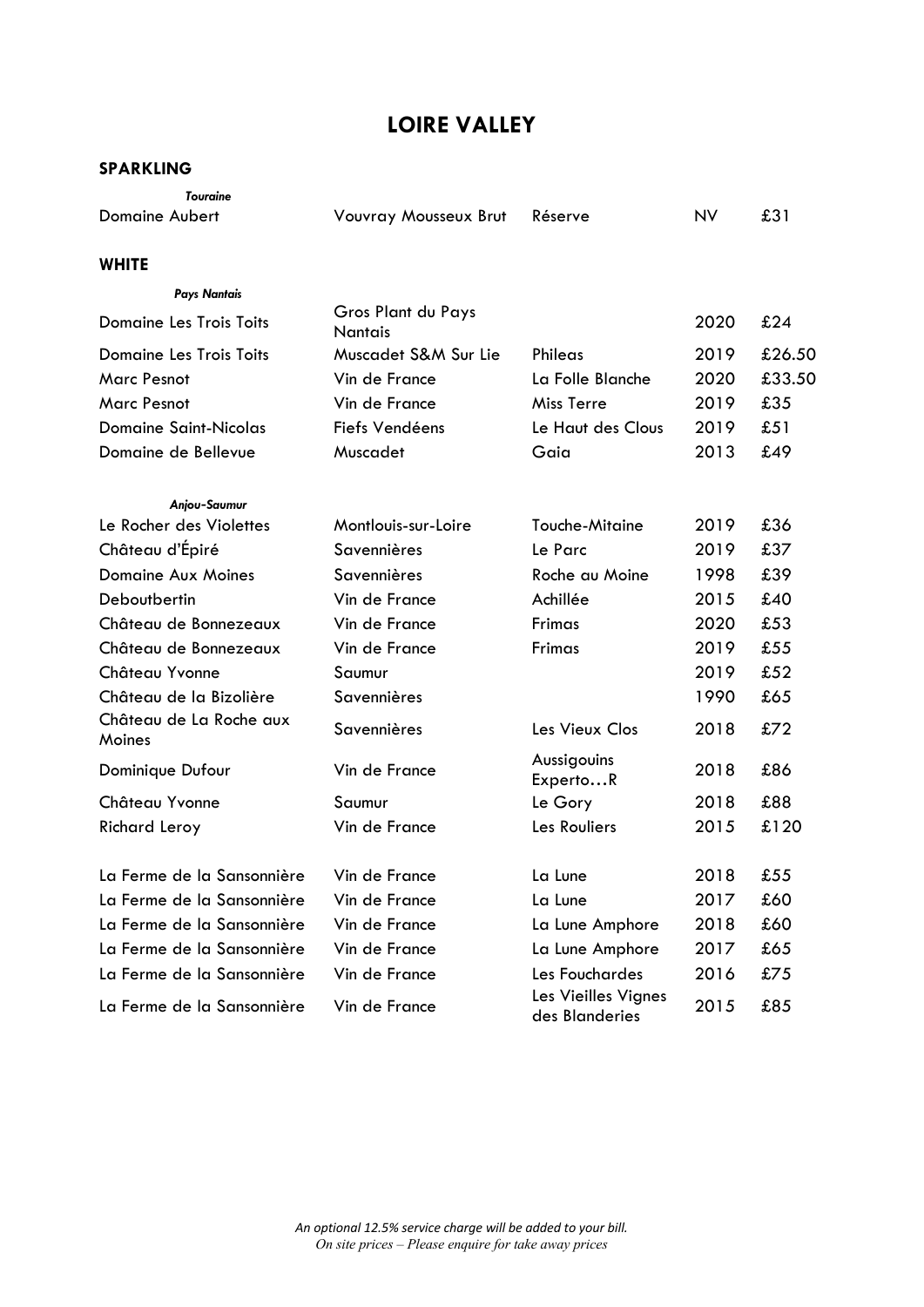## **WHITE**

| <b>Touraine</b>                |                |                           |      |        |
|--------------------------------|----------------|---------------------------|------|--------|
| <b>Domaine Aubert</b>          | Vouvray        | Sec                       | 2019 | £28    |
| Jean-Maurice Raffault          | Chinon         |                           | 2019 | £29.50 |
| Domaine Gigou                  | Jasnières      | <b>Clos Saint Jacques</b> | 1976 | £40    |
| Domaine des Huards             | Cheverny       | La Haute Pinglerie        | 2014 | £43    |
| Domaine de Bellivière          | Jasnières      | Les Rosiers               | 2017 | £48    |
| <b>Domaine Aubert</b>          | Vouvray        | Sec                       | 1997 | £50    |
| Château de Ligré               | Chinon         |                           | 1999 | £50    |
| Domaine Gigou                  | Jasnières      | <b>Clos Saint Jacques</b> | 1996 | £55    |
| Domaine de Bellivière          | Jasnières      | Calligramme               | 2016 | £81    |
| Centre-Loire                   |                |                           |      |        |
| Union des Vignerons            | Saint-Pourcain | Cuvée Printanière         | 2021 | £25.50 |
| <b>Domaine Dominique Guyot</b> | Pouilly-Fumé   | Les Loges                 | 2020 | £32    |
| <b>Domaine Lemain-Pouillot</b> | Sancerre       |                           | 2021 | £32.5  |
| Domaine André Vatan            | Sancerre       | Les Perriers              | 1971 | £40    |
| Alexandre Bain                 | Vin de France  | Terre d'Obus              | 2017 | £45    |
| Guillaume Sorbe                | Quincy         | Argos                     | 2015 | £43    |
| Domaine Jean Teiller           | Menetou-Salon  |                           | 2020 | £33.50 |
| Domaine Jean Teiller           | Menetou-Salon  |                           | 2015 | £35    |
| Domaine Jean Teiller           | Menetou-Salon  | Mademoiselle T            | 2014 | £40    |
| Domaine Jean Teiller           | Menetou-Salon  | Rencontre                 | 2010 | £47    |
| Domaine Jean Teiller           | Menetou-Salon  | Rencontre                 | 2012 | £42    |
| <b>Vincent Pinard</b>          | Sancerre       | Florès                    | 2020 | £38    |
| <b>Vincent Pinard</b>          | Sancerre       | <b>Petit Chemarin</b>     | 2017 | £59    |
|                                |                |                           |      |        |

## **ORANGE**

| Jérôme Bretaudeau | Vin de France | Macération | 2020 | £43 |
|-------------------|---------------|------------|------|-----|
|-------------------|---------------|------------|------|-----|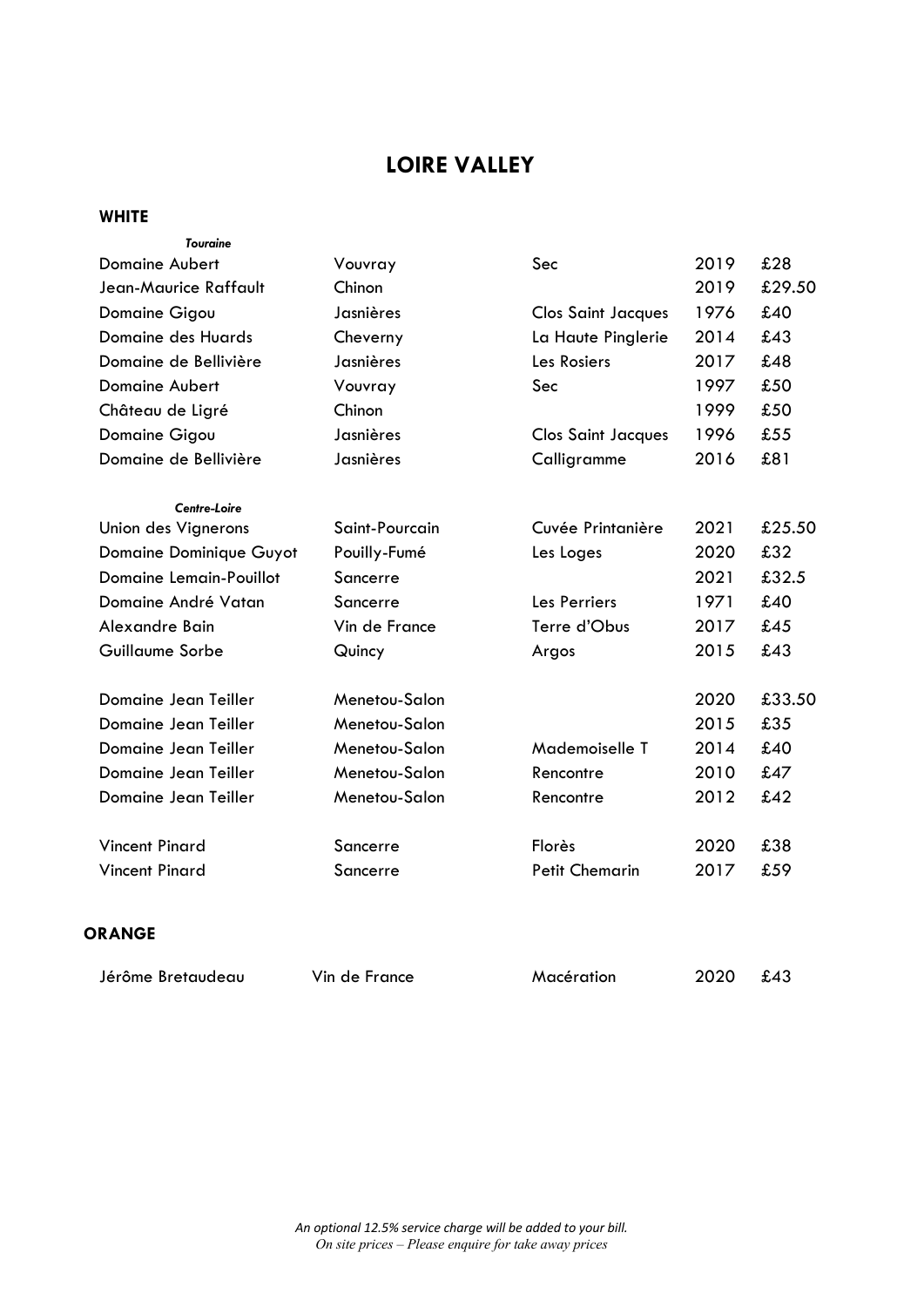## **RED**

| <b>Pays Nantais</b>                 |                  |                                      |      |        |
|-------------------------------------|------------------|--------------------------------------|------|--------|
| <b>Domaine Saint-Nicolas</b>        | Vin de France    | Gamme d'Été                          | 2020 | £30.50 |
| <b>Domaine Saint-Nicolas</b>        | Fiefs Vendéens   | La Grande Pièce                      | 2013 | £55    |
| Anjou-Saumur                        |                  |                                      |      |        |
| Audebert & Fils                     | Saumur-Champigny |                                      | 2020 | £26    |
| Château Fouquet                     | Saumur           |                                      | 2018 | £27.50 |
| Julien Delrieu                      | Vin de France    | Jeau                                 | 2019 | £33.50 |
| Château Yvonne                      | Saumur-Champigny | La Folie                             | 2020 | £35    |
| Domaine Filliatreau                 | Saumur-Champigny | <b>Vieilles Vignes</b>               | 2017 | £36    |
| Terre de L'Élu                      | Vin de France    | Maupiti                              | 2019 | £38    |
| Deboutbertin                        | Vin de France    | <b>Baliverne</b>                     | 2018 | £39.50 |
| La Ferme de la Sansonnière          | Vin de France    | Les Gélinettes                       | 2018 | £48    |
| Château de Brézé                    | Saumur           | Clos de l'Étoile                     | 2010 | £52    |
| Domaine Filliatreau                 | Saumur-Champigny | <b>Vieilles Vignes</b>               | 2009 | £54    |
| <b>Clos Rougeard</b>                | Saumur-Champigny | Les Poyeux                           | 2003 | £280   |
| <b>Touraine</b>                     |                  |                                      |      |        |
| <b>Francis Desbourdes</b>           | Chinon           | L'Arpenty                            | 2020 | £29    |
| Domaine de la Chevalerie            | Bourgueil        | <b>Bretêche</b>                      | 2015 | £33.50 |
| Aurélien Revillot                   | Bourgueil        | <b>Sur Les Hauts</b>                 | 2017 | £39    |
| C. & P. Breton                      | Bourgueil        | Les Perrières                        | 2016 | £44    |
| C. & P. Breton                      | Bourgueil        | Les Perrières                        | 2012 | £50    |
| Les Cailloux du Paradis             | Vin de France    | <b>Racines</b>                       | 2017 | £56    |
| Les Cailloux du Paradis             | Vin de France    | <b>Racines</b>                       | 2015 | £60    |
| <b>Francis Desbourdes</b>           | Chinon           | L'Arpenty                            | 1999 | £65    |
| Domaine de Bellivière               | Coteaux du Loir  | Hommage à Louis<br>Derré             | 2017 | £72    |
| Pierre-Jacques Druet                | Bourgueil        | Vaumoreau                            | 2001 | £75    |
| Pierre-Jacques Druet                | Bourgueil        | Vaumoreau                            | 2000 | £80    |
| Pierre-Jacques Druet                | Bourgueil        | Vaumoreau                            | 1996 | £85    |
| <b>Charles Joguet</b>               | Chinon           | Les Varennes du<br><b>Grand Clos</b> | 2009 | £82    |
| <b>Charles Joguet</b>               | Chinon           | Les Varennes du<br><b>Grand Clos</b> | 1997 | £95    |
|                                     |                  |                                      |      |        |
| Centre-Loire<br>Union des Vignerons | Saint-Pourcain   | La Ficelle                           | 2021 | £25.50 |
| Domaine des Pothiers                | Côte Roannaise   |                                      | 2019 | £29.50 |
| <b>Domaine Lemain-Pouillot</b>      | Sancerre         |                                      | 2018 | £35    |
| Guillaume Sorbe                     | Reuilly          | Odyssée                              | 2017 | £48    |
| <b>Vincent Pinard</b>               | Sancerre         | Charlouise                           | 2014 | £55    |
| <b>Vincent Pinard</b>               | Sancerre         | Charlouise                           | 2016 | £57    |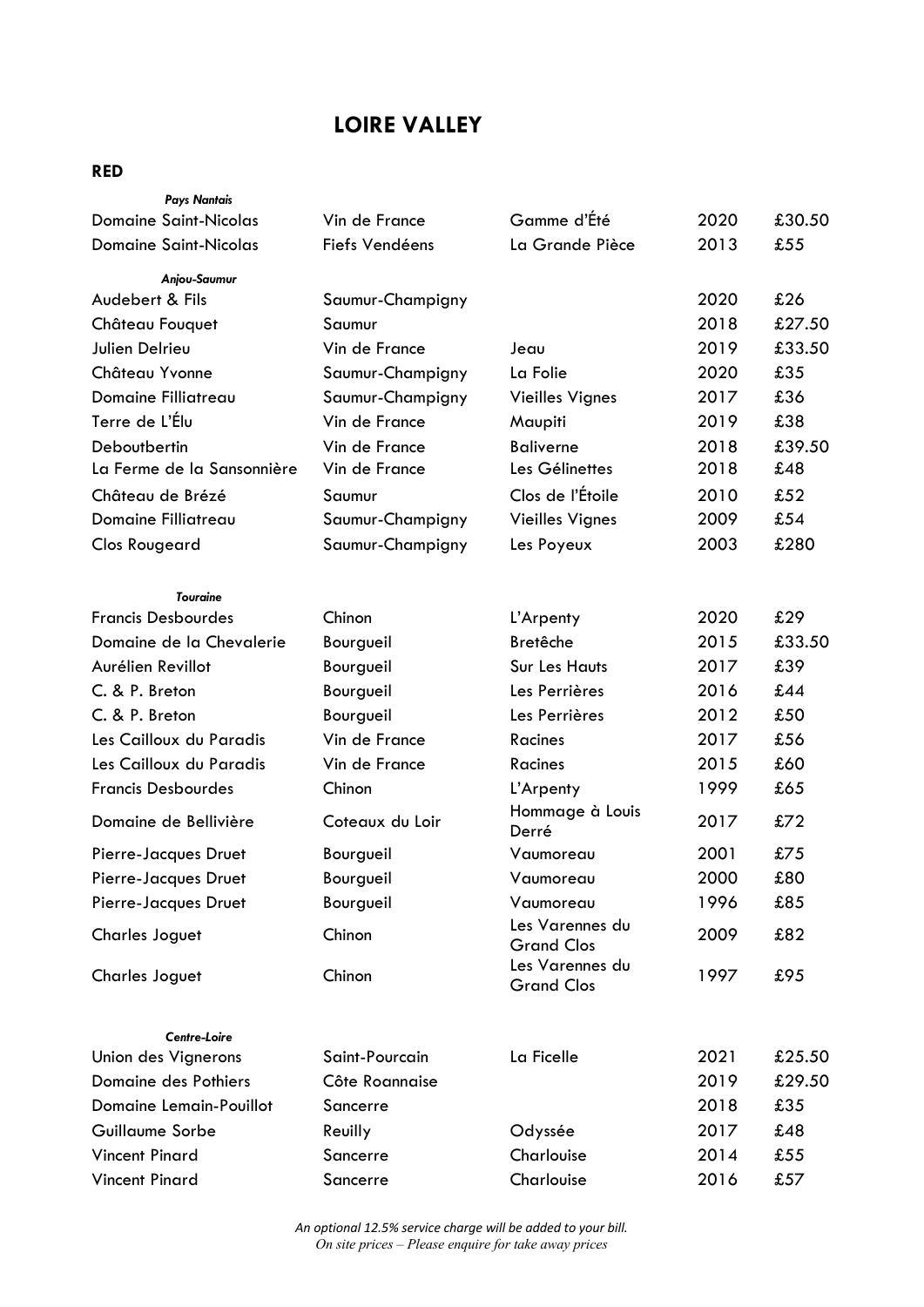| <b>Vincent Pinard</b>                | Sancerre                   | Vendanges Entières                          | 2016          | £90    |
|--------------------------------------|----------------------------|---------------------------------------------|---------------|--------|
| <b>Vincent Pinard</b>                | Sancerre                   | Vendanges Entières                          | 2010          | £109   |
| Domaine Jean Teiller                 | Menetou-Salon              |                                             | 2020          | £34    |
| Domaine Jean Teiller                 | Menetou-Salon              |                                             | 2014          | £35    |
| Domaine Jean Teiller                 | Menetou-Salon              |                                             | 2010          | £39    |
| Domaine Jean Teiller                 | Menetou-Salon              | Hommage                                     | 2010          | £45    |
| Domaine Jean Teiller                 | Menetou-Salon              | Rencontre                                   | 2010          | £55    |
| <b>SWEET ROSÉ</b>                    |                            |                                             |               |        |
| Anjou-Saumur                         |                            |                                             |               |        |
| La Ferme de la Sansonnière           | Vin de France              | Rosé d'un jour                              | 2018          | £48    |
| <b>SWEET</b>                         |                            |                                             |               |        |
|                                      |                            |                                             |               |        |
| Anjou-Saumur & Touraine<br>La Tomaze | Coteaux du Layon           | <b>Atomes Crochus</b>                       | 2020          | £29.90 |
| Domaine Gigou                        | Jasnières                  | <b>Raisins Nobles</b>                       | 2015          | £38.50 |
| Château Pierre Bise                  | Quarts de Chaume Gd<br>Cru |                                             | 2018<br>(50c) | £55    |
| Domaine des Liards                   | Montlouis-Sur-Loire        | <b>Vendanges Tardives</b>                   | 1996          | £70    |
| Domaine des Liards                   | Montlouis-Sur-Loire        | <b>Vendanges Tardives</b>                   | 1989          | £85    |
| Domaine Aubert                       | <b>Vouvray Moelleux</b>    |                                             | 2001          | £50    |
| Domaine Aubert                       | Vouvray Moelleux           |                                             | 1995          | £67    |
| <b>Domaine Aubert</b>                | <b>Vouvray Moelleux</b>    | Cuvée Réserve                               | 1989          | £80    |
| Château d'Épiré                      | Savennières Moelleux       |                                             | 2018          | £39    |
| Château d'Épiré                      | Savennières Moelleux       |                                             | 1996          | £65    |
| Château de Chamboureau               | Savennières Moelleux       | Roche aux moines<br><b>Chevalier Buhard</b> | 1990          | £95    |
| La Ferme de la Sansonnière           | Vin de France              | Coteau du Houet                             | 2006          | £100   |
| La Ferme de la Sansonnière           | Bonnezeaux                 | Cuvée Mathilde                              | 1994          | £120   |
| La Ferme de la Sansonnière           | Bonnezeaux                 | Cuvée Mathilde                              | 1993          | £130   |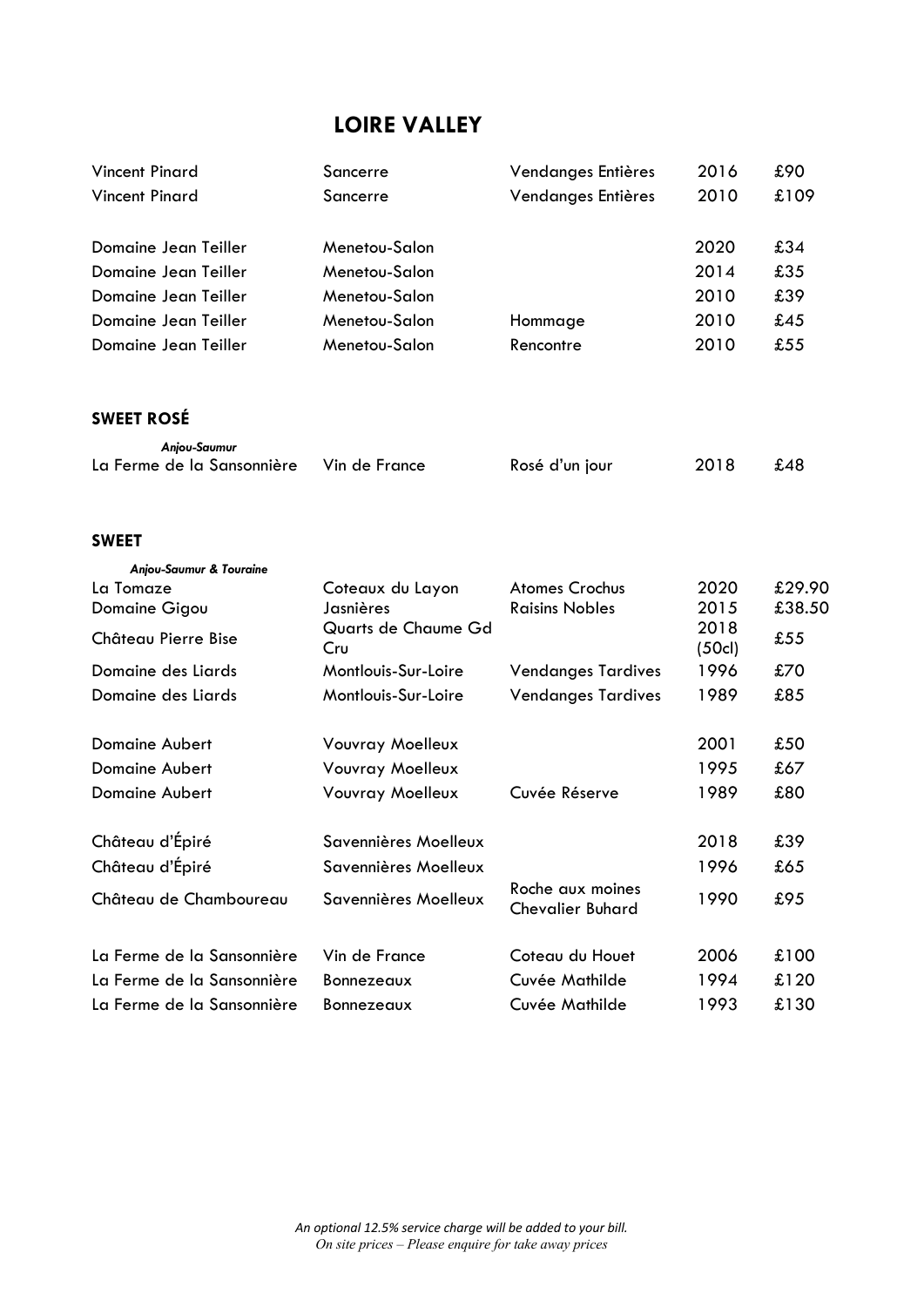# **BURGUNDY & BEAUJOLAIS**

## **SPARKLING**

| .                   |                           |               |           |     |
|---------------------|---------------------------|---------------|-----------|-----|
| <b>Bruno Dangin</b> | Crémant de Bourgogne Brut | Cuvée Blanche | <b>NV</b> | £36 |

## **WHITE**

| <b>Auxerrois</b>            |                             |                               |      |        |
|-----------------------------|-----------------------------|-------------------------------|------|--------|
| <b>Domaine George</b>       | <b>Petit Chablis</b>        |                               | 2020 | £27.50 |
| Guilhem & J-H Goisot        | Saint-Bris                  | Exogyra Virgula               | 2020 | £32.50 |
| Moreau-Naudet               | Chablis                     |                               | 2020 | £36    |
| <b>Domaine Hamelin</b>      | Chablis 1er Cru             | Beauroy                       | 1995 | £55    |
| Laurent Tribut              | Chablis 1er Cru             | Côte de Léchet                | 2018 | £59    |
| J-P & Benoit Droin          | Chablis Gd Cru              | Vaudésir                      | 2016 | £96    |
| <b>Vincent Dauvissat</b>    | <b>Petit Chablis</b>        |                               | 2017 | £72    |
| <b>Vincent Dauvissat</b>    | <b>Petit Chablis</b>        |                               | 2014 | £80    |
| <b>Vincent Dauvissat</b>    | <b>Chablis</b>              |                               | 2017 | £81    |
| <b>Vincent Dauvissat</b>    | Chablis                     |                               | 2016 | £87    |
| <b>Vincent Dauvissat</b>    | Chablis 1er Cru             | Séchets                       | 2017 | £115   |
| <b>Vincent Dauvissat</b>    | Chablis 1er Cru             | Les Vaillons                  | 2015 | £135   |
| Côtes de Nuits              |                             |                               |      |        |
| Domaine Méo-Camuzet         | Hautes Côtes de Nuits       | Clos St Philibert<br>Monopole | 2013 | £55    |
| Domaine Méo-Camuzet         | Hautes Côtes de Nuits       | Clos St Philibert<br>Monopole | 2017 | £59    |
| Hubert Lignier              | Fixin                       |                               | 2014 | £58    |
| J-F Mugnier                 | Nuits-Saint-Georges 1er Cru | Clos de la<br>Maréchale       | 2017 | £150   |
| Domaine Dujac               | Morey-Saint-Denis           |                               | 2017 | £97    |
| Domaine Dujac               | Morey-Saint-Denis 1er Cru   | Les Monts Luisants            | 2016 | £150   |
| Domaine Dujac               | Morey-Saint-Denis 1er Cru   | Les Monts Luisants            | 2015 | £176   |
| <b>Domaine Henri Gouges</b> | Nuits-Saint-Georges 1er Cru | La Perrière                   | 2008 | £109   |
| <b>Domaine Henri Gouges</b> | Nuits-Saint-Georges 1er Cru | La Perrière                   | 2012 | £115   |
| <b>Domaine Henri Gouges</b> | Nuits-Saint-Georges 1er Cru | La Perrière                   | 2010 | £119   |
| Côtes de Beaune             |                             |                               |      |        |
| Domaine Rougeot             | Bourgogne                   | Les Grandes Gouttes           | 2015 | £41    |
| <b>Maison A&amp;S</b>       | Bourgogne Aligoté           |                               | 2019 | £42    |
| Agnès Paquet                | Auxey-Duresses              | Cuvée Patience n9             | 2016 | £50    |
| Domaine François Gay & Fils | Pernand-Vergelesses         |                               | 2019 | £53    |
| <b>Claire Naudin</b>        | Vin de France               | <b>Galanthus Nivalis</b>      | 2016 | £55    |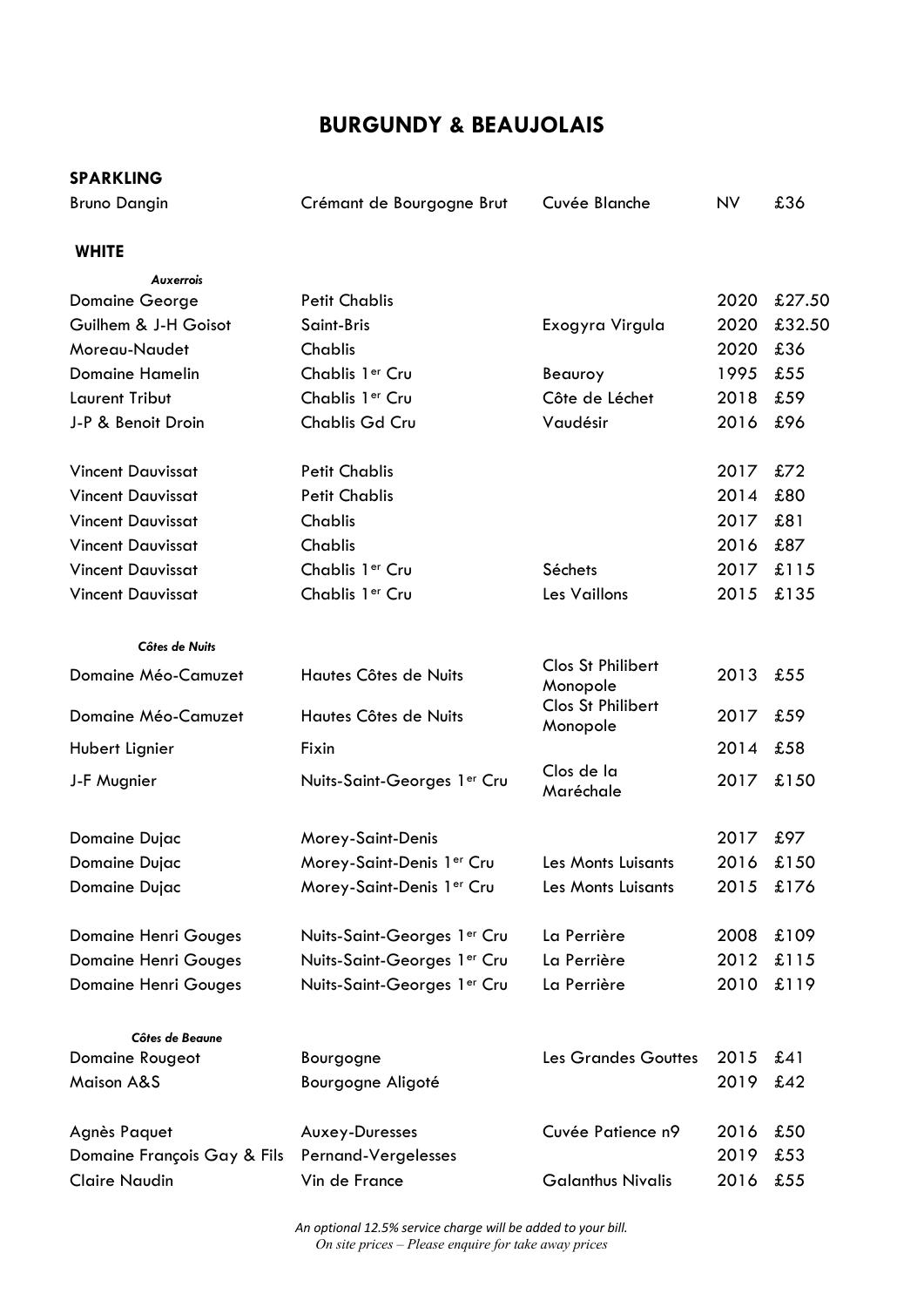| <b>Domaine Douhairet-</b><br>Porcheret | Monthélie                     | Cuvée Miss Armande       | 2016 | £57  |
|----------------------------------------|-------------------------------|--------------------------|------|------|
| <b>Alain Gras</b>                      | <b>St Romain</b>              |                          | 2018 | £55  |
| <b>Marc Colin</b>                      | Saint-Aubin 1er Cru           | La Chatenière            | 2019 | £76  |
| <b>Domaine Poisot</b>                  | Corton-Charlemagne Gd Cru     |                          | 2017 | £163 |
| Domaine Follin Arbelet                 | Corton-Charlemagne Gd Cru     |                          | 2018 | £175 |
| Domaine de Montille                    | Corton-Charlemagne Gd Cru     |                          | 2015 | £180 |
| Domaine Dubuet-Monthelie               | Meursault                     |                          | 2018 | £57  |
| Domaine Génot-Boulanger                | Meursault                     | Les Meix Chavaux         | 2015 | £82  |
| <b>Domaine Francois Gaunoux</b>        | Meursault                     | Clos des Meix<br>Chavaux | 2016 | £87  |
| <b>Domaine Chavy-Chouet</b>            | Meursault                     | Les Casse Têtes          | 2018 | £83  |
| <b>Domaine Chavy-Chouet</b>            | Meursault                     | Les Vireuils             | 2018 | £83  |
| Domaine des Terres de Velle            | Meursault                     | Les Luchets VV           | 2015 | £85  |
| Domaine Génot-Boulanger                | Meursault 1er Cru             | Les Bouchères            | 2015 | £95  |
| Antoine Jobard                         | Meursault                     | Les Tillets              | 2017 | £102 |
| Domaine des Comtes Lafon               | Meursault                     | Clos de la Barre         | 2018 | £194 |
| Domaine des Comtes Lafon               | Meursault 1er Cru             | Genevrières              | 2018 | £290 |
| <b>Bruno Colin</b>                     | Chassagne-Montrachet          |                          | 2019 | £86  |
| <b>Domaine Ramonet</b>                 | Chassagne-Montrachet          |                          | 2017 | £170 |
| Marc Antonin Blain                     | Bâtard-Montrachet             |                          | 2016 | £250 |
| Étienne Sauzet                         | Puligny-Montrachet            |                          | 2018 | £93  |
| Étienne Sauzet                         | Puligny-Montrachet 1er Cru    | La Garenne               | 2016 | £125 |
| <b>Olivier Leflaive</b>                | Puligny-Montrachet 1er Cru    | Les Referts              | 2016 | £150 |
| Domaine de Montille                    | Puligny-Montrachet 1er Cru    | Le Cailleret             | 2015 | £174 |
| Domaine Coche-Dury                     | Bourgogne Aligoté             |                          | 2018 | £120 |
| Domaine Coche-Dury                     | Meursault                     |                          | 2015 | £350 |
| Domaine Coche-Dury                     | Meursault                     |                          | 2018 | £350 |
| Jean-Marc Roulot                       | Bourgogne Aligoté             |                          | 2018 | £55  |
| Jean-Marc Roulot                       | Bourgogne Aligoté             |                          | 2017 | £55  |
| Jean-Marc Roulot                       | Bourgogne Aligoté             |                          | 2013 | £77  |
| Jean-Marc Roulot                       | Bourgogne                     |                          | 2018 | £70  |
| Jean-Marc Roulot                       | Bourgogne                     |                          | 2017 | £70  |
| Jean-Marc Roulot                       | Monthélie 1 er Cru            | <b>Champs Fuillot</b>    | 2018 | £110 |
| Jean-Marc Roulot                       | Monthélie 1 <sup>er</sup> Cru | <b>Champs Fuillot</b>    | 2017 | £110 |
| Jean-Marc Roulot                       | Meursault                     |                          | 2018 | £140 |
| Jean-Marc Roulot                       | Meursault 1er Cru             | Clos des Bouchères       | 2016 | £240 |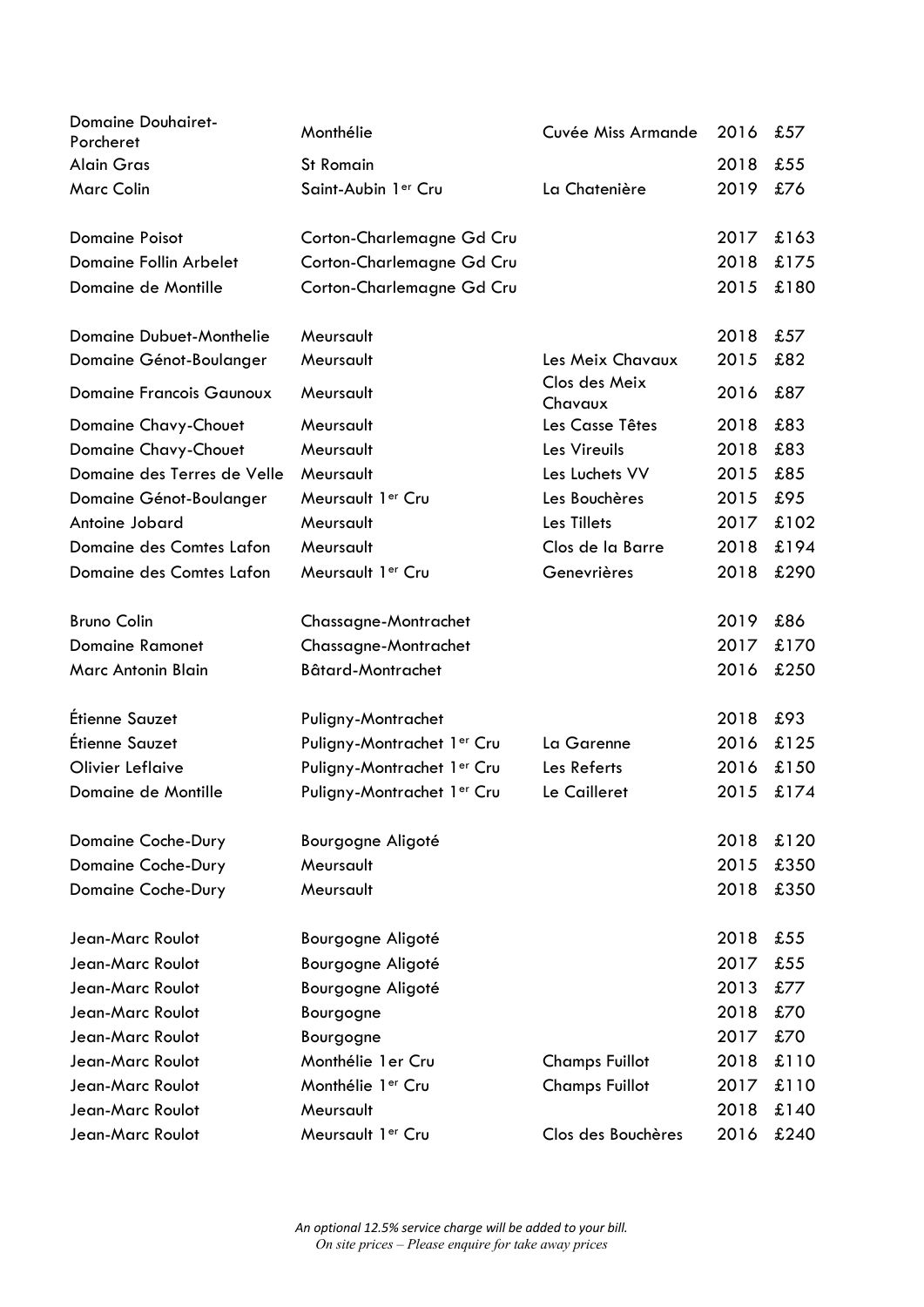# **BURGUNDY & BEAUJOLAIS**

| Côtes Châlonnaise & Mâconnais   |                            |                          |      |        |
|---------------------------------|----------------------------|--------------------------|------|--------|
| Domaine de Roncevaux            | Mâcon                      | Cuvée Authentique        | 2019 | £29.50 |
| Domaine de Roncevaux            | Saint-Véran                |                          | 2020 | £37.50 |
| Domaine Jacqueson               | Bouzeron                   | Les Cordères             | 2020 | £43    |
| Domaine de Roncevaux            | Pouilly-Fuissé ler Cru     | Sur La Roche             | 2020 | £48.5  |
| Domaine Jules Desjourneys       | Mâcon-Fuissé               | Bois de la Croix         | 2018 | £52    |
| Domaine Jules Desjourneys       | Mâcon-Prissé               | En Chailloux             | 2018 | £52    |
| <b>Domaine Dureuil-Janthial</b> | Rully                      |                          | 2019 | £57    |
| Domaine Jules Desjourneys       | Saint-Véran                |                          | 2018 | £76    |
| Maison Leroy                    | Montagny                   |                          | 2014 | £99    |
| <b>Beaujolais</b>               |                            |                          |      |        |
| <b>Domaine Gaget</b>            | Beaujolais                 | <b>Les Galets</b>        | 2020 | £28.50 |
| Domaine Jules Desjourneys       | <b>Beaujolais Villages</b> |                          | 2018 | £47    |
| <b>RED</b>                      |                            |                          |      |        |
| Côtes de Nuits                  |                            |                          |      |        |
| Domaine Berthaut-Gerbet         | Hautes Côtes de Nuits      |                          | 2017 | £35    |
| François Lamarche               | Bourgogne                  |                          | 2014 | £42    |
| Frédéric Magnien                | Marsannay                  | Cœur d'Argile            | 2019 | £47    |
| Méo-Camuzet                     | Bougogne                   | <b>Pinot Noir</b>        | 2018 | £55    |
| <b>Domaine Fourrier</b>         | Bourgogne                  | <b>Pinot Noir</b>        | 2018 | £86    |
| <b>Domaine Guillard</b>         | Gevrey-Chambertin          | VV - Reniard             | 2014 | £56    |
| Frédéric Magnien                | Gevrey-Chambertin          | <b>Vieilles Vignes</b>   | 2017 | £72    |
| Domaine Henri-Richard           | Gevrey-Chambertin          | Aux Corvées              | 2014 | £75    |
| <b>Domaine Tortochot</b>        | Gevrey-Chambertin 1er Cru  | Lavaux St Jacques        | 2014 | £71    |
| <b>Domaine Tortochot</b>        | Gevrey-Chambertin 1er Cru  | Lavaux St Jacques        | 2013 | £77    |
| <b>Domaine Geantet-Pansiot</b>  | Gevrey-Chambertin          | <b>Vieilles Vignes</b>   | 2012 | £96    |
| Domaine René Leclerc            | Gevrey-Chambertin 1er Cru  | Lavaux St Jacques        | 2014 | £103   |
| <b>Domaine Fourrier</b>         | Gevrey-Chambertin 1 er Cru | <b>Combes aux Moines</b> | 2014 | £230   |
| <b>Domaine Fourrier</b>         | Gevrey-Chambertin 1er Cru  | Champeaux                | 2013 | £230   |
| <b>Domaine Fourrier</b>         | Gevrey-Chambertin          | Aux Echezeaux            | 2005 | £240   |
| Domaine Henri-Richard           | Charmes-Chambertin Gd Cru  |                          | 2013 | £160   |
| Domaine Henri-Richard           | Charmes-Chambertin Gd Cru  |                          | 2014 | £160   |
| Frederic Esmonin                | Chambertin Gd Cru          |                          | 2000 | £230   |
| Dujac Père & Fils               | Chambolle-Musigny          |                          | 2017 | £70    |
| Domaine Misset-Cheron           | Chambolle-Musigny          | Les Condemennes          | 2014 | £75    |
| <b>Domaine Geantet-Pansiot</b>  | Chambolle-Musigny          | <b>Vieilles Vignes</b>   | 2010 | £115   |
|                                 |                            |                          |      |        |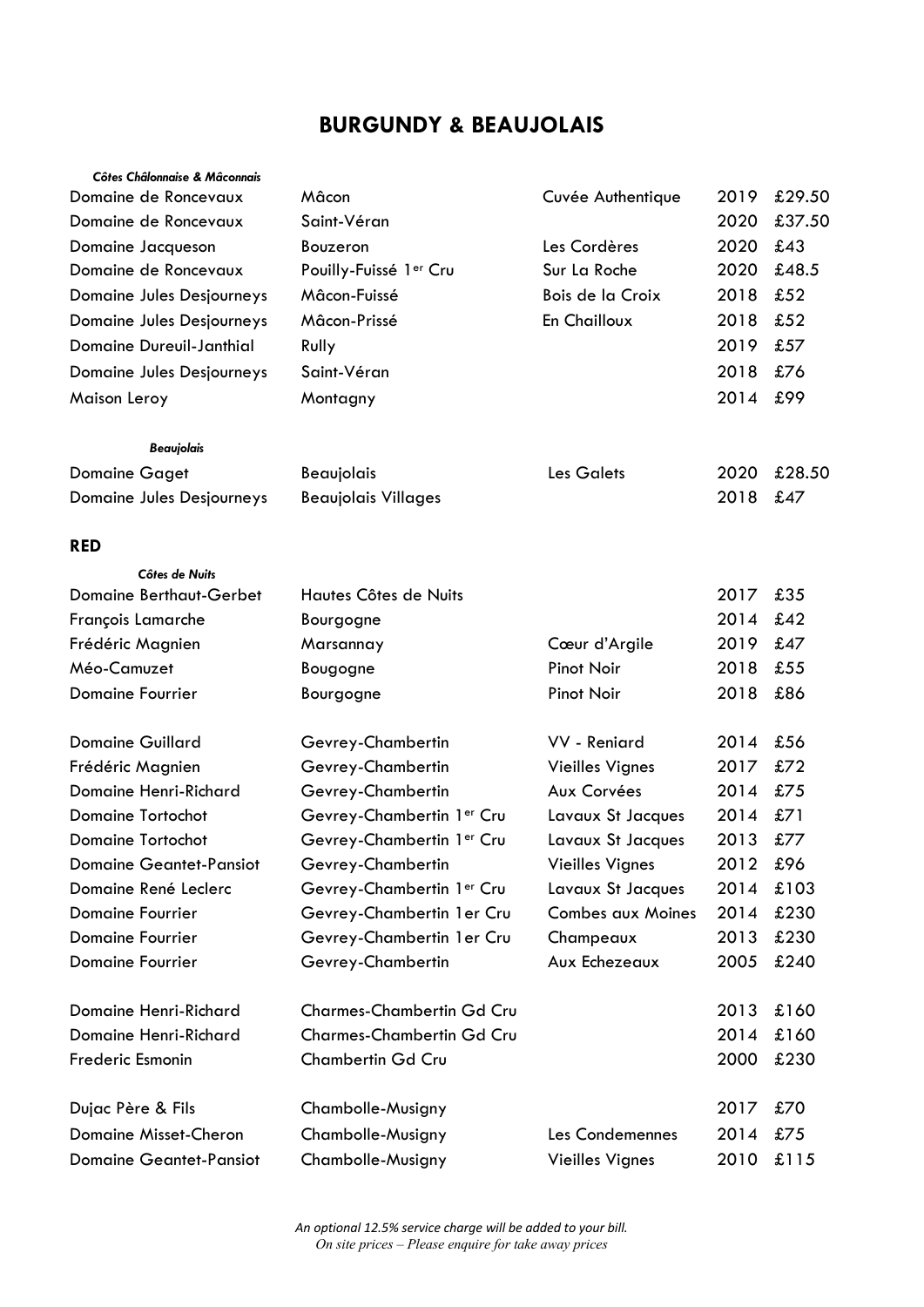| <b>Domaine Confuron-Cotetidot</b>            | Chambolle-Musigny 1er Cru   | Derrière la Grange     | 2014 | £125   |
|----------------------------------------------|-----------------------------|------------------------|------|--------|
| <b>Domaine Geantet-Pansiot</b>               | Chambolle-Musigny 1er Cru   | Feusselottes           | 2013 | £130   |
| Domaine Dujac                                | Chambolle-Musigny           |                        | 2017 | £145   |
| <b>Coquard Loison Fleurot</b>                | Morey-Saint-Denis           |                        | 2015 | £81    |
| <b>Domaine Arlaud</b>                        | Morey-Saint-Denis 1er Cru   | Aux Cheseaux           | 2016 | £97    |
| Domaine Dujac                                | Morey-Saint-Denis           |                        | 2016 | £175   |
| Domaine Dujac                                | Morey-Saint-Denis           |                        | 2017 | £185   |
| Domaine Dujac                                | Morey-Saint-Denis           |                        | 2011 | £185   |
|                                              |                             |                        |      |        |
| <b>Domaine Chevillon</b>                     | Nuits-Saint-Georges         | <b>Vieilles Vignes</b> | 2014 | £75    |
| Gavignet-Béthanie & Filles                   | Nuits-Saint-Georges 1er Cru | Les Poulettes          | 2016 | £79    |
| <b>Sylvain Cathiard</b>                      | Nuits-Saint-Georges         |                        | 2010 | £180   |
|                                              |                             |                        |      |        |
| J. Confuron Cotetidot                        | Vosne-Romanée               |                        | 2016 | £87    |
| Sylvain Cathiard                             | Vosne-Romanée               |                        | 2012 | £190   |
|                                              |                             |                        |      |        |
| J. Confuron Cotetidot                        | Échezeaux Grand Cru         |                        | 2011 | £165   |
| <b>Domaine Georges Roumier</b>               | Bourgogne                   |                        | 2017 | £110   |
| <b>Domaine Georges Roumier</b>               | Chambolle-Musigny           |                        | 2018 | £188   |
| <b>Domaine Georges Roumier</b>               | Chambolle-Musigny           |                        | 2017 | £206   |
| <b>Domaine Georges Roumier</b>               | Chambolle-Musigny 1er Cru   | Les Cras               | 2017 | £348   |
|                                              |                             |                        |      |        |
| Côtes de Beaune<br><b>Domaine Douhairet-</b> |                             | Cuvée Miss             |      |        |
| Porcheret                                    | Monthélie                   | Armande                | 2018 | £45    |
| <b>Maison A&amp;S</b>                        | Hautes Cotes de Beaune      |                        | 2019 | £46    |
| <b>Maison A&amp;S</b>                        | Maranges                    |                        | 2019 | £49    |
| Domaine de Chanterives                       | Chassagne-Montrachet        |                        | 2010 | £55    |
| Domaine Francois Gay & Fils                  | Aloxe-Corton                |                        | 2017 | £59.50 |
| Domaine Follin-Arbelet                       | Aloxe-Corton 1er Cru        | Clos du Chapitre       | 2013 | £74    |
| Domaine de Montille                          | Beaune 1er Cru              | Grèves                 | 2010 | £125   |
|                                              |                             |                        |      |        |
| Domaine Coche-Dury                           | Bourgogne                   |                        | 2018 | £176   |
| Domaine Coche-Dury                           | Monthélie                   |                        | 2015 | £185   |
| Domaine Coche-Dury                           | Monthélie                   |                        | 2018 | £188   |
| Domaine Coche-Dury                           | Auxey-Duresses              |                        | 2018 | £188   |
| Domaine Coche-Dury                           | Volnay 1er Cru              |                        | 2016 | £205   |
|                                              |                             |                        |      |        |
| Jean-Marc Roulot                             | Auxey-Duresses 1er Cru      |                        | 2017 | £92    |
| Jean-Marc Roulot                             | Auxey-Duresses 1er Cru      |                        | 2018 | £95    |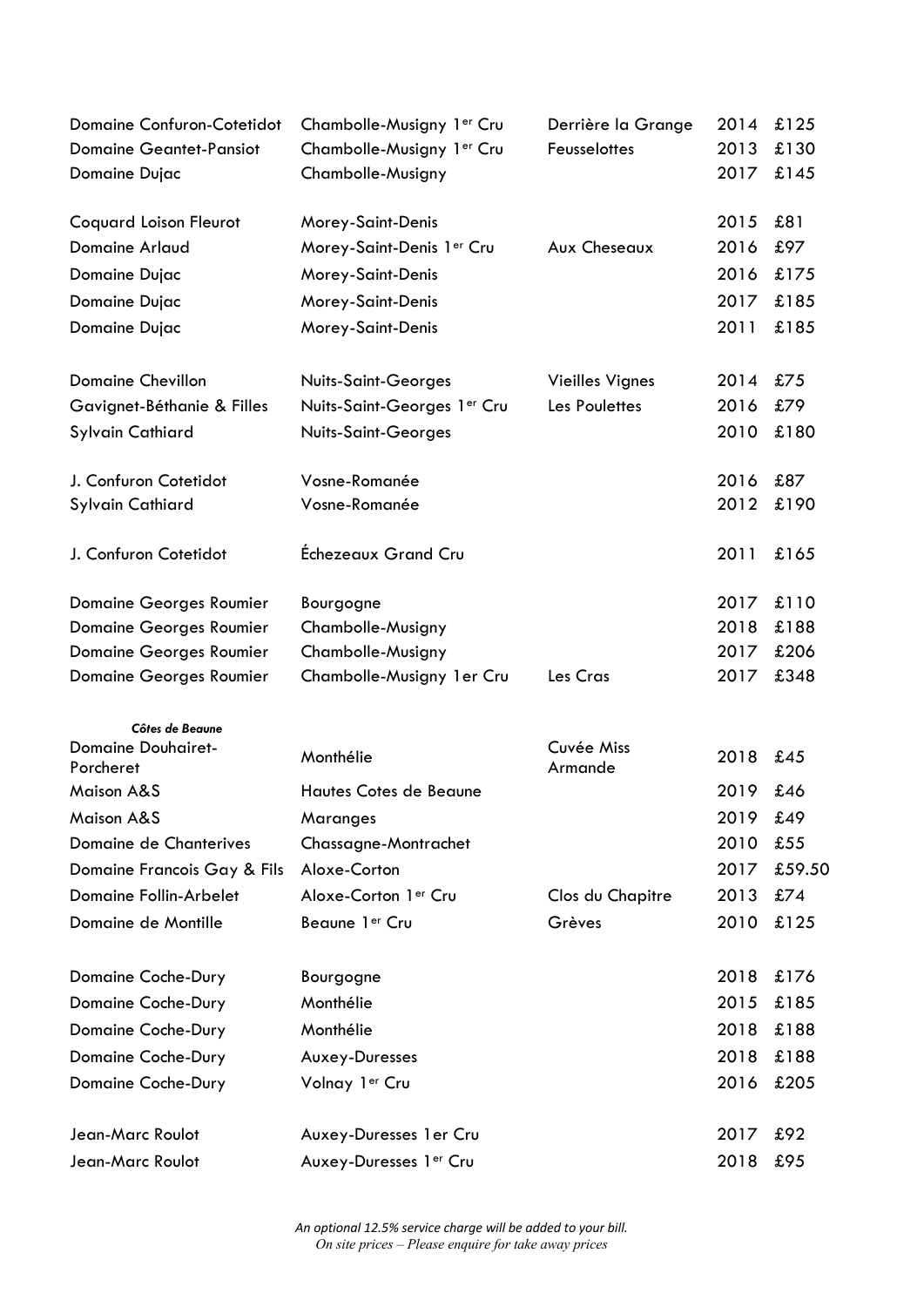| Jean-Marc Roulot                              | Auxey-Duresses 1er Cru              |                                  | 2016 | £100   |
|-----------------------------------------------|-------------------------------------|----------------------------------|------|--------|
|                                               |                                     |                                  |      |        |
| Domaine des Terres de Velle                   | Volnay 1er Cru                      | Le Ronceret                      | 2010 | £76    |
| Domaine du Comte Armand                       | Volnay                              |                                  | 2017 | £90    |
| Domaine Jean-Marc Boillot                     | Volnay 1er Cru                      | Le Ronceret                      | 1998 | £105   |
| Domaine Henri Boillot                         | Volnay 1er Cru                      | Les Fremiets                     | 2011 | £105   |
| Nicolas Rossignol                             | Volnay 1er Cru                      | <b>Santenots Mise</b><br>Tardive | 2008 | £145   |
| Domaine des Comtes Lafon                      | Volnay 1er Cru                      | Santenots du Milieu              | 2018 | £165   |
| Domaine des Comtes Lafon                      | Volnay 1er Cru                      | Santenots du Milieu              | 2011 | £180   |
| <b>Domaine Marquis</b><br>d'Angerville        | Volnay 1er Cru                      | Les Caillerets                   | 1993 | £199   |
|                                               | Pommard                             |                                  | 2006 | £85    |
| Domaine de la Galopière<br>Domaine de Courcel | Pommard 1 <sup>er</sup> Cru         | Les Croix Noires                 | 2011 | £111   |
|                                               |                                     | <b>Grand Clos des</b>            |      |        |
| Domaine de Courcel                            | Pommard 1er Cru                     | <b>Épenots</b>                   | 2013 | £144   |
| Domaine de Montille                           | <b>Corton Les Pougets Grand Cru</b> |                                  | 2006 | £140   |
| Domaine Follin-Arbelet                        | <b>Corton-Bressandes Grand Cru</b>  |                                  | 2009 | £145   |
| <b>Beaujolais</b>                             |                                     |                                  |      |        |
| Domaine de Fa                                 | St Amour                            |                                  | 2019 | £40    |
| <b>Domaine Romanesca</b>                      | Juliénas                            | Les Fouillouses                  | 2018 | £37    |
| Laurent Martray                               | Côte de Brouilly                    | Les Feuillées                    | 2008 | £35    |
| Domaine de Botheland                          | <b>Brouilly</b>                     |                                  | 2017 | £38.50 |
| Domaine Romanesca                             | Moulin à Vent                       | <b>Champs de Cours</b>           | 2018 | £36    |
| Yohann Lardy                                  | Moulin à Vent                       |                                  | 2018 | £45    |
| Domaine Romanesca                             | Fleurie                             | La Chapelle des<br><b>Bois</b>   | 2018 | £34    |
| Clos de la Roilette                           | Fleurie                             |                                  | 2009 | £55    |
| Clos de la Roilette                           | Fleurie                             | Griffe du Marquis                | 2015 | £60    |
| Domaine Jules Desjourneys                     | Fleurie                             | La Chapelle de Bois              | 2010 | £84    |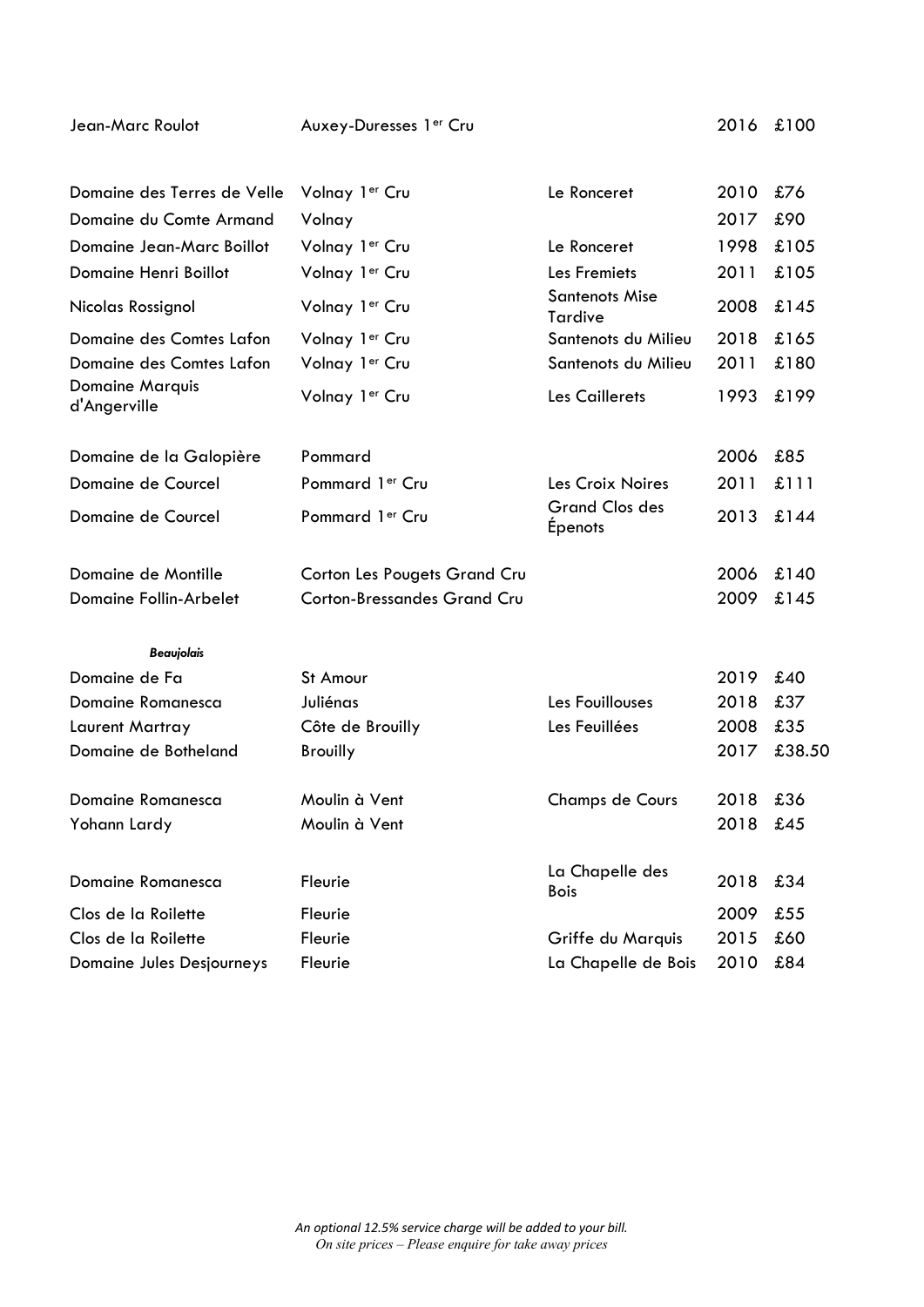# **JURA & SAVOIE**

## **SPARKLING**

Domaine de l'Idylle Crémant de<br>Savoie

*Jura*

Savoie NV £33.50

## **WHITE**

| Domaine Jean-Louis Tissot      | Arbois         | Savagnin Oxydatif                | 2018 | £37    |
|--------------------------------|----------------|----------------------------------|------|--------|
| Marie-Pierre Chevassu          | Côtes du Jura  | Savagnin Ouillé                  | 2018 | £36    |
| <b>Domaine Rolet</b>           | Arbois         | Chard/Sav Oxydatif               | 2011 | £38    |
| Les Chais du Vieux Bourg       | L'Etoile       | QV d'étoiles                     | 2011 | £39.50 |
| Les Granges Paquenesses        | Arbois         | Savagnin Ouillé La Pierre        | 2019 | £43.50 |
| Lucien Aviet & Fils            | Arbois         | Cuvée des Docteurs               | 2016 | £44    |
| Domaine Jean-Louis Tissot      | Arbois         | Savagnin Oxydatif                | 2012 | £45    |
| Bénédicte & Stéphane<br>Tissot | Arbois         | Traminer                         | 2016 | £56    |
| Allante & Boulanger            | Vin de France  | La Barde                         | 2018 | £58    |
| <b>Francois Rousset-Martin</b> | Côtes du Jura  | Chardonnay La Chaux              | 2018 | £59    |
| Marie-Pierre Chevassu          | Château-Chalon | Vin Jaune                        | 2012 | £77    |
| Marie-Pierre Chevassu          | Château-Chalon | Vin Jaune                        | 2011 | £80    |
| Domaine de la Tournelle        | Arbois         | Cuvée R Vieux Ouillé             | 2008 | £87    |
| Domaine de la Tournelle        | Arbois         | Cuvée R Vieux Ouillé             | 2005 | £92    |
| Domaine Labet                  | Côtes du Jura  | Chardonnay La Bardette           | 2016 | £80    |
| Domaine Labet                  | Côtes du Jura  | Chardonnay La Bardette           | 2015 | £90    |
| Domaine Labet                  | Côtes du Jura  | Fleur de Savagnin En<br>Chalasse | 2015 | £90    |
| Domaine Labet                  | Côtes du Jura  | Chardonnay En Chalasse           | 2015 | £90    |
| Domaine Labet                  | Côtes du Jura  | <b>Chardonnay Les Varrons</b>    | 2018 | £84    |
| Domaine Labet                  | Côtes du Jura  | <b>Chardonnay Les Varrons</b>    | 2017 | £84    |
| Domaine Labet                  | Côtes du Jura  | <b>Chardonnay Les Varrons</b>    | 2016 | £88    |
| Domaine Labet                  | Côtes du Jura  | <b>Chardonnay Les Varrons</b>    | 2015 | £90    |
| Anne & JF Ganevat              | Vin de France  | Kopin                            | 2017 | £49    |
| Anne & JF Ganevat              | Vin de France  | Kopines                          | 2017 | £52    |
| Anne & JF Ganevat              | Arbois         | Savagnin Petit Curoulet          | 2016 | £70    |
| Anne & JF Ganevat              | Côtes du Jura  | Chardonnay La Barraque           | 2016 | £70    |
| Savoie                         |                |                                  |      |        |
| Domaine de l'Idylle            | Savoie         | L'Orangerie                      | 2017 | £25    |
| Domaine de l'Idylle            | Savoie         | Jacquère                         | 2020 | £28.50 |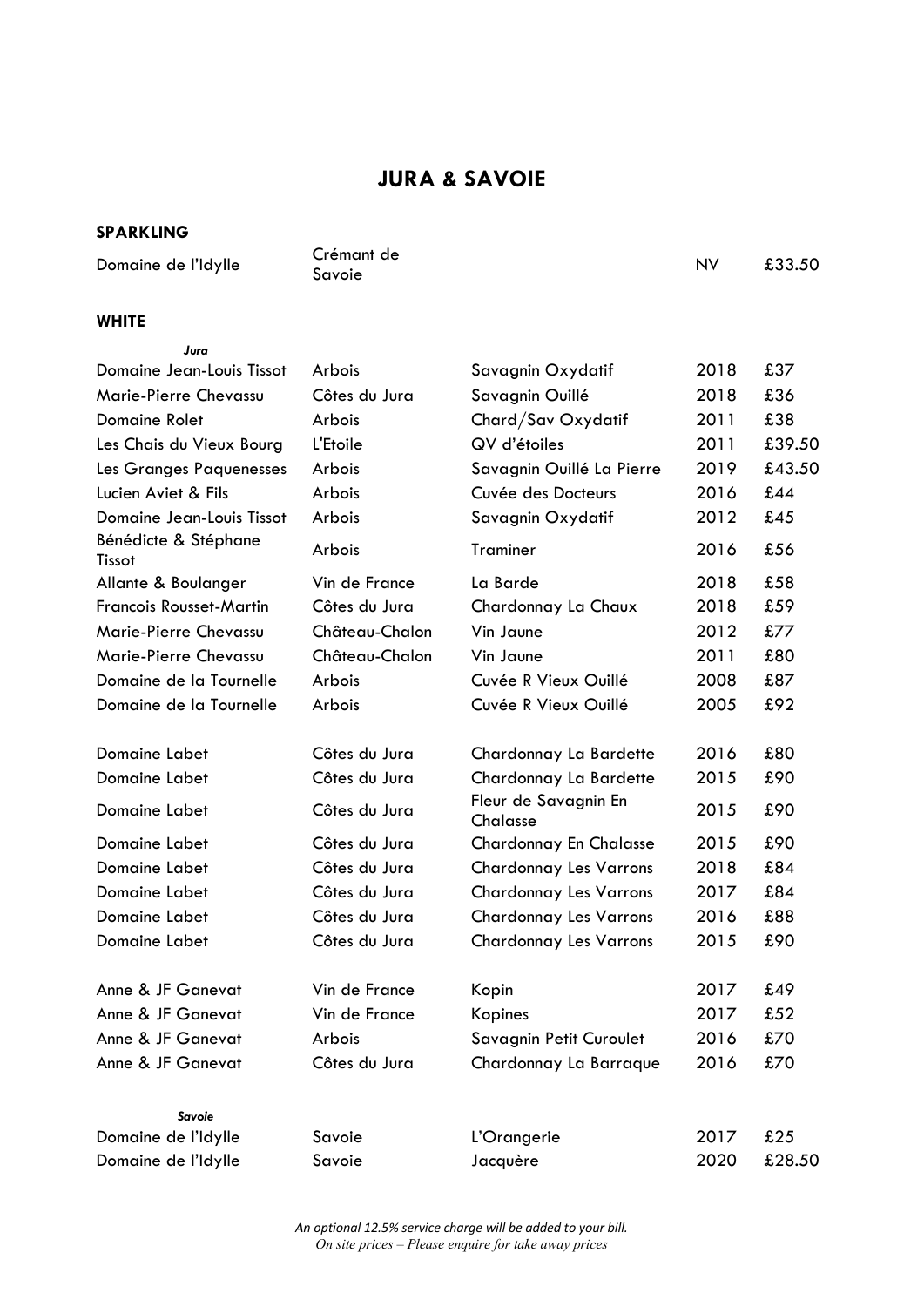| Domaine de l'Idylle               | Roussette de<br>Savoie  | Cuvée Emilie                                 | 2017         | £33           |
|-----------------------------------|-------------------------|----------------------------------------------|--------------|---------------|
| Domaine de l'Idylle               | Roussette de<br>Savoie  | L'Altesse                                    | 2009         | £42           |
| <b>Domaine Dupasquier</b>         | Rousette de Savoie      | Marestel                                     | 2016         | £37.50        |
| Domaine des Côtes<br>Rousses      | Savoie                  | Armenaz                                      | 2018         | £39.50        |
| Domaine des Côtes<br>Rousses      | Roussette de<br>Savoie  | Ensemble                                     | 2017         | £46           |
| Gilles Berlioz                    | Roussette de<br>Savoie  | El Hem                                       | 2017         | £46           |
| Gilles Berlioz                    | Chignin Bergeron        | Les Filles                                   | 2015         | £47           |
| Jacques Maillet                   | Roussette de<br>Savoie  | Autrement                                    | 2013         | £50           |
| <b>ORANGE</b>                     |                         |                                              |              |               |
| Jura                              |                         |                                              |              |               |
| Hughes Beguet                     | Côtes du Jura           | Orange Was The Colour of<br><b>Her Dress</b> | 2020         | £49           |
| Domaine de la Tournelle           | Arbois                  | Ambre de Savagnin                            | 2017         | £72           |
| Domaine de la Tournelle           | Arbois                  | Ambre de Savagnin                            | 2018         | £72           |
| Savoie<br><b>Domaine Giachino</b> | Savoie                  |                                              | 2013         | £43           |
|                                   |                         | Marius & Simone Orange                       |              |               |
| <b>RED</b>                        |                         |                                              |              |               |
| Jura                              |                         |                                              |              |               |
|                                   |                         |                                              |              |               |
| <b>Domaine Jean-Louis Tissot</b>  | Arbois                  | Poulsard                                     | 2019         | £28.5         |
| <b>Daniel Dugois</b>              | Arbois                  | Trousseau Cuvée Grevillière                  | 2018         | £32.50        |
| Domaine de Cavarodes              | Côtes du Jura           | Trousseau 'Les Lumachelles'                  | 2020         | £44           |
| Domaine de la Tournelle           | Arbois                  | Cul de Brey                                  | 2015         | £55           |
| Domaine de la Tournelle           | Arbois                  | Cul de Brey                                  | 2019         | £59.50        |
| <b>Domaine Labet</b>              | Vin de France           | Gamay La Reine                               | 2019         | £76           |
| Domaine Labet                     | Vin de France           | Gamay La Reine                               | 2018         | £79           |
| Domaine Labet                     | Vin de France           | <b>Pinot Noir Les Varrons</b>                | 2018         | £82           |
| Domaine Labet                     | Vin de France           | <b>Pinot Noir Les Varrons</b>                | 2019         | £82           |
| Anne & JF Ganevat                 | Vin de France           | <b>Madelon Cuvée Nature</b>                  | <b>NV</b>    | £44           |
| Anne & JF Ganevat                 | Vin de France           | Poulprix                                     | <b>NV</b>    | £44           |
| Anne & JF Ganevat                 | Vin de France           | De Toute Beauté                              | <b>NV</b>    | £48           |
| Savoie                            |                         |                                              |              |               |
| Domaine de l'Idylle               | Savoie                  | Mondeuse                                     | 2019         | £28.50        |
| Les Cortis<br>Domaine des Orchis  | Vin de France<br>Savoie | Uzée<br>Quintessence de Mondeuse             | 2018<br>2016 | £34.50<br>£38 |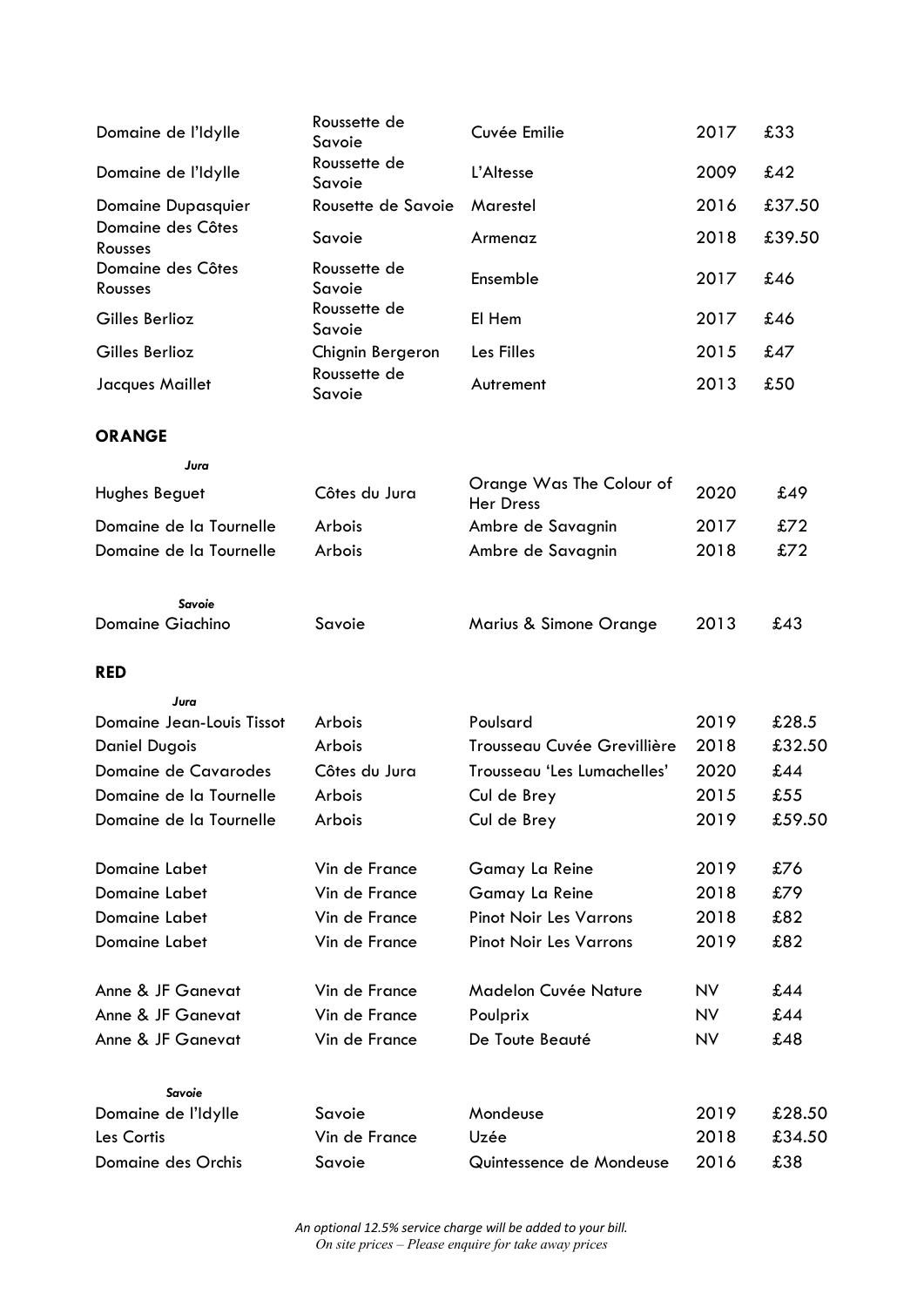| Domaine des Côtes Rousses        | Savoie | Les Montagnes Rousses                  | 2020 | £42 |
|----------------------------------|--------|----------------------------------------|------|-----|
| Le Chai des Moulins              | Savoie | Arbin Mondeuse Prestige<br>des Arpents | 2018 | £44 |
| Domaine Giachino                 | Savoie | Persan                                 | 2015 | £45 |
| Domaine Giachino                 | Savoie | Persan                                 | 2019 | £45 |
| Domaine Giachino                 | Savoie | Ma Douce                               | 2016 | £45 |
| Domaine de l'Idylle              | Savoie | Arbin Prestige Mondeuse                | 2012 | £45 |
| Domaine Prieuré St<br>Christophe | Savoie | Mondeuse                               | 2016 | £70 |
| <b>SWEET</b>                     |        |                                        |      |     |
| Jura                             |        |                                        |      |     |

| Domaine Labet           | Macvin du Jura |                           | $NV$ -20     | £57  |
|-------------------------|----------------|---------------------------|--------------|------|
| Domaine Labet           | Macvin du Jura |                           | <b>NV-17</b> | £65  |
| Domaine de la Tournelle | Macvin du Jura |                           | <b>NV</b>    | £57  |
| Anne & JF Ganevat       | Vin de France  | Sul $Q(50c)$              | 2009         | £75  |
| Domaine Labet           | Côtes du Jura  | La Paille Perdue (37,5cl) | 2011         | £99. |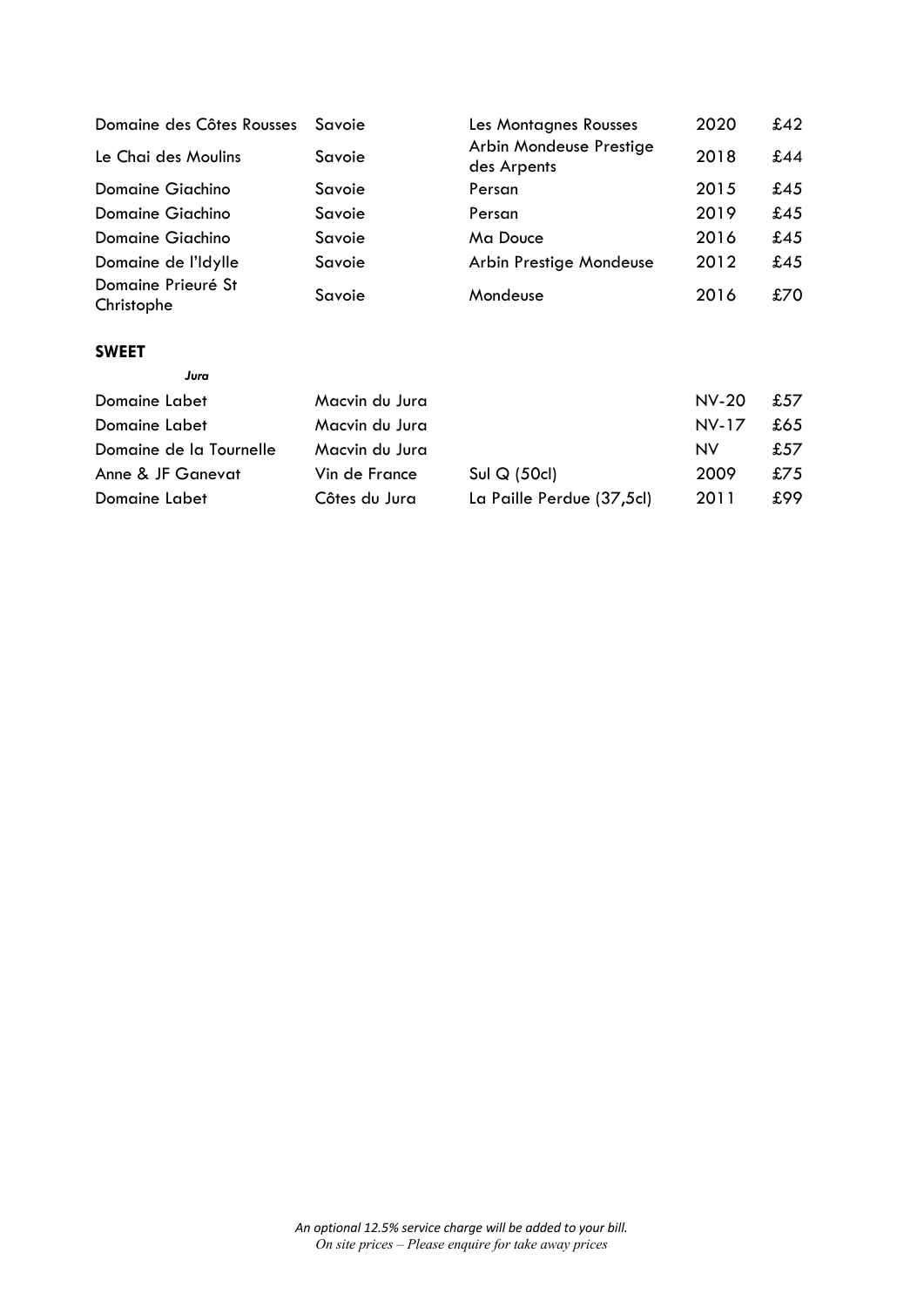# **RHÔNE VALLEY**

## **SPARKLING**

| Northern Rhône                |                                     |                        |           |        |
|-------------------------------|-------------------------------------|------------------------|-----------|--------|
| Domaine Biguet                | Saint-Péray<br>Mousseux Brut        |                        | <b>NV</b> | £39.50 |
| Southern Rhône                |                                     |                        |           |        |
| Domaine Achard-Vincent        | Clairette de Die                    | Tradition off-dry      | <b>NV</b> | £32    |
| <b>WHITE</b>                  |                                     |                        |           |        |
| Northern Rhône                |                                     |                        |           |        |
| Domaine Lombard               | IGP Drôme                           | Le Viognier            | 2019      | £34    |
| Domaine Lombard               | Brézème Côtes du<br>Rhône           |                        | 2019      | £39.50 |
| <b>Alain Graillot</b>         | Crozes-Hermitage                    |                        | 2020      | £43    |
| <b>Domaine Georges Vernay</b> | <b>IGP Collines</b><br>Rhodaniennes | Le Pied de Samson      | 2020      | £51    |
| Domaine Biguet                | Saint-Péray                         | <b>Nature</b>          | 2019      | £38.50 |
| Domaine Bernard Gripa         | Saint-Péray                         | Les Pins               | 2019      | £46    |
| Domaine A. Clape              | Saint-Péray                         |                        | 2019      | £70    |
| Jean-Louis Chave Sélection    | Saint-Joseph                        | Circa                  | 2018      | £45    |
| Jean-Louis Chave Sélection    | Saint-Joseph                        | Circa                  | 2014      | £45    |
| Pierre Gonon                  | Saint-Joseph                        | Les Oliviers           | 2019      | £96    |
| Pierre Gonon                  | Saint-Joseph                        | Les Oliviers           | 2017      | £96    |
| Domaine Jamet                 | Condrieu                            | Vermillon              | 2016      | £92    |
| Domaine Jamet                 | Condrieu                            | Vermillon              | 2017      | £92    |
| <b>Domaine Georges Vernay</b> | Condrieu                            | Terrasses de l'Empire  | 2020      | £95    |
| <b>Domaine Georges Vernay</b> | Condrieu                            | Coteau de Vernon       | 2018      | £195   |
| Château Grillet               | Côtes du Rhône                      |                        | 2014      | £95    |
| Château Grillet               | Château Grillet                     |                        | 2014      | £270   |
| Château Grillet               | Château Grillet                     |                        | 2007      | £280   |
| Château Grillet               | Château Grillet                     |                        | 2011      | £280   |
| JL Chave Sélection            | Hermitage                           | Blanche                | 2018      | £75    |
| Domaine Jean-Louis Chave      | Hermitage                           |                        | 2004      | £215   |
| Domaine Jean-Louis Chave      | Hermitage                           |                        | 2003      | £275   |
| Southern Rhône                |                                     |                        |           |        |
| Vignerons Ardéchois           | Coteaux de l'Ardèche                | Viognier Grès du Trias | 2020      | £26    |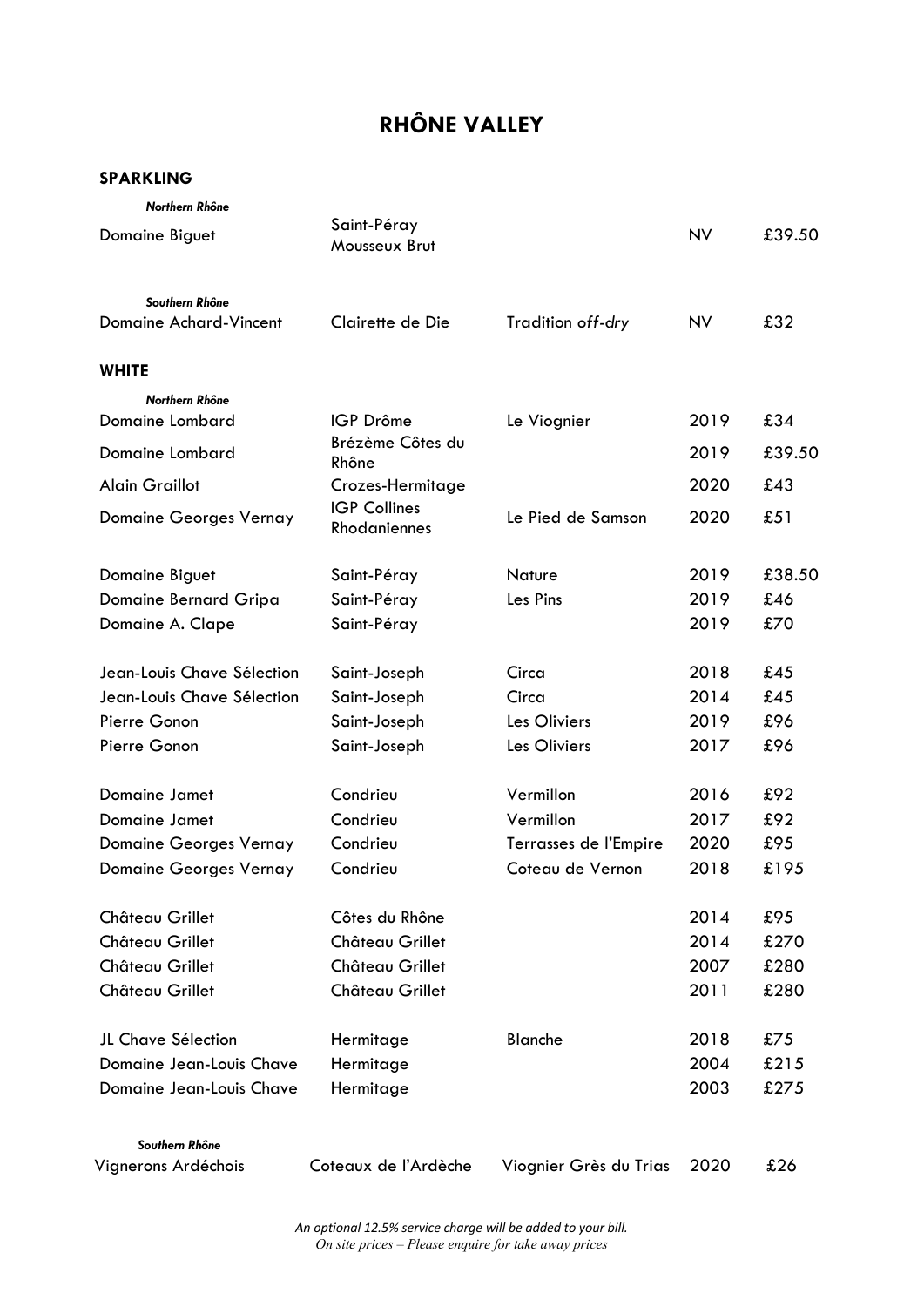| Domaine Saint-Gayan           | Côtes du Rhône<br>Villages          | Sablet                                  | 2020 | £28    |
|-------------------------------|-------------------------------------|-----------------------------------------|------|--------|
| Domaine Maby                  | Lirac                               | La Fermade                              | 2020 | £29    |
| Domaine Mourgues du<br>Grès   | Vin de Pays du Gard                 | Terre d'Argence                         | 2020 | £30    |
| Domaine du Père<br>Caboche    | Châteauneuf du Pape                 |                                         | 2020 | £42.50 |
| Le Vieux Donjon               | Châteauneuf du Pape                 |                                         | 2020 | £75    |
| Château de Beaucastel         | Châteauneuf du Pape                 |                                         | 2007 | £102   |
| Domaine des Maravilhas        | Côtes du Rhône Laudun               | Maestral                                | 2020 | £29    |
| <b>Domaine des Maravilhas</b> | Côtes du Rhône                      | Primario                                | 2011 | £31    |
| <b>Domaine des Maravilhas</b> | Côtes du Rhône Laudun               | Maestral                                | 2014 | £34    |
| Domaine des Maravilhas        | Lirac                               | Pradau                                  | 2018 | £34    |
| Domaine des Maravilhas        | Lirac                               | Pradau                                  | 2014 | £34    |
| <b>RED</b>                    |                                     |                                         |      |        |
| Northern Rhône                |                                     |                                         |      |        |
| JL Chave Sélection            | Côtes du Rhône                      | Mon Coeur                               | 2019 | £27.50 |
| Domaine Lombard               | IGP de la Drôme                     | Azalée                                  | 2020 | £28    |
| Patrick Jasmin                | <b>IGP Collines</b><br>Rhodaniennes | La Chevalière                           | 2019 | £32    |
| <b>Alain Graillot</b>         | Côtes du Rhône                      | Clos Somi Amphore                       | 2019 | £37.50 |
| Domaine A. Clape              | Vin de France                       | Le Vin des Amis                         | 2016 | £39.50 |
| Domaine A. Clape              | Côtes du Rhône                      |                                         | 2016 | £57    |
| Domaine Lombard               | Brézème Côtes du<br>Rhône           | La Tour du Diable                       | 2015 | £59    |
| Pierre Gonon                  | IGP Ardèche                         | Les lles Feray                          | 2018 | £77    |
| Domaine A. Clape              | Côtes du Rhône                      |                                         | 2013 | £77    |
| Domaine A. Clape              | Vin de France                       | Le Vin des Amis                         | 2009 | £90    |
| Les Héritiers Misset Chéron   | Crozes-Hermitage                    | La Grand<br>$\sim$ $\sim$ $\sim$ $\sim$ | 2018 | £32    |

| Les Héritiers Misset Chéron | Crozes-Hermitage | LU VIUIU<br>Comtadine | 2018 | £32    |
|-----------------------------|------------------|-----------------------|------|--------|
| M. Graillot & T. Schmittel  | Crozes-Hermitage | Equinoxe              | 2019 | £32.50 |
| Domaine des Lises           | Crozes-Hermitage |                       | 2019 | £43    |
| Alain Graillot              | Crozes-Hermitage |                       | 2019 | £46    |
| <b>Yann Chave</b>           | Crozes-Hermitage |                       | 2006 | £65    |
| Alain Graillot              | Crozes-Hermitage |                       | 2007 | £75    |
| Alain Graillot              | Crozes-Hermitage |                       | 2006 | £75    |
| <b>Alain Graillot</b>       | Crozes-Hermitage |                       | 2005 | £95    |
| Alain Graillot              | Crozes-Hermitage | La Guiraude           | 2017 | £85    |
| <b>Alain Graillot</b>       | Crozes-Hermitage | La Guiraude           | 2015 | £95    |
| <b>Alain Graillot</b>       | Crozes-Hermitage | La Guiraude           | 2011 | £125   |
| Alain Graillot              | Crozes-Hermitage | La Guiraude           | 2004 | £132   |
|                             |                  |                       |      |        |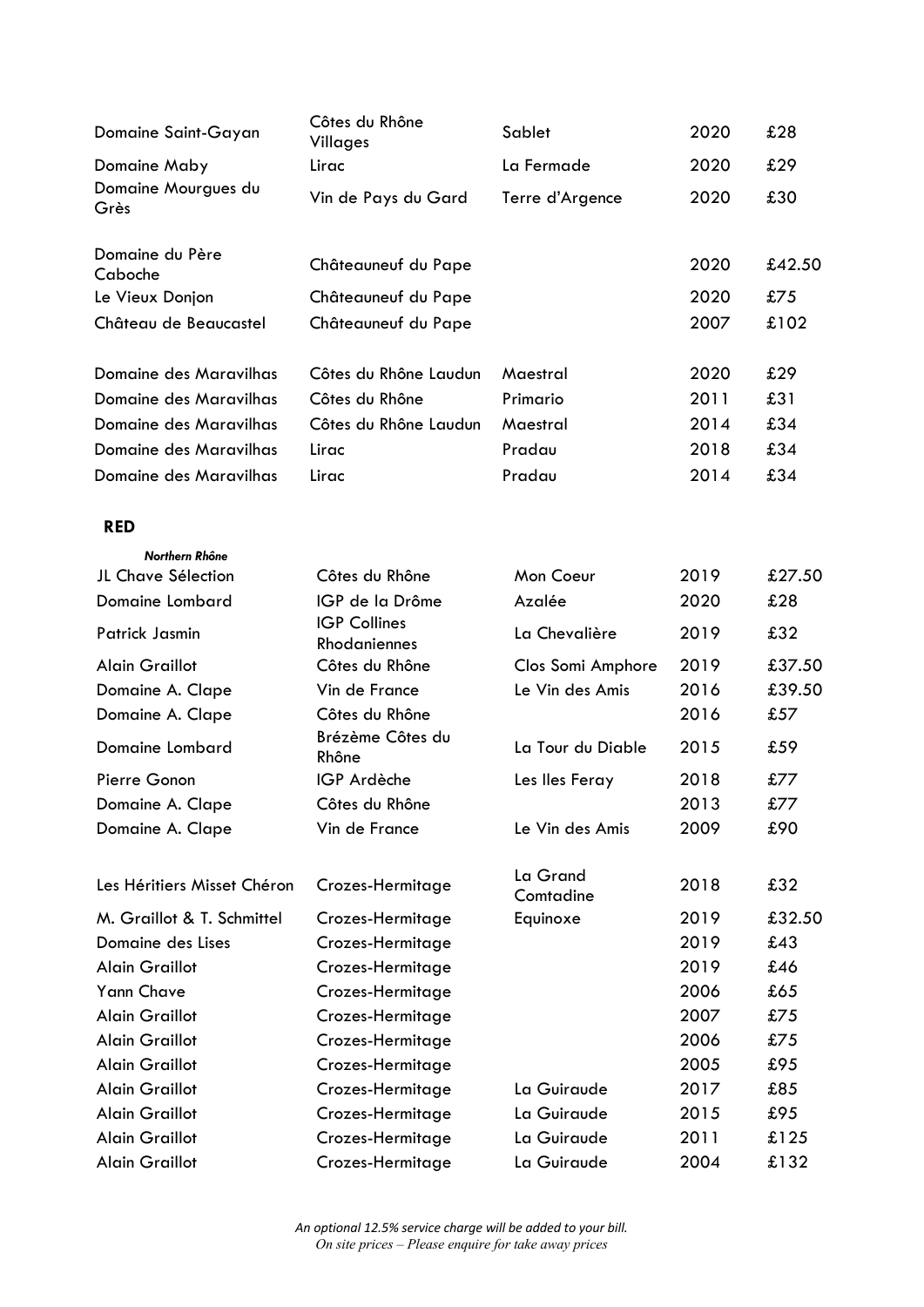| JL Chave Sélection         | Saint-Joseph | Offérus            | 2019 | £41    |
|----------------------------|--------------|--------------------|------|--------|
| <b>Alain Graillot</b>      | Saint-Joseph |                    | 2019 | £49    |
| Christine Vernay           | Saint-Joseph | Terres d'Encre     | 2018 | £59.50 |
| <b>Yves Cuilleron</b>      | Saint-Joseph | Les Pierres Sèches | 2007 | £70    |
| François Villard           | Saint-Joseph | Les Reflects       | 2005 | £75    |
| <b>Yves Cuilleron</b>      | Saint-Joseph | Les Serines        | 2005 | £89    |
| Pierre Gonon               | Saint-Joseph |                    | 2019 | £90    |
| M. Chapoutier              | Saint-Joseph | Les Granits        | 2000 | £90    |
| <b>Bernard Gripa</b>       | Saint-Joseph |                    | 2003 | £95    |
| Domaine Jean-Louis Chave   | Saint-Joseph |                    | 2014 | £95    |
| Domaine Jean-Louis Chave   | Saint-Joseph |                    | 2016 | £105   |
| <b>Clusel Roch</b>         | Côte Rôtie   | Classique          | 2007 | £110   |
| R. Rostaing                | Côte Rôtie   | Côte Blonde        | 1996 | £185   |
| R. Rostaing                | Côte Rôtie   | Côte Blonde        | 1993 | £195   |
| Domaine Bonnefond          | Côte Rôtie   | Les Rochains       | 2013 | £59    |
| Domaine Bonnefond          | Côte Rôtie   | Colline de Couzou  | 2011 | £59    |
| Domaine Bonnefond          | Côte Rôtie   | Côte Rozier        | 2006 | £89    |
| Patrick Jasmin             | Côte Rôtie   | La Giroflarie      | 2017 | £79    |
| Patrick Jasmin             | Côte Rôtie   | La Giroflarie      | 2016 | £79    |
| Patrick Jasmin             | Côte Rôtie   | La Giroflarie      | 2015 | £106   |
| Patrick Jasmin             | Côte Rôtie   |                    | 2012 | £120   |
| Patrick Jasmin             | Côte Rôtie   |                    | 2003 | £130   |
| J. & M. Champet            | Côte Rôtie   | La Viallière       | 2017 | £70    |
| J. & M. Champet            | Côte Rôtie   | La Viallière       | 2012 | £80    |
| J. & M. Champet            | Côte Rôtie   | La Viallière       | 2009 | £90    |
| J. & M. Champet            | Côte Rôtie   | La Viallière       | 2015 | £95    |
| J. & M. Champet            | Côte Rôtie   | La Viallière       | 2010 | £119   |
| M. Graillot & T. Schmittel | Cornas       | Equis              | 2016 | £75    |
| Domaine A. Clape           | Cornas       |                    | 2013 | £119   |
| Domaine A. Clape           | Cornas       |                    | 2006 | £180   |
| JL Chave Sélection         | Hermitage    | Farconnet          | 2015 | £59.50 |
| JL Chave Sélection         | Hermitage    | Farconnet          | 2008 | £81    |
| Paul Jaboulet Ainé         | Hermitage    | La Chapelle        | 1999 | £160   |
| Domaine JL Chave           | Hermitage    |                    | 1980 | £270   |
| Domaine JL Chave           | Hermitage    |                    | 2006 | £310   |
| Domaine JL Chave           | Hermitage    |                    | 2000 | £310   |
| Domaine JL Chave           | Hermitage    |                    | 1997 | £390   |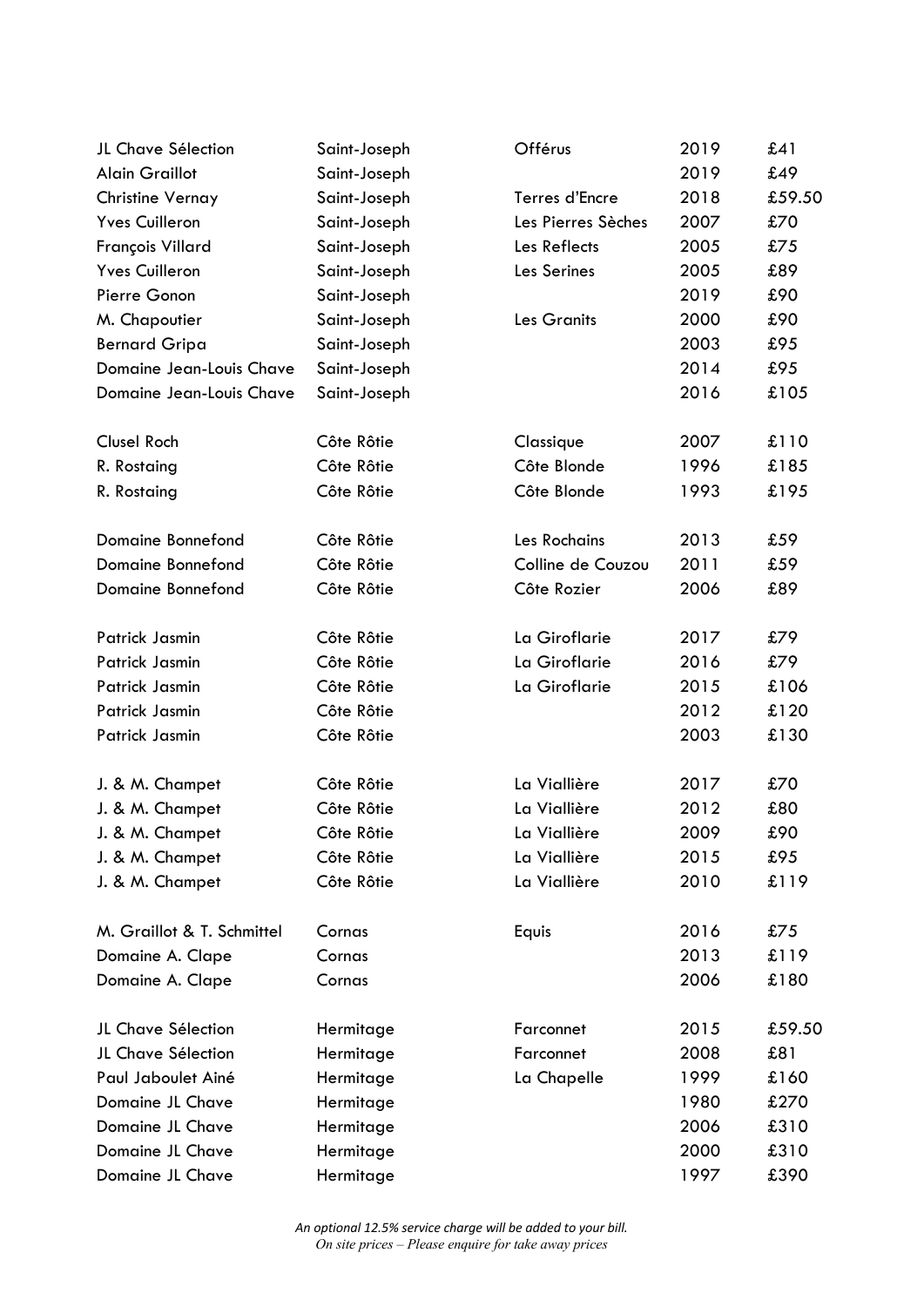| Southern Rhône                |                                 |                         |      |        |
|-------------------------------|---------------------------------|-------------------------|------|--------|
| Domaine du Père Caboche       | <b>VDP Vaucluse</b>             | Le Petit Caboche        | 2019 | £25    |
| Domaine Saint-Gayan           | Rasteau                         |                         | 2016 | £29    |
| <b>Yves Cheron</b>            | Vacqueyras                      | <b>Grand Montmirail</b> | 2019 | £34.50 |
| Rotem & Mounir Saouma         | Côtes du Rhône Villages         | Inopia                  | 2015 | £38    |
| Domaine des Tours             | <b>VDP Vaucluse</b>             |                         | 2017 | £70    |
| Château des Tours             | Côtes du Rhône                  |                         | 2017 | £77    |
| <b>Domaine Gramenon</b>       | Côtes du Rhône                  | Sierra du Sud           | 2020 | £37    |
| <b>Domaine Gramenon</b>       | Côtes du Rhône                  | La Sagesse              | 2020 | £43    |
| <b>Domaine Gramenon</b>       | Côtes du Rhône                  | Centenaires             | 2019 | £72    |
| <b>Domaine des Maravilhas</b> | Vin de France                   | <b>Alice Cinsault</b>   | 2020 | £26.50 |
| Domaine des Maravilhas        | Côtes du Rhône Laudun           | Maestral                | 2018 | £29.50 |
| Domaine des Maravilhas        | Vin de France                   | <b>Alice Cinsault</b>   | 2015 | £30.50 |
| Domaine des Maravilhas        | Lirac                           | La Pierre de<br>Josette | 2018 | £36    |
| Clos du Joncuas               | Gigondas                        |                         | 2017 | £42    |
| Domaine Saint-Gayan           | Gigondas                        | Origine                 | 2016 | £35.50 |
| Domaine Saint-Gayan           | Gigondas                        | Origine                 | 2009 | £75    |
| Domaine Saint-Gayan           | Gigondas                        | Origine                 | 2010 | £80    |
| Domaine Saint-Gayan           | Gigondas                        | Origine                 | 2005 | £85    |
| <b>Domaine Pesquier</b>       | Gigondas                        |                         | 2005 | £72    |
| Domaine des Maravilhas        | Châteauneuf du Pape             | Espirito                | 2018 | £49.50 |
| Domaine Saint-Gayan           | Châteauneuf du Pape             |                         | 2013 | £60    |
| Domaine de Brunel             | Châteauneuf du Pape             | Les Cailloux            | 2007 | £90    |
| Laurent Tardieu               | Châteauneuf du Pape             |                         | 2007 | £75    |
| Le Vieux Donjon               | Châteauneuf du Pape             |                         | 2017 | £55    |
| Le Vieux Donjon               | Châteauneuf du Pape             |                         | 2014 | £57    |
| Le Vieux Donjon               | Châteauneuf du Pape             |                         | 2008 | £99    |
| Le Vieux Donjon               | Châteauneuf du Pape             |                         | 2003 | £105   |
| Le Vieux Donjon               | Châteauneuf du Pape             |                         | 2000 | £105   |
| Le Vieux Donjon               | Châteauneuf du Pape             |                         | 1991 | £185   |
| <b>SWEET</b>                  |                                 |                         |      |        |
| Southern Rhône                |                                 |                         |      |        |
| Domaine de Durban             | Muscat Beaumes de<br>Venise     | (37, 5c)                | 2017 | £29    |
| Domaine de Beaurenard         | <b>Rasteau Vin Doux Naturel</b> | (37, 5c)                | 2015 | £35.50 |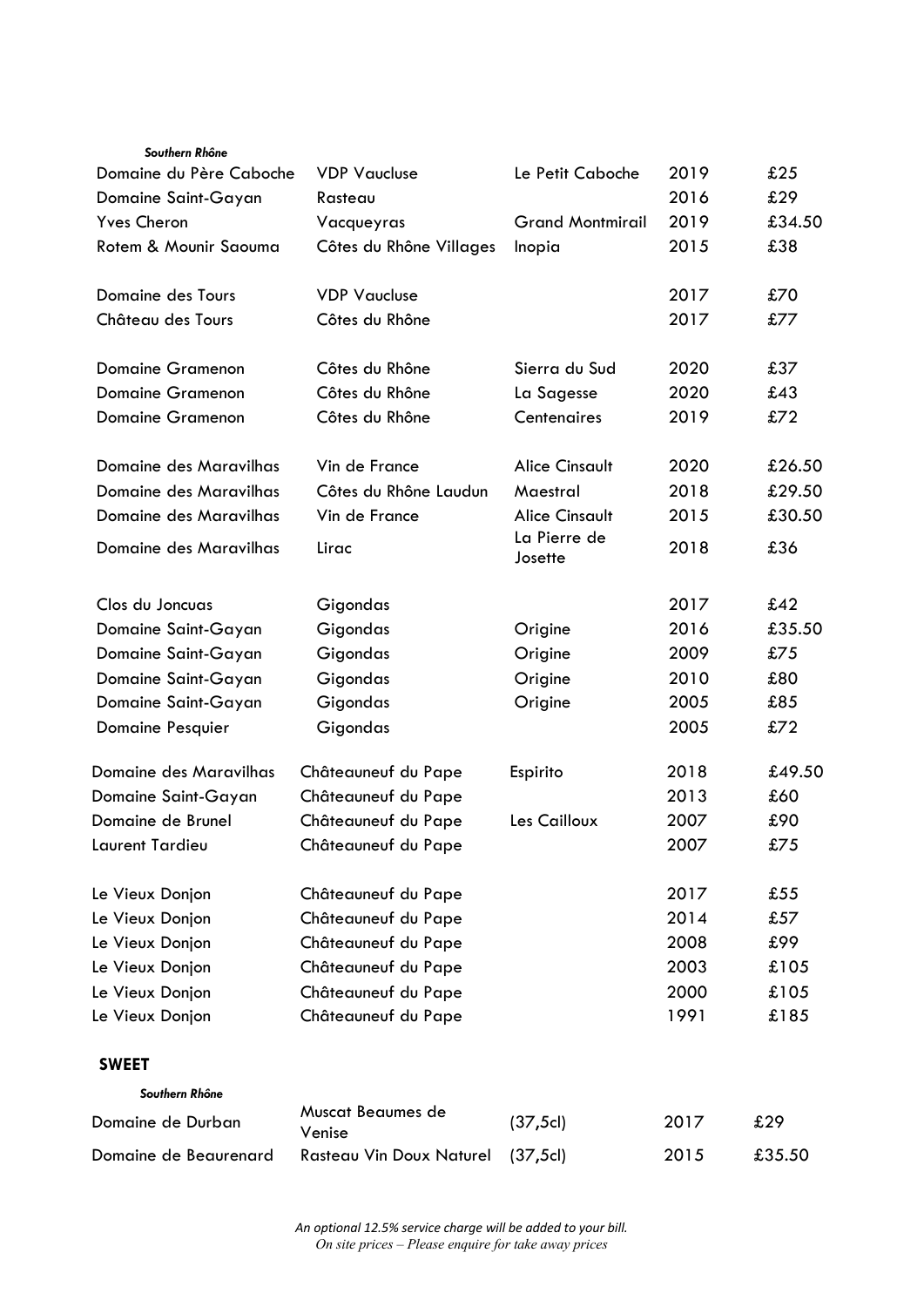# **PROVENCE & CORSICA**

## **WHITE**

| Provence                          |                               |                    |      |        |
|-----------------------------------|-------------------------------|--------------------|------|--------|
| Domaine des Oullières             | Coteaux d'Aix-en-<br>Provence | Harmonie           | 2020 | £27    |
| Château la Canorgue               | Côtes du Lubéron              |                    | 2020 | £32    |
| <b>Domaine Richeaume</b>          | IGP Méditerranée              | <b>Tradition</b>   | 2019 | £33.50 |
| <b>Domaine Richeaume</b>          | IGP Méditerranée              | Columelle          | 2020 | £39.50 |
| Château Margillière               | Coteaux Varois en<br>Provence |                    | 2006 | £35    |
| <b>Domaines Bunan</b>             | <b>Bandol</b>                 | Mas de la Rouvière | 2020 | £36    |
| <b>Clos Saint Magdeleine</b>      | Cassis                        |                    | 2021 | £42.50 |
| Domaine de la Source              | <b>Bellet</b>                 |                    | 2019 | £43    |
| <b>Clos Saint Magdeleine</b>      | Cassis                        | <b>Bel-Arme</b>    | 2018 | £53    |
| <b>Domaine Hauvette</b>           | Les Baux de Provence          | Dolia              | 2014 | £77    |
| <b>Domaine Hauvette</b>           | Les Baux de Provence          | Dolia              | 2013 | £77    |
| Domaine de Trévallon              | <b>IGP Alpilles</b>           |                    | 2014 | £130   |
| Domaine de Trévallon              | <b>IGP</b> Alpilles           |                    | 2013 | £130   |
| Château Simone                    | Palette                       |                    | 2018 | £75    |
| Château Simone                    | Palette                       |                    | 2016 | £75    |
| Château Simone                    | Palette                       |                    | 2015 | £75    |
| Corsica                           |                               |                    |      |        |
| <b>Domaine Comte</b><br>Abbatucci | Vin de France                 | <b>Faustine</b>    | 2019 | £44    |
| Domaine Paradella                 | Patrimonio                    | Paradella          | 2019 | £52    |
| Domaine de Vaccelli               | Corse Ajaccio                 | Vaccelli           | 2019 | £55    |
| Domaine de Vaccelli               | Corse Ajaccio                 | Granit             | 2019 | £88    |
| <b>ROSÉ</b>                       |                               |                    |      |        |
| Provence                          |                               |                    |      |        |
| <b>Domaine Richeaume</b>          | IGP Méditerranée              |                    | 2019 | £29.50 |
| <b>Clos Sainte</b><br>Magdeleine  | Côtes de Provence             |                    | 2019 | £31.50 |
| <b>Domaines Bunan</b>             | <b>Bandol</b>                 | Mas de la Rouvière | 2020 | £36.50 |
| <b>Clos Sainte</b><br>Magdeleine  | Cassis                        |                    | 2020 | £39.50 |
| Domaine de la Source              | <b>Bellet</b>                 |                    | 2018 | £43    |
| Château Simone                    | Palette                       |                    | 2020 | £75    |
| Château Simone                    | Palette                       |                    | 2019 | £75    |
| Château Simone                    | Palette                       |                    | 2015 | £77    |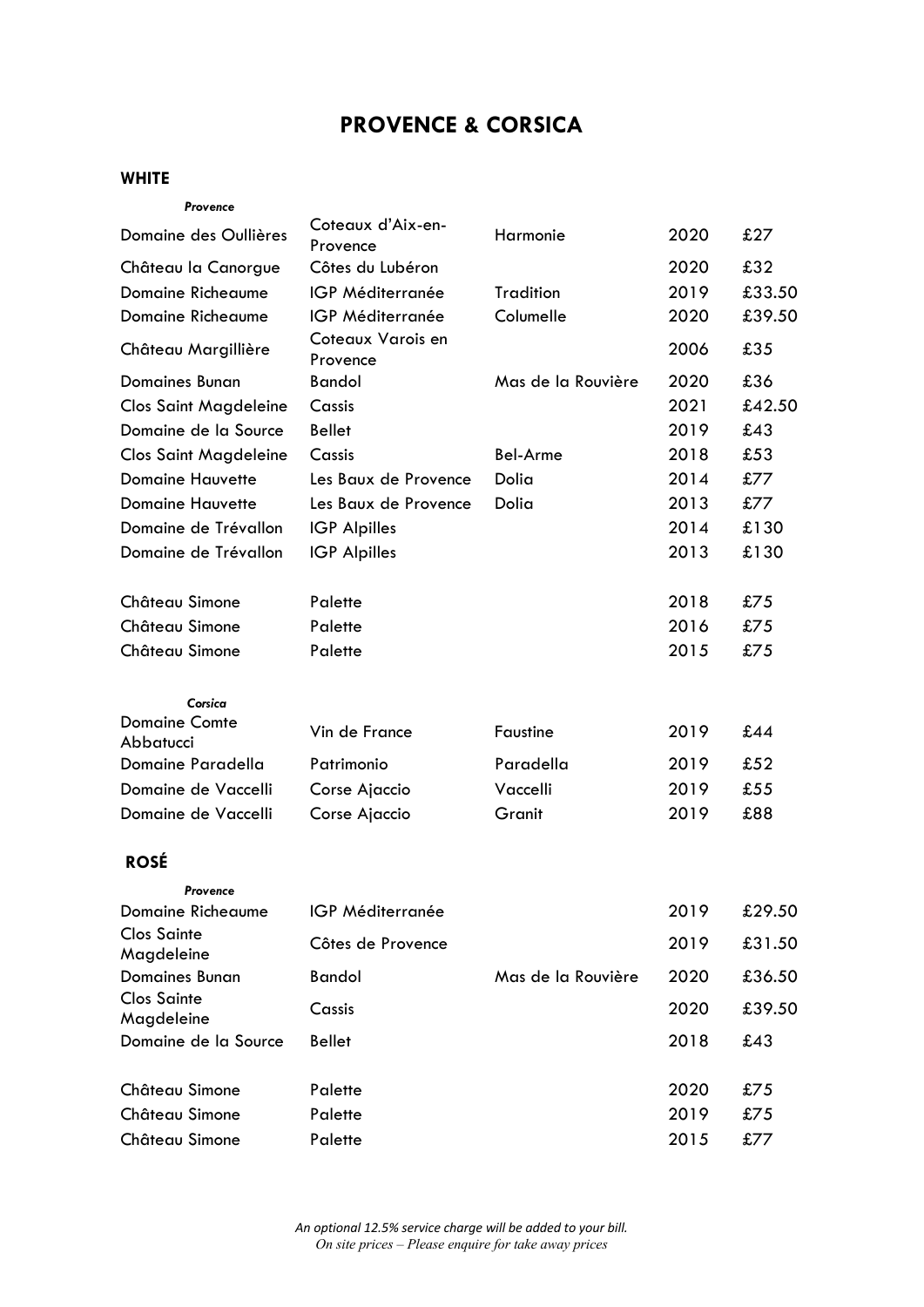| Corsica                           |                         |                                   |      |        |
|-----------------------------------|-------------------------|-----------------------------------|------|--------|
| Domaine de Vaccelli               | Corse Ajaccio           | Vaccelli Rosé                     | 2019 | £45    |
| <b>RED</b>                        |                         |                                   |      |        |
| Provence                          |                         |                                   |      |        |
| Domaine de la Source              | <b>Bellet</b>           |                                   | 2018 | £46    |
| <b>Domaine Hauvette</b>           | Les Baux de<br>Provence | Cornaline                         | 2015 | £54    |
| Château Henri Bonnaud             | Palette                 |                                   | 2010 | £55    |
| Domaine Henri Milan               | Vin de France           | <b>Clos Milan</b>                 | 2007 | £57    |
| Château Simone                    | Palette                 |                                   | 2015 | £75    |
| <b>Domaine Richeaume</b>          | IGP Méditerranée        | <b>Tradition</b>                  | 2018 | £33.50 |
| <b>Domaine Richeaume</b>          | IGP Méditerranée        | Carignan                          | 2019 | £29.50 |
| <b>Domaine Richeaume</b>          | IGP Méditerranée        | Carignan                          | 2015 | £36    |
| <b>Domaine Richeaume</b>          | IGP Méditerranée        | Grenache                          | 2019 | £36    |
| Domaine Richeaume                 | IGP Méditerranée        | Cabernet Sauvignon                | 2018 | £38    |
| Domaine Richeaume                 | IGP Méditerranée        | Syrah                             | 2018 | £40    |
| <b>Domaine Richeaume</b>          | IGP Méditerranée        | Columelle                         | 2018 | £47    |
| Domaine Richeaume                 | IGP Méditerranée        | Les Terrasses                     | 2012 | £59.50 |
| <b>Domaine Richeaume</b>          | IGP Méditerranée        | Les Terrasses                     | 2018 | £59.50 |
| Domaine Richeaume                 | IGP Méditerranée        | Syrah                             | 2004 | £75    |
| <b>Domaine Richeaume</b>          | IGP Méditerranée        | Columelle                         | 1995 | £95    |
| <b>Domaines Bunan</b>             | <b>Bandol</b>           | Mas de la Rouvière                | 2018 | £38    |
| <b>Domaines Bunan</b>             | <b>Bandol</b>           | <b>Moulin Costes</b><br>Charriage | 2006 | £75    |
| <b>Domaines Bunan</b>             | <b>Bandol</b>           | <b>Moulin Costes</b><br>Charriage | 2004 | £96    |
| Domaine de Trévallon              | <b>IGP Alpilles</b>     |                                   | 2018 | £105   |
| Domaine de Trévallon              | <b>IGP Alpilles</b>     |                                   | 2011 | £160   |
| Domaine de Trévallon              | <b>IGP Alpilles</b>     |                                   | 2007 | £140   |
| Domaine de Trévallon              | <b>IGP Alpilles</b>     |                                   | 2003 | £140   |
| Domaine de Trévallon              | <b>IGP Alpilles</b>     |                                   | 1999 | £150   |
| Domaine de Trévallon              | <b>IGP Alpilles</b>     |                                   | 1997 | £165   |
| Domaine de Trévallon              | <b>IGP Alpilles</b>     |                                   | 1994 | £180   |
| Domaine de Trévallon              | <b>IGP Alpilles</b>     |                                   | 1990 | £280   |
| Corsica                           |                         |                                   |      |        |
| Domaine de Torraccia              | Corse Porto-<br>Vecchio | Oriu                              | 2015 | £43    |
| Domaine de Vaccelli               | Corse Ajaccio           | Unu                               | 2018 | £43    |
| <b>Domaine Comte</b><br>Abbatucci | Vin de France           | Faustine                          | 2019 | £47    |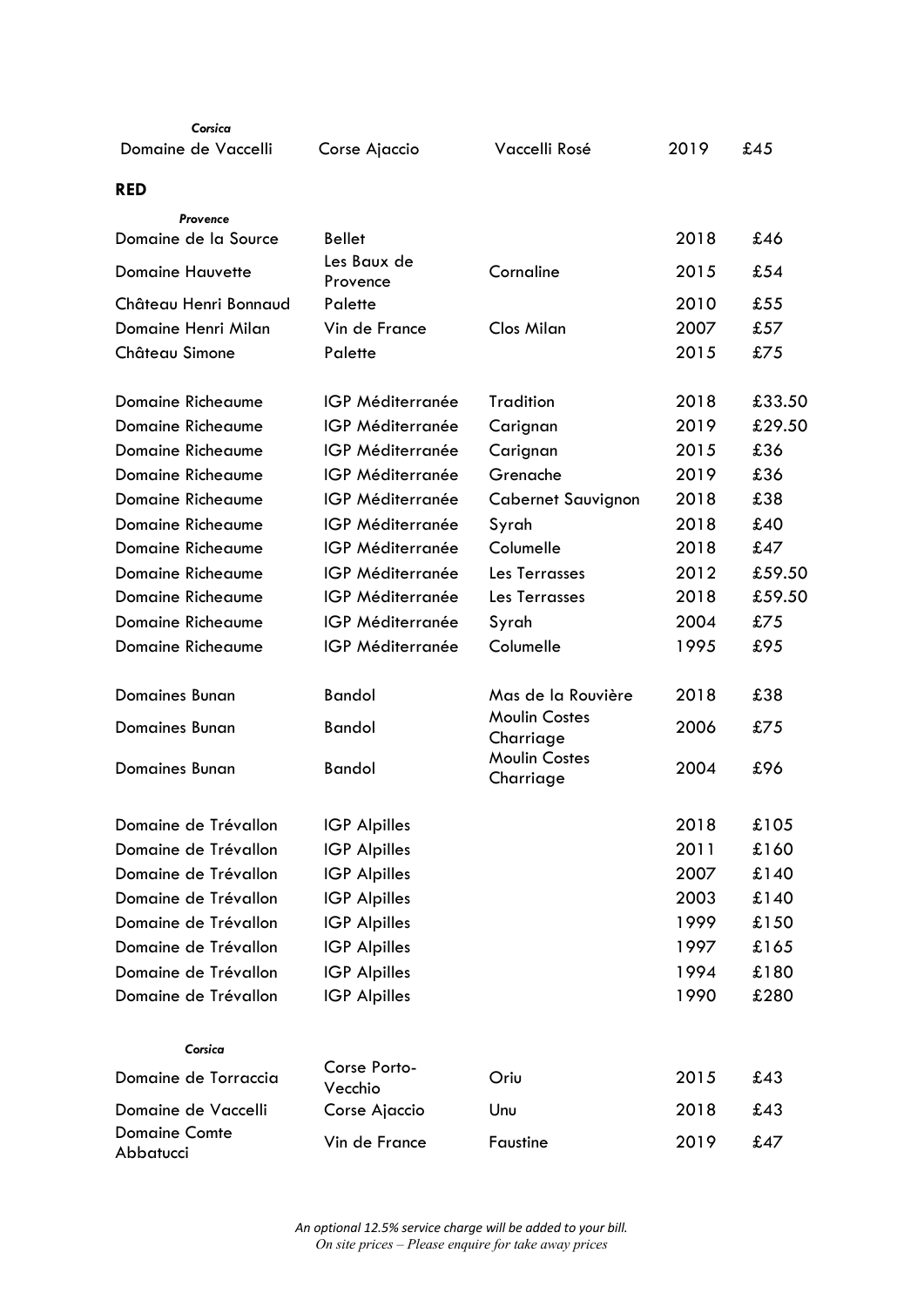#### **SWEET**

|                         | Corsica |
|-------------------------|---------|
| <b>Domaine Pieretti</b> |         |

Muscat du Cap<br>Corse

2020 £41.50

# **LANGUEDOC-ROUSSILLON**

| Philippe Collin                   | Crémant de Limoux Brut  |                                            | <b>NV</b> | £29.90 |
|-----------------------------------|-------------------------|--------------------------------------------|-----------|--------|
| Philippe Collin                   | Crémant de Limoux Brut  | Rosé                                       | <b>NV</b> | £31.50 |
| <b>WHITE</b>                      |                         |                                            |           |        |
| Château Saint-Preignan            | IGP Pays d'Oc           | Muscat                                     | 2020      | £20    |
| Château Saint-Preignan            | IGP Pays d'Oc           | Chardonnay                                 | 2020      | £20    |
| Château Saint-Preignan            | IGP Pays d'Oc           | Trilogie                                   | 2020      | £21    |
| Château Saint-Preignan            | Faugères                | Mas Roches<br>Grises                       | 2017      | £25    |
| Domaine Gaujal                    | Picpoul de Pinet        |                                            | 2019      | £24.50 |
| Domaine Ferrer-Ribière            | <b>VDP Catalan</b>      | Grenache Blanc                             | 2017      | £28.50 |
| La Tour Vieille                   | Collioure               | Les Canadells                              | 2020      | £33.50 |
| Mas Bruguière                     | Coteaux du Languedoc    | Les Mûriers                                | 2020      | £36.50 |
| Le Soula                          | Vin de France           | Trigone XX                                 | <b>NV</b> | £37    |
| Domaine de la Grange<br>de 4 Sous | Vin de France           | <b>Bu N'Daw</b>                            | 2020      | £39.50 |
| Clos des Fées                     | <b>Côtes Catalanes</b>  | Grenache Blanc<br>VV                       | 2018      | £42    |
| Domaine Supply-Royer              | IGP Pays d'Hérault      | La Roussanne<br>du Bramaire                | 2017      | £46    |
| Domaine Supply-Royer              | IGP Pays d'Hérault      | La Marsanne<br>de Labade<br>Le Bourboulenc | 2018      | £46    |
| Domaine Supply-Royer              | <b>IGP Mont Baudile</b> | de Nega<br>Saumas                          | 2018      | £50    |
| Roc d'Anglade                     | Vin de Pays du Gard     |                                            | 2016      | £59.50 |
| Domaine Supply-Royer              | <b>IGP Mont Baudile</b> | Les Intillières                            | 2018      | £74    |
| Domaine de Montcalmès             | Languedoc               |                                            | 2015      | £75    |
| Domaine de Montcalmès             | Languedoc               |                                            | 2014      | £75    |
| Domaine Peyre Rose                | Coteaux du Languedoc    | Oro                                        | 2004      | £99    |
| Domaine de la Grange<br>des Pères | <b>IGP Hérault</b>      |                                            | 2016      | £170   |
| Domaine de la Grange<br>des Pères | <b>IGP Hérault</b>      |                                            | 2015      | £185   |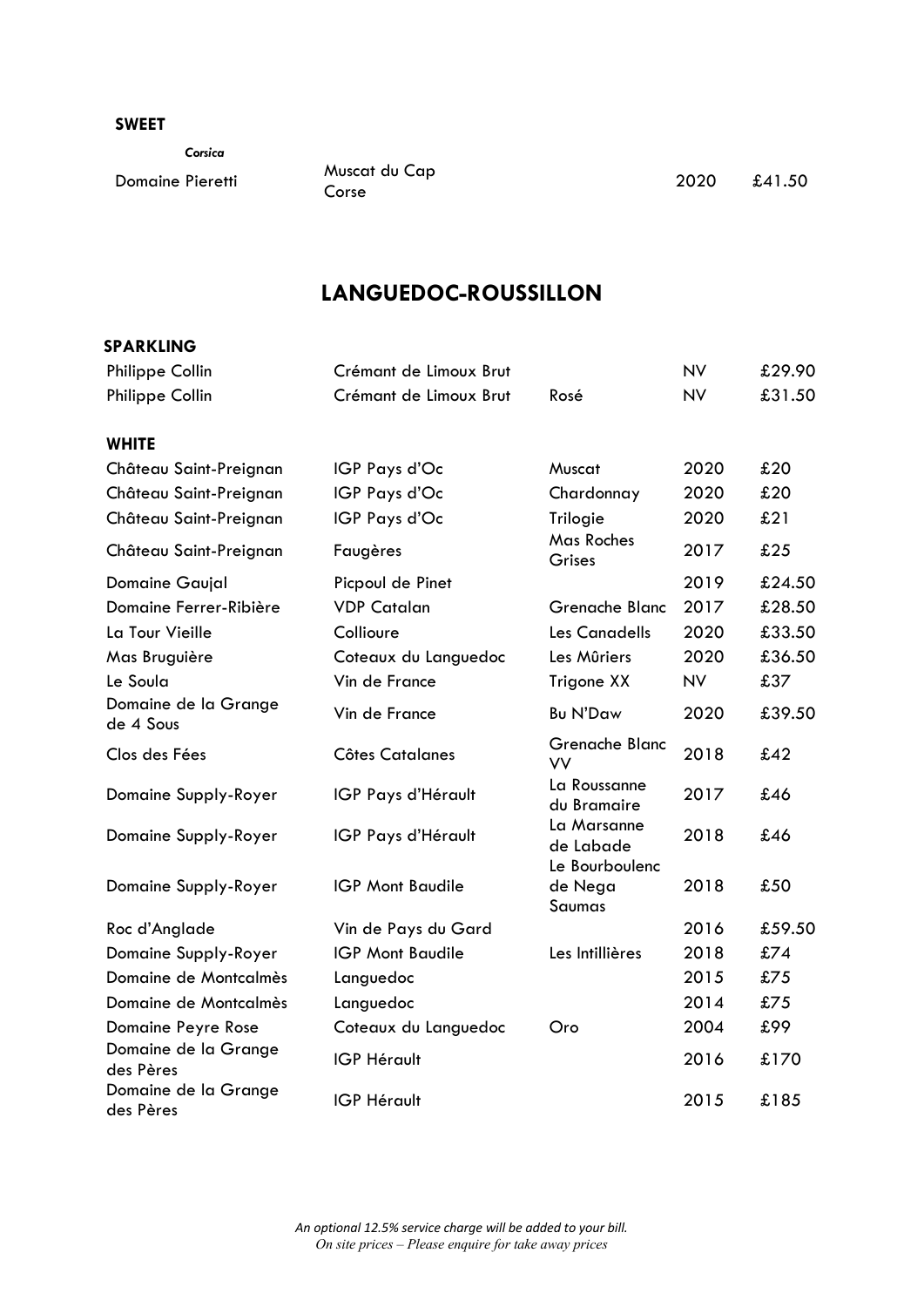## **ORANGE**

| Domaine de Courbissac         | Vin de France        | L'Orange                    | 2021 | £40    |
|-------------------------------|----------------------|-----------------------------|------|--------|
| <b>Domaine Danjou-Banessy</b> | Vin de France        | Supernova                   | 2020 | £43    |
|                               |                      |                             |      |        |
| <b>ROSE</b>                   |                      |                             |      |        |
| Mas Cal Demoura               | Terrasses du Larzac  | Qu'es Aquo                  | 2020 | £34    |
| <b>RED</b>                    |                      |                             |      |        |
| Château Saint-Preignan        | IGP Pays d'Oc        | Mas des Cigales             | 2020 | £21    |
| Château Saint-Preignan        | IGP Pays d'Oc        | Syrah                       | 2019 | £20.50 |
| <b>Domaine Girard</b>         | Malepère             | <b>Tradition</b>            | 2019 | £26.50 |
| Domaine des Rebouls           | Fitou                |                             | 2016 | £27    |
| Domaine Py                    | Corbières            | Cuvée Mondière              | 2019 | £27    |
| Domaine Roquemale             | IGP Pays d'Hérault   | Meli Melo                   | 2019 | £28    |
| Domaine Ferrer-Ribière        | <b>VDP Catalan</b>   | Carignan                    | 2017 | £31    |
| Domaine de la Tour Vieille    | Collioure            | La Pinède                   | 2018 | £31    |
| <b>Mas Coutelou</b>           | Vin de France        | 5SO Cinsault                | 2018 | £31    |
| Domaine Milhau-Lacugue        | Saint-Chinian        | Les Truffières              | 2016 | £32    |
| Roc des Anges                 | Côtes du Roussillon  | Segna de Cor                | 2020 | £32    |
| Mas Bruguière                 | Pic Saint Loup       | L'Arbouse                   | 2020 | £36.50 |
| Chapoutier & Laughton         | Côtes du Roussillon  | <b>Agly Brothers</b>        | 2018 | £37    |
| Domaine de la Tour Vieille    | Collioure            | Puig Oriol                  | 2018 | £45    |
| Mas Cal Demoura               | Terrasses du Larzac  | Terre de<br>Jonquières      | 2019 | £42    |
| Mas des Chimères              | Coteaux du Languedoc |                             | 2002 | £45    |
| Domaine Supply-Royer          | IGP Pays d'Hérault   | Le Mourvedre des<br>Crozets | 2017 | £45    |
| <b>Mas Coutelou</b>           | Vin de France        | Amphore                     | 2016 | £48    |
| Mas Cal Demoura               | Terrasses du Larzac  | Les Combariolles            | 2019 | £52    |
| Domaine de la Rectorie        | Collioure            | Côté Mer                    | 2007 | £60    |
| Roc d'Anglade                 | Vin de Pays du Gard  |                             | 2017 | £59.50 |
| Roc d'Anglade                 | Vin de Pays du Gard  |                             | 2010 | £75    |
| Roc d'Anglade                 | Vin de Pays du Gard  | Reserva Especial<br>N1      | NV   | £115   |
| Clos des Fées                 | Côtes du Roussillon  | Les Sorcières               | 2020 | £31    |
| Clos des Fées                 | Côtes du Roussillon  | Le Clos des Fées            | 2010 | £95    |
| Clos des Fées                 | Côtes du Roussillon  | Le Clos des Fées            | 2009 | £95    |
| Clos des Fées                 | Côtes du Roussillon  | Le Clos des Fées            | 2008 | £95    |
| Clos des Fées                 | Côtes du Roussillon  | Le Clos des Fées            | 2007 | £95    |
| Clos des Fées                 | Côtes du Roussillon  | Le Clos des Fées            | 2006 | £95    |
| Domaine de Montcalmès         | Terrasses du Larzac  |                             | 2018 | £46    |
| Domaine de Montcalmès         | Vin de France        | Grenache                    | 2017 | £49    |
| Domaine de Montcalmès         | Terrasses du Larzac  |                             | 2012 | £55    |
|                               |                      |                             |      |        |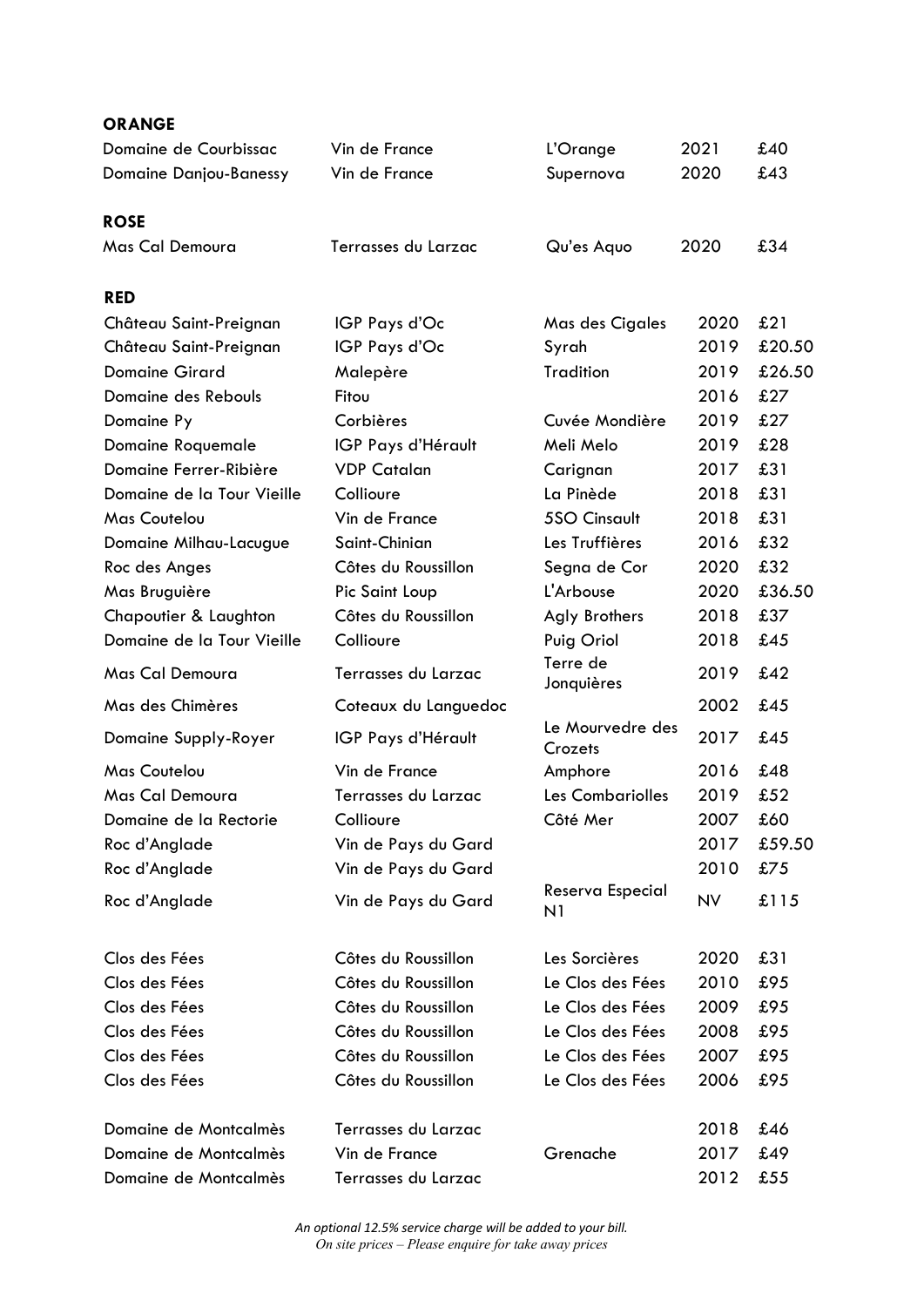| Domaine de Montcalmès             | Coteaux du Languedoc        | Le Geai                       | 2014      | £60   |
|-----------------------------------|-----------------------------|-------------------------------|-----------|-------|
| Mas de Daumas Gassac              | <b>IGP Hérault</b>          |                               | 2009      | £90   |
| Mas de Daumas Gassac              | <b>IGP Hérault</b>          |                               | 2005      | £95   |
| Mas de Daumas Gassac              | <b>IGP Hérault</b>          |                               | 2004      | £95   |
| Mas de Daumas Gassac              | <b>IGP Hérault</b>          |                               | 2001      | £106  |
| Domaine de la Grange des<br>Pères | <b>IGP Hérault</b>          |                               | 2016      | £145  |
| Domaine de la Grange des<br>Pères | <b>IGP Hérault</b>          |                               | 2015      | £155  |
| Domaine de la Grange des<br>Pères | <b>IGP Hérault</b>          |                               | 2011      | £160  |
| Domaine de la Grange des<br>Pères | <b>IGP Hérault</b>          |                               | 2007      | £210  |
| Domaine de la Grange des<br>Pères | <b>IGP Hérault</b>          |                               | 2006      | £210  |
| Domaine Peyre Rose                | Coteaux du Languedoc        | Clos des Cistes               | 2005      | £145  |
| Domaine Peyre Rose                | Coteaux du Languedoc        | Syrah Léone                   | 2007      | £145  |
| Domaine Peyre Rose                | Coteaux du Languedoc        | Syrah Léone                   | 2006      | £145  |
| Domaine Peyre Rose                | Coteaux du Languedoc        | Syrah Léone                   | 2005      | £145  |
| Domaine Peyre Rose                | Coteaux du Languedoc        | Syrah Léone                   | 2002      | £145  |
| <b>SWEET</b>                      |                             |                               |           |       |
| Domaine de Valcros                | Banyuls                     | Rimage (50cl)                 | 2019      | £27.5 |
| Chez Jau                          | Rivesaltes Ambré            | (50c)                         | 2007      | £29   |
| Domaine Vaquer                    | <b>Muscat de Rivesaltes</b> | Hors d'Age Solera<br>$25$ ans | <b>NV</b> | £34   |
| Domaine de la Grange de 4<br>Sous | Vin de France               | Petite Arvine<br>(50c)        | 2006      | £70   |
| La Tour Vieille                   | <b>Banyuls</b>              | Reserva                       | <b>NV</b> | £39   |
| Mas Amiel                         | Maury                       | Vintage Blanc                 | 2018      | £41   |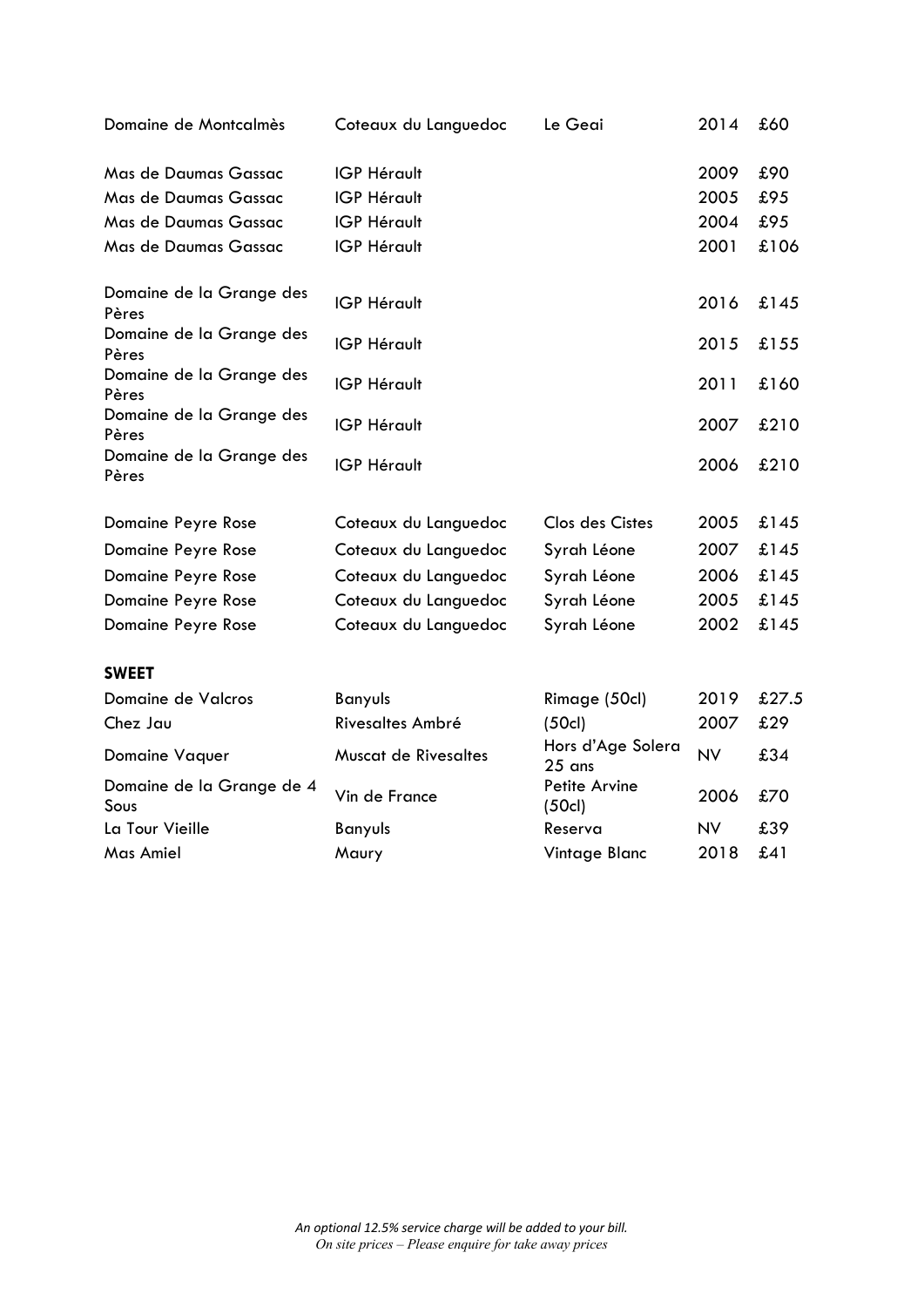## **SOUTH WEST**

# **SPARKLING** Domaine Plageoles Gaillac AOP Mauzac Nature NV £35 **WHITE** Tirecul La Gravière Bergerac Ulma 2019 £27 Domaine Bellegarde Jurançon Sec Energique 2019 £28 Clos d'Audhuy IGP Côtes du Lot Sauvignonne 2020 £32 Domaine d'Escausses Gaillac Les Vignes de l'Oubli 2016 £32.50 Château Tour des Gendres Bergerac Moulin des Dames 2017 £39 Domaine Causses Marines Vin de France Zacmau 2016 £40 Domaine Ilarria Irouléguy 2018 £41 Lionel Osmin Jurançon Sec Clos Cancaillau 2019 £43 Domaine Arretxea Irouléguy Hegoxuri 2014 £51 Domaine Arretxea Irouléguy Hegoxuri 2015 £51 **RED** Elian Da Ros Côtes du Marmandais Le Vin Est Une Fête 2019 £28 Domaine Plageoles Vin de France Mauzac Noir 2020 £28 Tirecul La Gravière Bergerac Bise Nature 2017 £31 Domaine Ilarria **Irouléguy** 1.1 and 2018 £38 Domaine Ilarria **Irouléguy** Sans Sulfites 2017 £40 Nicolas Carmarans **IGP Aveyron** Fer de Sang 2019 £48 Domaine Ilarria Irouléguy Bixinto 2013 £55 Domaine Cosse-Maisonneuve Vin de France Carmenet 2010 £77 Clos d'Audhuy Cahors Les Polissons 2019 £26.50 Clos d'Audhuy Cahors Le Clos d'Audhuy 2018 £38 Domaine Cosse-Maisonneuve Cahors Le Sid Le Sid 2015 £55 Château Bouscassé Madiran 2000 £78 Château Bouscassé Madiran 2001 £80 Château Bouscassé Madiran Vieilles Vignes 2014 £52 Château Bouscassé Madiran Vieilles Vignes 2000 £80 Château Bouscassé Madiran Vieilles Vignes 1998 £95 Château Montus Madiran 2002 £85 Château Montus Madiran 2001 £90 Château Montus Madiran Prestige 2000 £100 Château Montus Madiran Madiran Prestige 1998 £105 Château Le Raz Montravel Les Filles 2012 £32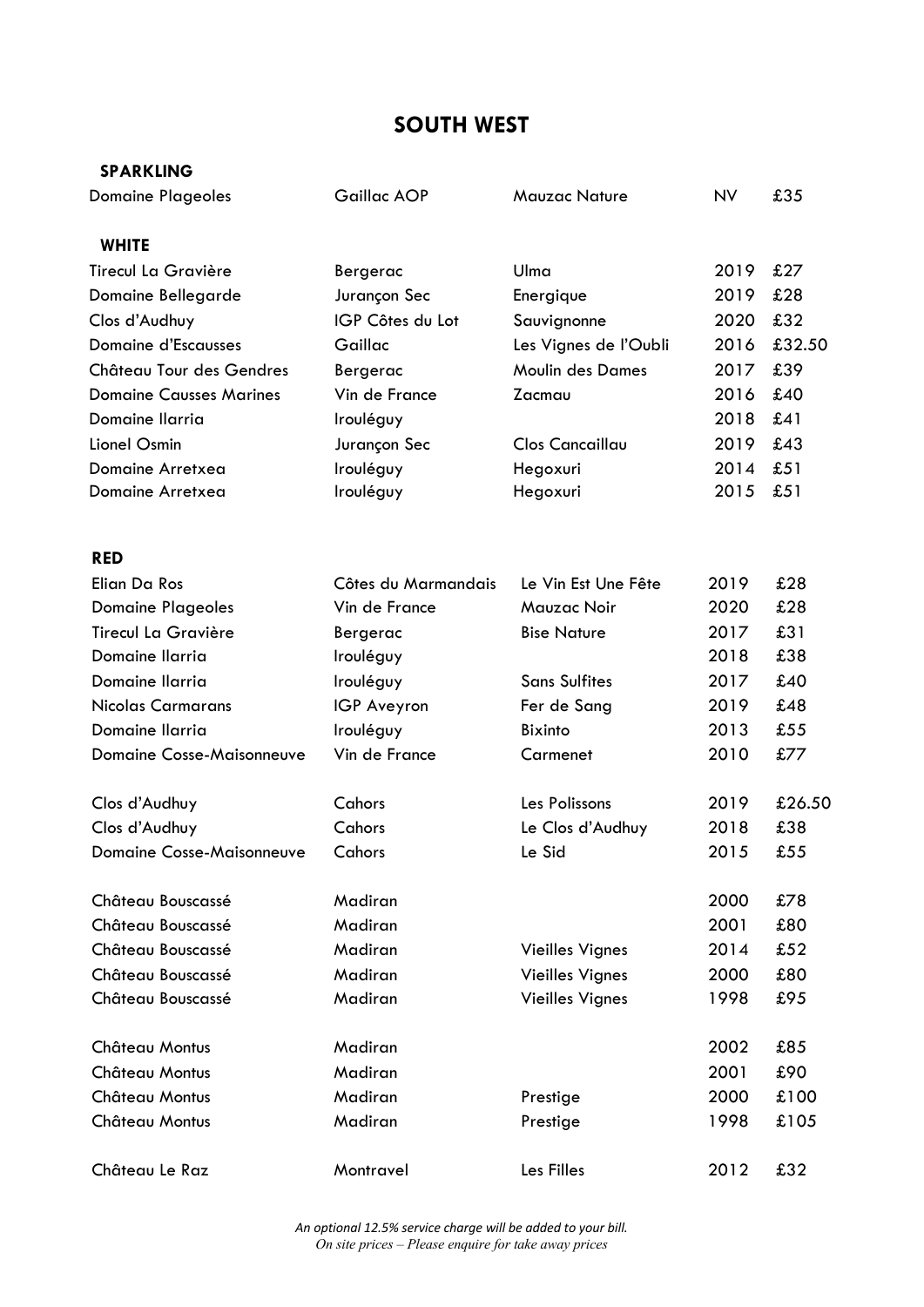| Château Le Raz             | Montravel           | Les Filles             | 2011 | £32    |
|----------------------------|---------------------|------------------------|------|--------|
| Château Le Raz             | Montravel           | Les Filles             | 2008 | £32    |
| Château Le Raz             | Montravel           | Les Filles             | 2007 | £34    |
| Château Le Raz             | Montravel           | Les Filles             | 2004 | £40    |
| Château Le Raz             | Montravel           | Les Filles             | 2003 | £42    |
| Château Le Raz             | Montravel           | Les Filles             | 2002 | £44    |
| <b>SWEET</b>               |                     |                        |      |        |
| South West                 |                     |                        |      |        |
| Domaine de l'Ancienne Cure | Monbazillac         | Jour de Fruit (37,5cl) | 2019 | £16.50 |
| Domaine de l'Ancienne Cure | Monbazillac         | Jour de Fruit          | 2019 | £31.50 |
| Tirecul La Gravière        | Monbazillac         | Les Pins (50cl)        | 2018 | £28    |
| <b>Tirecul La Gravière</b> | Monbazillac         | (50c)                  | 1994 | £55    |
| Clos d'Yvigne              | Saussignac          |                        | 1993 | £35    |
| Clos Lapeyre               | Jurançon            | La Magendia (37,5cl)   | 2017 | £26    |
| Clos Lapeyre               | Jurançon            | La Magendia            | 2017 | £41    |
| <b>Domaine Plageoles</b>   | <b>Gaillac Doux</b> | Vin d'Autan (50cl)     | 2008 | £125   |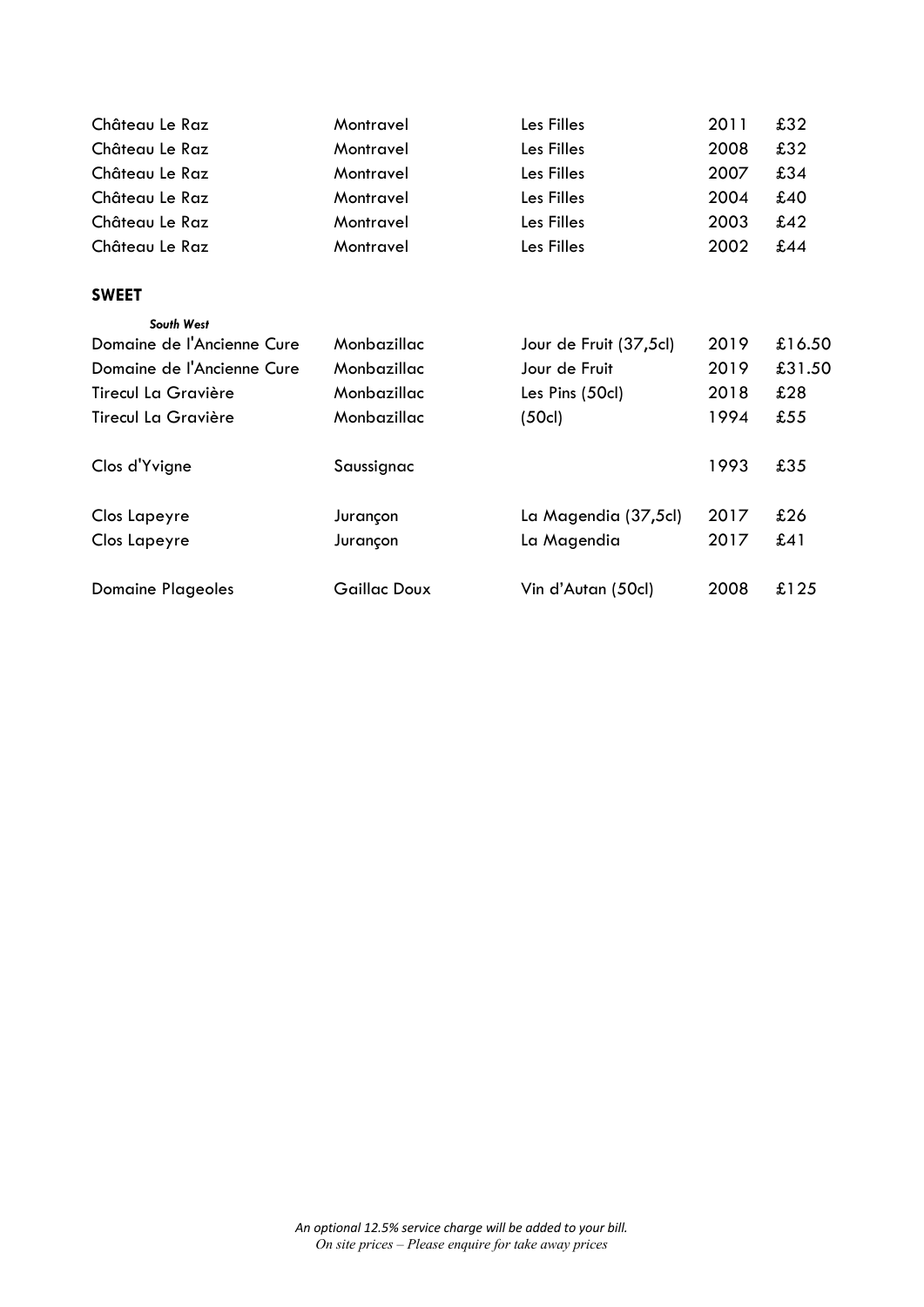# **BORDEAUX**

## **WHITE**

| Daniel & Nicolas Roux         | Bordeaux                      | Le Bordeaux du<br>Paysan | 2019 | £25.50 |
|-------------------------------|-------------------------------|--------------------------|------|--------|
| Domaine Chibaou               | Bordeaux                      | Le Blanc de Chibaou      | 2020 | £26    |
| Château du Champ des Treilles | <b>Bordeaux Sainte</b><br>Foy | Vin de Passion           | 2019 | £28    |
| Les Chais du Port de la Lune  | Vin de France                 | Souffle                  | 2020 | £38    |
| Château Ad Franco             | Côtes de Bordeaux             | Les Pierres Blanches     | 2016 | £43    |
| Château Haut Lagrange         | Pessac Léognan                |                          | 2017 | £43.50 |
| Château Bardins               | Pessac Léognan                |                          | 2018 | £44    |
| Château Pique-Caillou         | Pessac Léognan                |                          | 2017 | £47    |
| Château Latour-Martillac      | Pessac Léognan                |                          | 2005 | £90    |
| Château Lynch-Bages           | Bordeaux                      |                          | 2011 | £119   |
| Château Lynch-Bages           | Bordeaux                      |                          | 2014 | £125   |
| Château Lynch-Bages           | Bordeaux                      |                          | 2015 | £125   |
| <b>ORANGE</b>                 |                               |                          |      |        |
| <b>Marius Bielle</b>          | Vin de France                 | Bazooka                  | 2020 | £36    |
| <b>RED</b>                    |                               |                          |      |        |
| Château La Claymore           | Lussac St Émilion             | (37, 5c)                 | 2015 | £17    |
| Daniel & Nicolas Roux         | Bordeaux                      | Le Bordeaux du<br>Paysan | 2019 | £26    |
| Château Le Geai               | Bordeaux Supérieur            | Le Grand G               | 2018 | £29.50 |
| Château Le Puy                | Côtes de Bordeaux             | Duc des Nauves           | 2019 | £37.50 |
| Les Chais du Port de la Lune  | Vin de France                 | Silence                  | 2020 | £35    |
| Les Chais du Port de la Lune  | Vin de France                 | Canon                    | 2020 | £38    |
| Château Mangot                | St Emilion Grand Cru          |                          | 2016 | £42    |
| Château La Grave Figeac       | St Émilion Grand Cru          |                          | 2015 | £52    |
| Château Mangot                | St Émilion Grand Cru          |                          | 2000 | £80    |
| Clos des Tuileries            | Lalande de Pomerol            |                          | 2018 | £34    |
| Château des Annereaux         | Lalande de Pomerol            |                          | 2007 | £36.50 |
| <b>Marius Bielle</b>          | Lalande de Pomerol            | Brut(es)                 | 2020 | £38    |
| <b>Marius Bielle</b>          | Lalande de Pomerol            |                          | 2011 | £45    |
| <b>Marius Bielle</b>          | Lalande de Pomerol            |                          | 2008 | £55    |
| <b>Marius Bielle</b>          | Lalande de Pomerol            |                          | 2004 | £80    |
| Château Gombaude-Guillot      | Pomerol                       |                          | 2014 | £86    |
| Château Gombaude-Guillot      | Pomerol                       |                          | 2010 | £95    |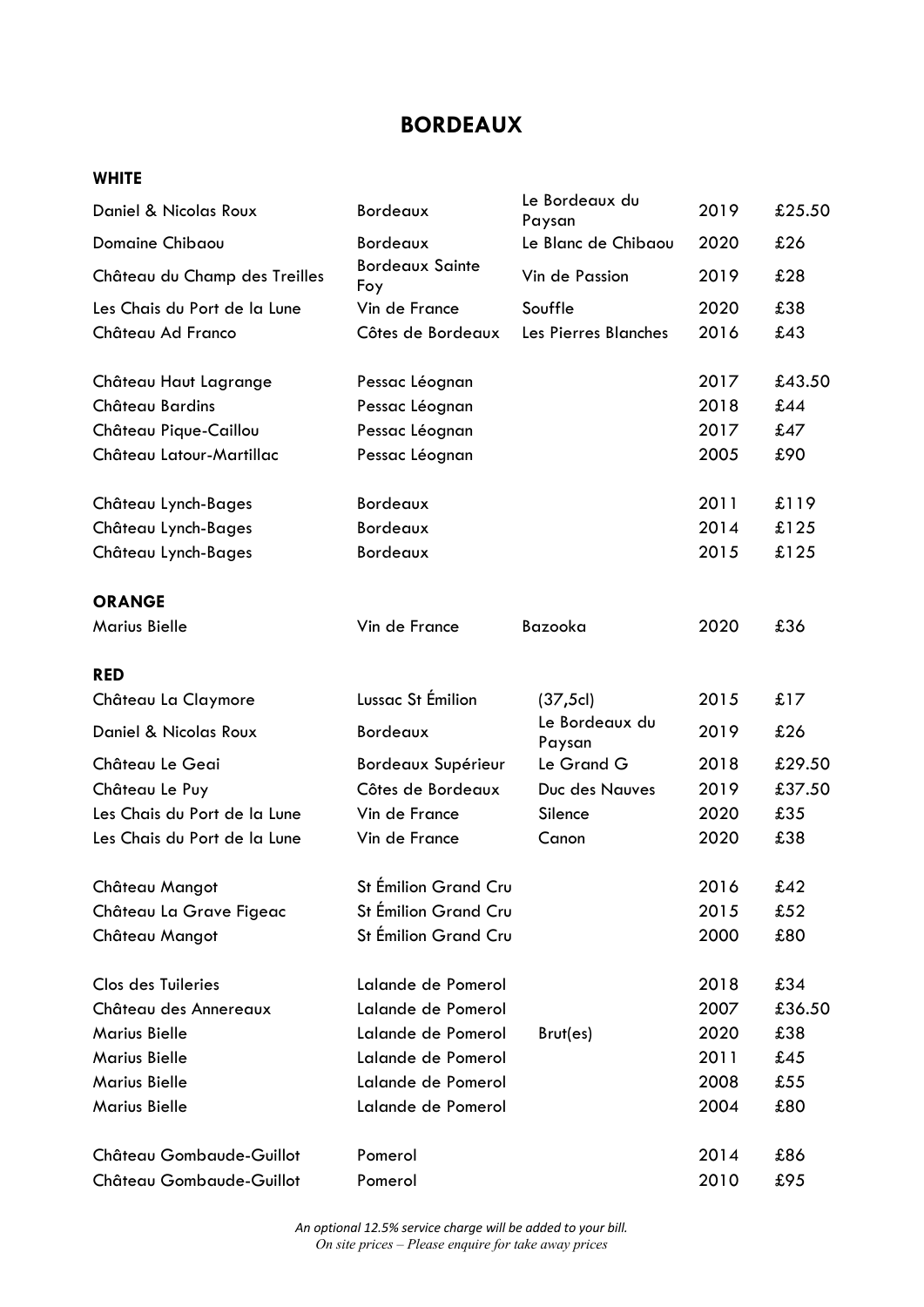| Château Lagrange                                | Pomerol             |                  | 2001 | £99  |
|-------------------------------------------------|---------------------|------------------|------|------|
| Château La Fleur de Gay                         | Pomerol             |                  | 2005 | £145 |
| Clos l'Église                                   | Pomerol             |                  | 1989 | £185 |
| Château Noaillac                                | Médoc Cru Bourgeois |                  | 2016 | £31  |
| Château de Lauga                                | Haut-Médoc          | Cuvée Grand-Père | 2014 | £41  |
| Château Moutte Blanc                            | Haut-Médoc          | Moisin           | 2017 | £45  |
| Osamu Uchida                                    | Haut-Médoc          | Miracle          | 2018 | £75  |
| Osamu Uchida                                    | Haut-Médoc          | Miracle          | 2016 | £80  |
| Château Sociando-Mallet                         | Haut-Médoc          | Jean Gautreau    | 2004 | £99  |
| Château Sociando-Mallet                         | Haut-Médoc          | Jean Gautreau    | 2003 | £109 |
| Château Sociando-Mallet                         | Haut-Médoc          | Jean Gautreau    | 2009 | £117 |
| Château Chasse-Spleen                           | Moulis en Médoc     |                  | 1988 | £115 |
| Château La Lagune                               | Haut-Médoc          |                  | 1989 | £145 |
| Château Lafargue                                | Pessac Léognan      |                  | 2000 | £70  |
| Château Carbonnieux                             | Pessac-Léognan      |                  | 2005 | £95  |
| Château Haut-Bailly                             | Pessac Léognan      |                  | 2003 | £125 |
| La Chapelle de la Mission Haut-<br><b>Brion</b> | Pessac Léognan      |                  | 2001 | £130 |
| Château des Graviers                            | Margaux             |                  | 2015 | £51  |
| Château Prieuré Lichine                         | Margaux             |                  | 2004 | £79  |
| Château du Tertre                               | Margaux             |                  | 2004 | £85  |
| Château Marquis de Terme                        | Margaux             |                  | 2004 | £89  |
| Château Bel-Air Marquis<br>d'Aligre             | Margaux             |                  | 2001 | £98  |
| Château Bel-Air Marquis<br>d'Aligre             | Margaux             |                  | 2000 | £98  |
| Château Bel-Air Marquis<br>d'Aligre             | Margaux             |                  | 1975 | £170 |
| Château Talbot                                  | Saint-Julien        |                  | 2001 | £119 |
| Château Léoville Poyferré                       | Saint-Julien        |                  | 2004 | £130 |
| Château Léoville Barton                         | Saint-Julien        |                  | 2001 | £139 |
| Château Talbot                                  | Saint-Julien        |                  | 2000 | £150 |
| Château Beychevelle                             | Saint-Julien        |                  | 1975 | £170 |
| Château Andron Blanquet                         | Saint-Estèphe       |                  | 2011 | £41  |
| Château Marceline                               | Saint-Estèphe       |                  | 2016 | £48  |
| Château Phélan-Ségur                            | Saint-Estèphe       |                  | 2004 | £75  |
| Château Haut-Marbuzet                           | Saint-Estèphe       |                  | 2004 | £79  |
| Château Grand Puy Ducasse                       | Pauillac            |                  | 2005 | £85  |
| Château Duhart Million                          | Pauillac            |                  | 2001 | £110 |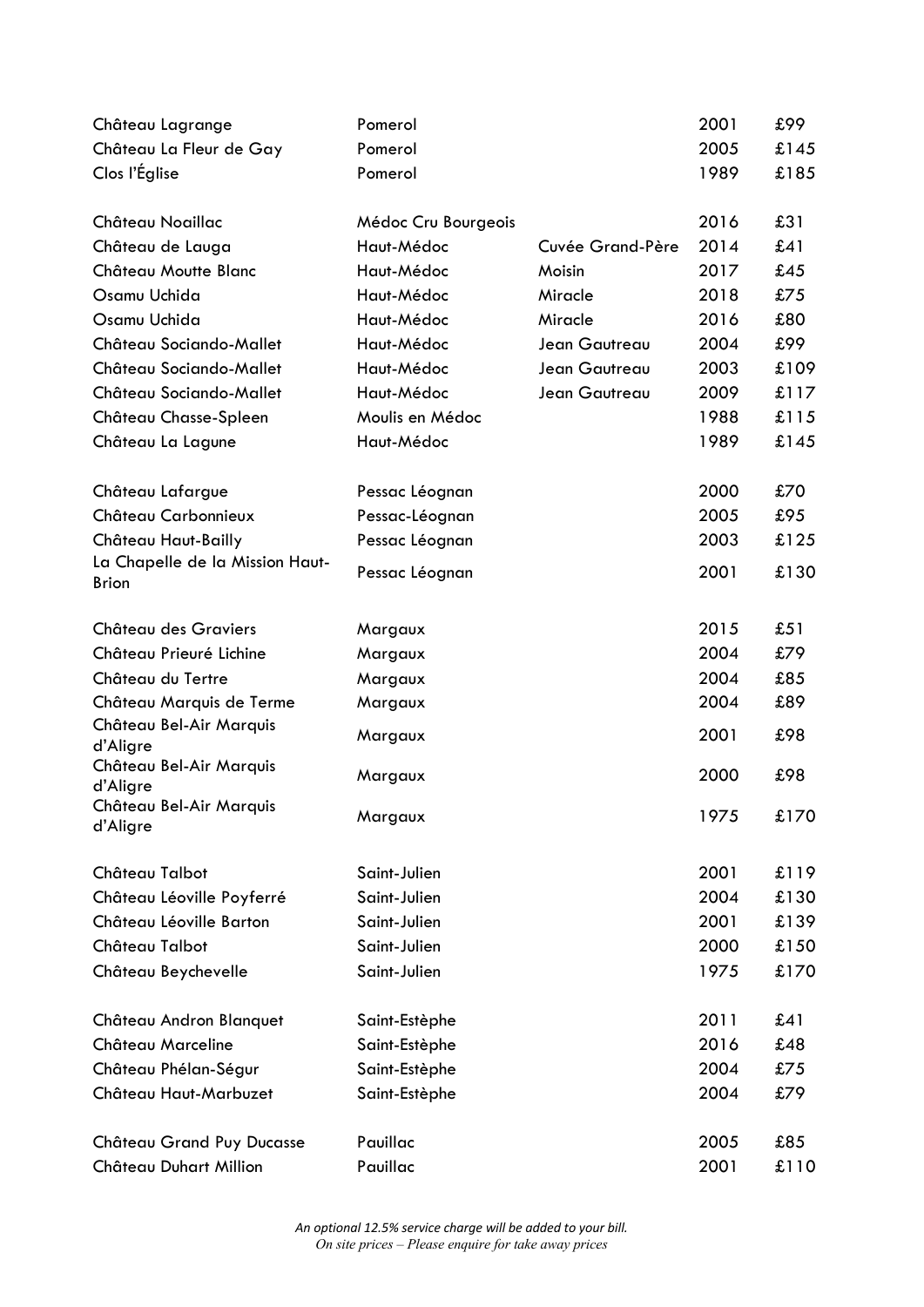| Château Pontet-Canet                                         | Pauillac               |          | 2001         | £110       |
|--------------------------------------------------------------|------------------------|----------|--------------|------------|
| Château d'Armailhac                                          | Pauillac               |          | 2006         | £125       |
| Château La Fleur Milon                                       | Pauillac               |          | 1979         | £130       |
| <b>SWEET</b><br>Château Villefranche<br>Château Villefranche | Sauternes<br>Sauternes | (37, 5c) | 2018<br>2018 | £26<br>£35 |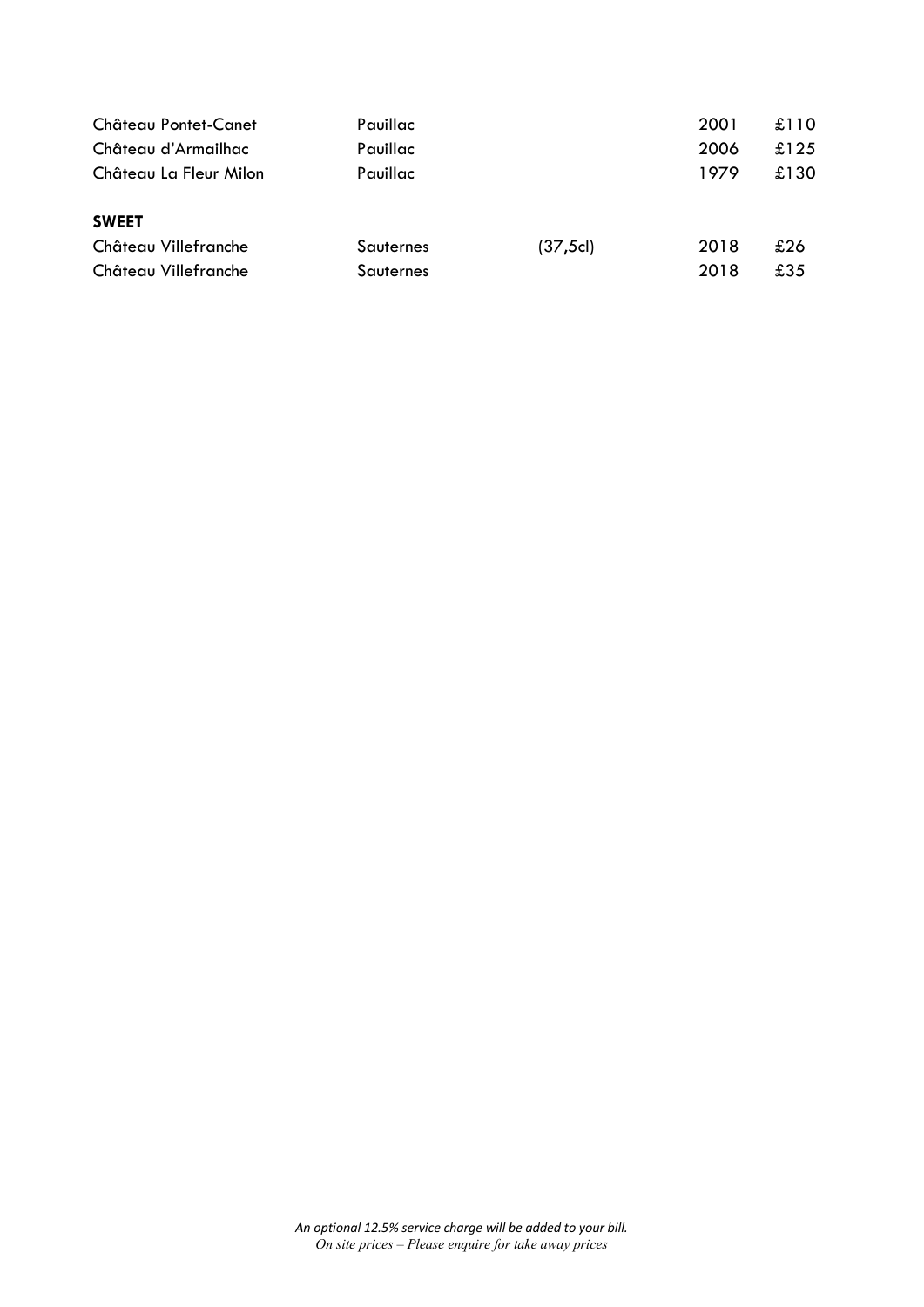# **FRANCOPHONE COUNTRIES**

**WHITE**

| Lebanon<br>Château Musar              | Lebanese white               |                                         | 2012      | £43    |
|---------------------------------------|------------------------------|-----------------------------------------|-----------|--------|
| Algeria<br>Koutoubia                  | Coteaux de Mascara           |                                         | <b>NV</b> | £26    |
| Luxembourg<br><b>Mathis Bastian</b>   | Riesling                     | Wellenstein<br>Foulschette              | 2018      | £43    |
| <b>Switzerland</b><br>Cave de la Cote | La Cote                      | Doral                                   | 2020      | £33    |
| Les Frères Dutruy                     | La Cote                      | Viognier Grande<br>Réserve Les Romaines | 2016      | £75    |
| Domaine Jean-René<br>Germanier        | Valais                       | Les Terrasses -<br>Fendant de Vetroz    | 2018      | £32    |
| Domaine Jean-René<br>Germanier        | Valais                       | Petite Arvine                           | 2020      | £48    |
| Domaine des Muses                     | Valais                       | Petite Arvine                           | 2013      | £56    |
| Marie-Thérèse Chappaz                 | Valais                       | Fendant La Liaudisaz                    | 2019      | £53    |
| Marie-Thérèse Chappaz                 | Valais                       | <b>Gain Cinq</b>                        | 2012      | £83    |
| Marie-Thérèse Chappaz                 | Valais                       | <b>Grain Arvine</b>                     | 2017      | £83    |
| Marie-Thérèse Chappaz                 | Valais                       | <b>Grain Ermitage</b>                   | 2017      | £106   |
| Domaine de Beudon                     | Valais                       | Fendant                                 | 2019      | £52    |
| Domaine de Beudon                     | <b>Valais</b>                | Fendant                                 | 2012      | £54    |
| Domaine de Beudon                     | Valais                       | Fendant                                 | 2007      | £56    |
| Domaine de Beudon                     | Valais                       | Fendant                                 | 2004      | £56    |
| Domaine de Beudon                     | Valais                       | <b>Riesling X Sylvaner</b>              | 2016      | £52    |
| Domaine de Beudon                     | Valais                       | <b>Riesling X Sylvaner</b>              | 2014      | £49    |
| Domaine de Beudon                     | Valais                       | Petite Arvine                           | 2016      | £79    |
| Domaine de Beudon                     | Valais                       | Petite Arvine                           | 2019      | £88    |
| <b>ROSÉ</b>                           |                              |                                         |           |        |
| <b>Algeria</b>                        |                              |                                         |           |        |
| Les Grands Crus de<br>l'Ouest         | Gris des Sables<br>d'Algérie | Sahara                                  | 2019      | £24.50 |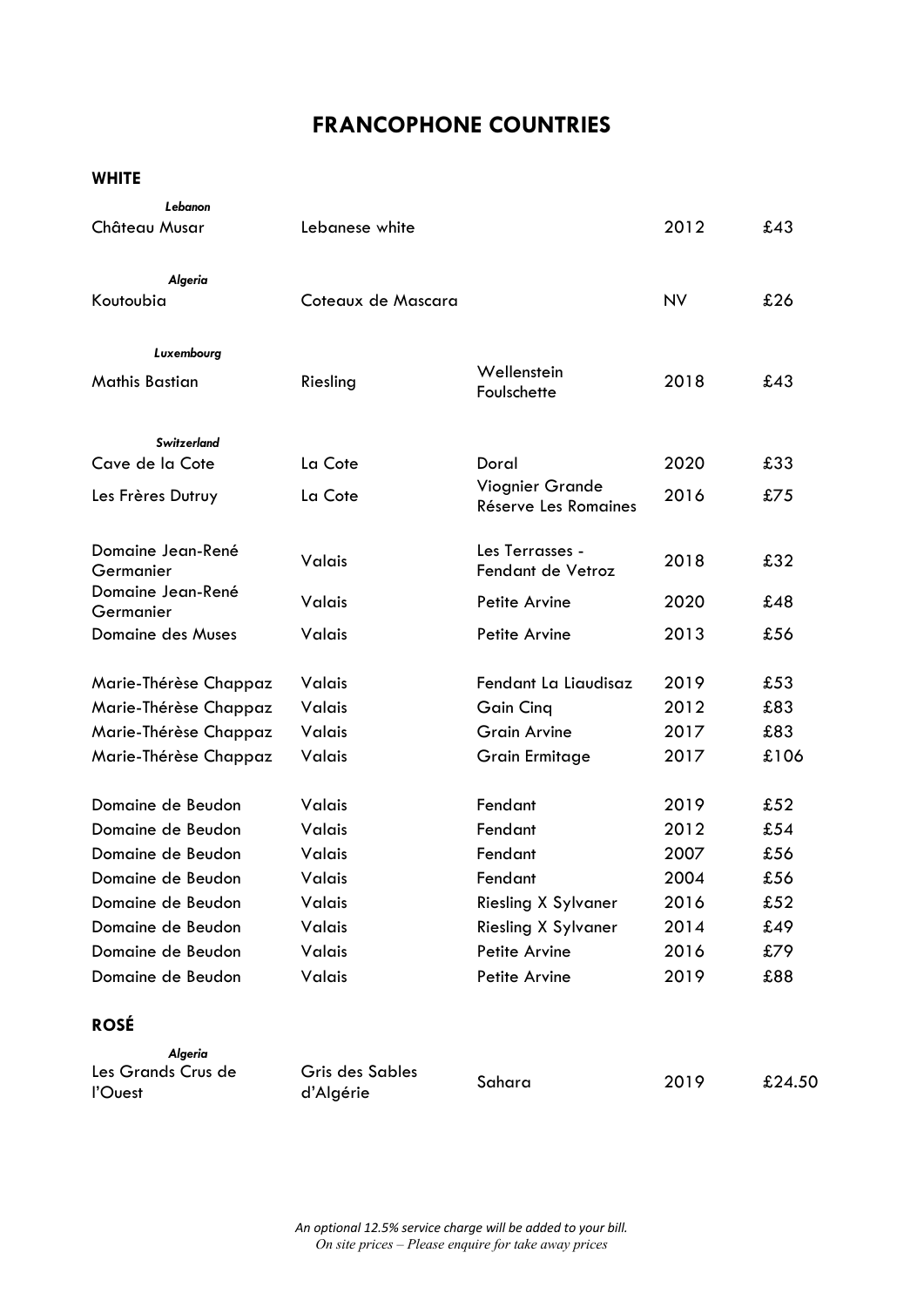## **RED**

| Algeria                  |                  |                                       |      |            |
|--------------------------|------------------|---------------------------------------|------|------------|
| Saint-Augustin           | Monts du Tessala |                                       | 2014 | £29        |
|                          |                  |                                       |      |            |
| <b>Morocco</b>           |                  |                                       |      |            |
| Thalvin - Alain Graillot | Syrah du Maroc   | Tandem                                | 2019 | £32        |
| <b>Domaine Excelcio</b>  | Gerouane         |                                       | 2014 | £52        |
| Lebanon                  |                  |                                       |      |            |
| Château Musar            | Lebanese red     |                                       | 2014 | £49        |
| Château Musar            | Lebanese red     |                                       | 2000 | £59        |
| Château Musar            | Lebanese red     |                                       | 1998 | £59        |
| Château Musar            | Lebanese red     |                                       | 1991 | £125       |
| <b>Switzerland</b>       |                  |                                       |      |            |
| Cicero                   | Graubunden       | Pinot Noir M                          | 2012 | £46.5<br>0 |
| Simon Maye               | Valais           | Humagne Rouge                         | 2011 | £72        |
| Domaine des Muses        | Valais           | <b>Cornalin Tradition</b>             | 2013 | £76        |
| Marie-Thérèse Chappaz    | Valais           | Dole La Liaudisaz                     | 2018 | £54        |
| Marie-Thérèse Chappaz    | Valais           | <b>Grain Pinot Charrat</b>            | 2017 | £87        |
| Domaine de Beudon        | Valais           | Gamay                                 | 2018 | £57        |
| Domaine de Beudon        | Valais           | Gamay                                 | 2016 | £58        |
| Domaine de Beudon        | Valais           | Gamay                                 | 2014 | £58        |
| Domaine de Beudon        | Valais           | Gamay                                 | 2011 | £59        |
| Domaine de Beudon        | Valais           | Gamay                                 | 2009 | £72        |
| Domaine de Beudon        | Valais           | L'Orage                               | 2015 | £58        |
| Domaine de Beudon        | Valais           | Diolinoir                             | 2014 | £59        |
| Domaine de Beudon        | Valais           | <b>Pinot Noir</b>                     | 2018 | £59        |
| Domaine de Beudon        | Valais           | <b>Pinot Noir</b>                     | 2017 | £72        |
| Domaine de Beudon        | Valais           | <b>Pinot Noir</b>                     | 2016 | £74        |
| Domaine de Beudon        | Valais           | <b>Pinot Noir</b>                     | 2014 | £74        |
| <b>SWEET</b>             |                  |                                       |      |            |
| <b>Switzerland</b>       |                  |                                       |      |            |
| Marie-Thérèse Chappaz    | Valais           | Petite Arvine Grain<br>Noble (37,5cl) | 2016 | £119       |